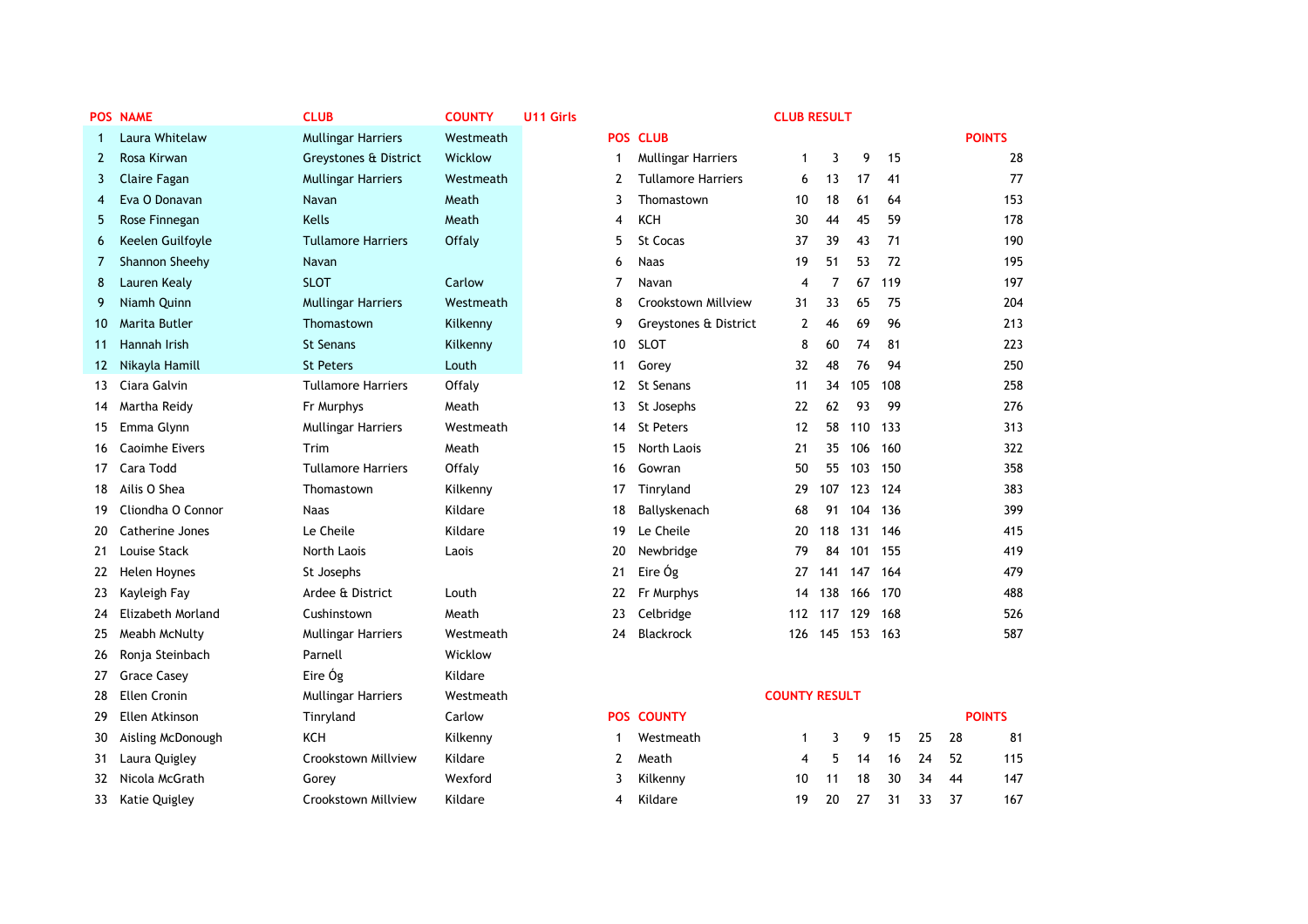| 34  | Isobelle Morgan       | St Senans                 | Kilkenny  | 5  | Offaly  | 6  | 13 | 17 | 41 | 56  | 68  | 201 |
|-----|-----------------------|---------------------------|-----------|----|---------|----|----|----|----|-----|-----|-----|
| 35  | <b>Claire Stack</b>   | North Laois               | Laois     | 6  | Wicklow | 2  | 26 | 38 | 46 | 69  | 80  | 261 |
| 36  | Niamh Kelly           | Boyne                     | Louth     |    | Louth   | 12 | 23 | 36 | 42 | 58  | 95  | 266 |
| 37  | Sophie Milner         | St Cocas                  | Kildare   | 8  | Carlow  | 8  | 29 | 40 | 60 | 81  | 82  | 300 |
| 38  | Keelin Murphy         | <b>Bray Runners</b>       | Wicklow   | 9  | Wexford | 32 | 48 | 49 | 57 | 66  | 76  | 328 |
| 39  | Caolann Brady         | <b>St Cocas</b>           | Kildare   | 10 | Laois   | 21 | 35 | 63 | 98 | 106 | 127 | 450 |
| 40  | Katie Byrne           | Ardattin                  | Carlow    |    |         |    |    |    |    |     |     |     |
| 41  | Zoe Murray            | <b>Tullamore Harriers</b> | Offaly    |    |         |    |    |    |    |     |     |     |
| 42  | Naoise McConnon       | Ardee & District          | Louth     |    |         |    |    |    |    |     |     |     |
| 43  | Miracle Ladejobi      | St Cocas                  | Kildare   |    |         |    |    |    |    |     |     |     |
| 44  | Ciara Lawlor          | <b>KCH</b>                | Kilkenny  |    |         |    |    |    |    |     |     |     |
| 45  | Abigial O Keeffe      | KCH                       | Kilkenny  |    |         |    |    |    |    |     |     |     |
| 46  | Isobel Kenny          | Greystones & District     | Wicklow   |    |         |    |    |    |    |     |     |     |
| 47  | Rachel Glennon        | <b>Mullingar Harriers</b> | Westmeath |    |         |    |    |    |    |     |     |     |
| 48  | Fionnuala Gouilbourne | Gorey                     | Wexford   |    |         |    |    |    |    |     |     |     |
| 49  | Sophie McCabe         | <b>Bree</b>               | Wexford   |    |         |    |    |    |    |     |     |     |
| 50  | Aoife Naddy           | Gowran                    | Kilkenny  |    |         |    |    |    |    |     |     |     |
| 51  | Niamh Bergin          | <b>Naas</b>               | Kildare   |    |         |    |    |    |    |     |     |     |
| 52  | <b>Eimear Traynor</b> | Dunshaughlin              | Meath     |    |         |    |    |    |    |     |     |     |
| 53. | <b>Eadaion Fenlon</b> | <b>Naas</b>               | Kildare   |    |         |    |    |    |    |     |     |     |
| 54  | Jennifer Coughlan     | Mullingar Harriers        | Westmeath |    |         |    |    |    |    |     |     |     |
| 55  | Katie Quinlan         | Gowran                    |           |    |         |    |    |    |    |     |     |     |
| 56  | Alison Maney          | <b>Tullamore Harriers</b> | Offaly    |    |         |    |    |    |    |     |     |     |
| 57  | Sarah Kennedy         | Kilmore                   | Wexford   |    |         |    |    |    |    |     |     |     |
| 58  | <b>Heather Rogers</b> | <b>St Peters</b>          | Louth     |    |         |    |    |    |    |     |     |     |
| 59  | Ana Robinson          | KCH                       |           |    |         |    |    |    |    |     |     |     |
| 60  | <b>Beth Fennell</b>   | <b>SLOT</b>               | Carlow    |    |         |    |    |    |    |     |     |     |
| 61  | <b>Ashling Barcoe</b> | Thomastown                | Kilkenny  |    |         |    |    |    |    |     |     |     |
| 62  | Chloe Richardson      | St Josephs                | Kilkenny  |    |         |    |    |    |    |     |     |     |
| 63  | Marie Byrne           | <b>St Michaels</b>        | Laois     |    |         |    |    |    |    |     |     |     |
| 64  | Saidbhe Behan         | Thomastown                | Kilkenny  |    |         |    |    |    |    |     |     |     |
| 65  | Tara Breen            | Crookstown Millview       | Kildare   |    |         |    |    |    |    |     |     |     |
| 66  | Roisin Stephenstown   | Adamstown                 | Wexford   |    |         |    |    |    |    |     |     |     |

| enny |    | 5 Offaly |    | 6 13 17 41 56 68 |      |     |             |       | 201 |
|------|----|----------|----|------------------|------|-----|-------------|-------|-----|
|      | 6  | Wicklow  | -2 | - 26             | -38  | 46  | - 69        | 80    | 261 |
| h    |    | 7 Louth  |    | 12 23            |      |     | 36 42 58 95 |       | 266 |
| are  |    | 8 Carlow |    | 8 29             | 40   | -60 | $-81$       | - 82  | 300 |
| :low | 9. | Wexford  | 32 | 48               | - 49 | 57  |             | 66 76 | 328 |
| are  |    | 10 Laois | 21 | 35               | 63   |     | 98 106 127  |       | 450 |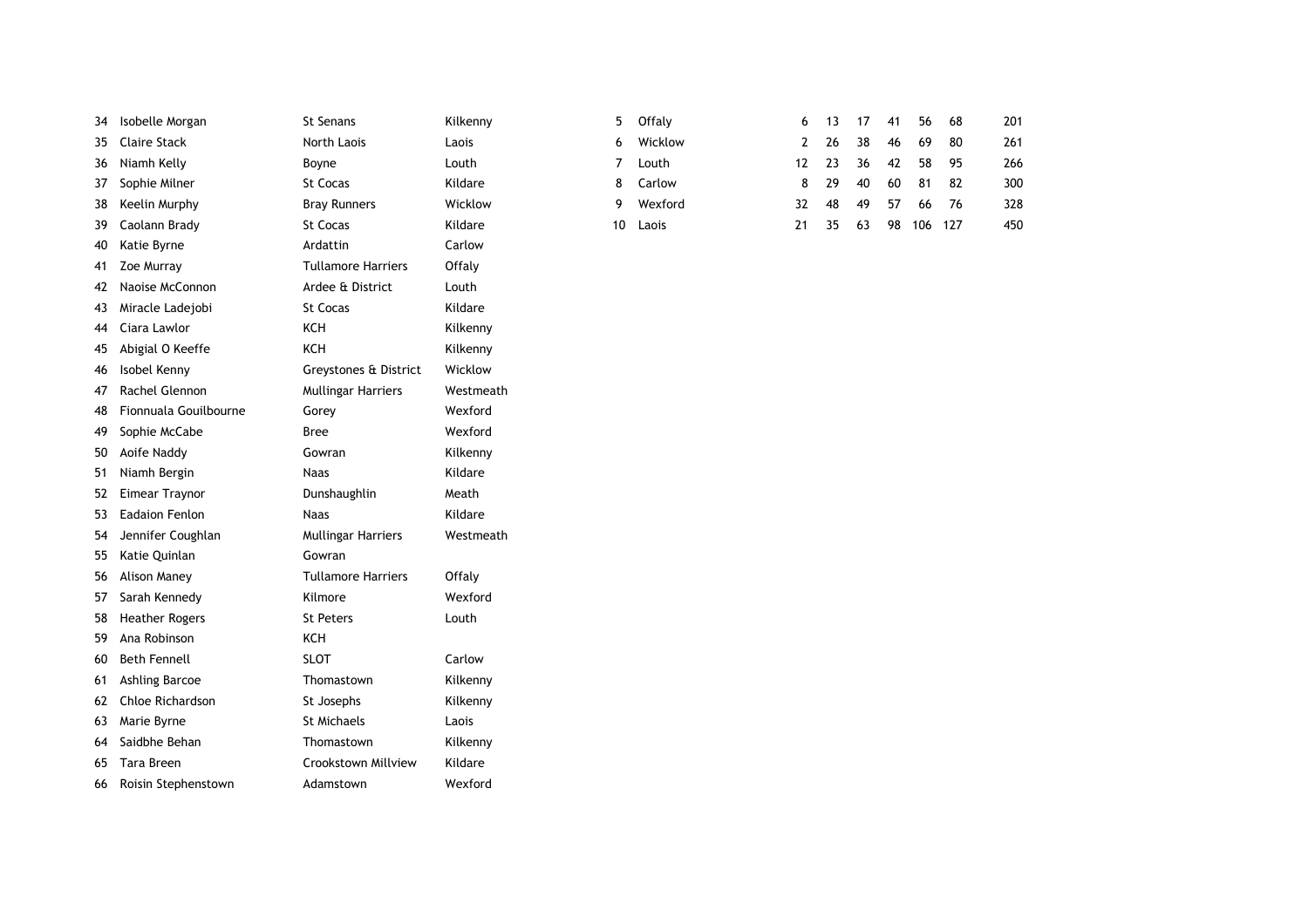| 67  | Niamh Cassidy                 | Navan                     | Meath     |
|-----|-------------------------------|---------------------------|-----------|
| 68  | Rebecca Lynch                 | Ballyskenach              | Offaly    |
| 69  | Alison Dawson Whelan          | Greystones & District     | Wicklow   |
| 70  | Grace Richardson              | KCH                       | Kilkenny  |
| 71  | Sally Ann Kelly               | <b>St Cocas</b>           | Kildare   |
| 72  | Aine O Connor                 | Naas                      | Kildare   |
| 73  | Sarah Bracken                 | <b>Tullamore Harriers</b> | Offaly    |
| 74  | Leah Hutton                   | <b>SLOT</b>               |           |
| 75  | Lisa Aspel                    | Crookstown Millview       | Kildare   |
| 76  | Ciara Kavanagh                | Gorey                     | Wexford   |
| 77  | Muireann McDaid               | <b>Tullamore Harriers</b> | Offaly    |
| 78  | Katie O Connor                | St Cocas                  | Kildare   |
| 79  | Ellie OToole                  | Newbridge                 | Kildare   |
| 80  | Laura Clarke                  | Parnell                   | Wicklow   |
| 81  | <b>Shannice Hande Farrell</b> | <b>SLOT</b>               | Carlow    |
| 82  | <b>Beatrice Kelly</b>         | <b>St Finians</b>         | Carlow    |
| 83  | Laura Devely                  | Ferbane                   | Offaly    |
| 84  | Aimee McGrath                 | Newbridge                 | Kildare   |
| 85  | Sophia Whyte                  | <b>Mullingar Harriers</b> | Westmeath |
| 86  | Ella Reilly                   | Kells                     | Meath     |
| 87  | Rebecca Yorke                 | <b>Mullingar Harriers</b> | Westmeath |
| 88  | Anna Robinson                 | KCH                       |           |
| 90  | Roisin Fagan                  | Mullingar Harriers        | Westmeath |
| 91  | Aoife Booth                   | Ballyskenach              | Offaly    |
| 92  | Triona Mooney                 | Adamstown                 | Wexford   |
| 93  | Mia Griffin                   | St Josephs                |           |
| 94  | Sinead Gaynar                 | Gorey                     | Wexford   |
| 95  | Jessica Moore                 | Glenmore                  | Louth     |
| 96  | Sinead O'Neill                | Greystones & District     | Wicklow   |
| 97  | Niamh Nolan                   | <b>Mullingar Harriers</b> | Westmeath |
| 98  | Niamh Moore                   | St Abbans                 | Laois     |
| 99  | Clara Kennedy                 | St Josephs                |           |
| 100 | Laura Rattigan                | <b>St Cocas</b>           | Kildare   |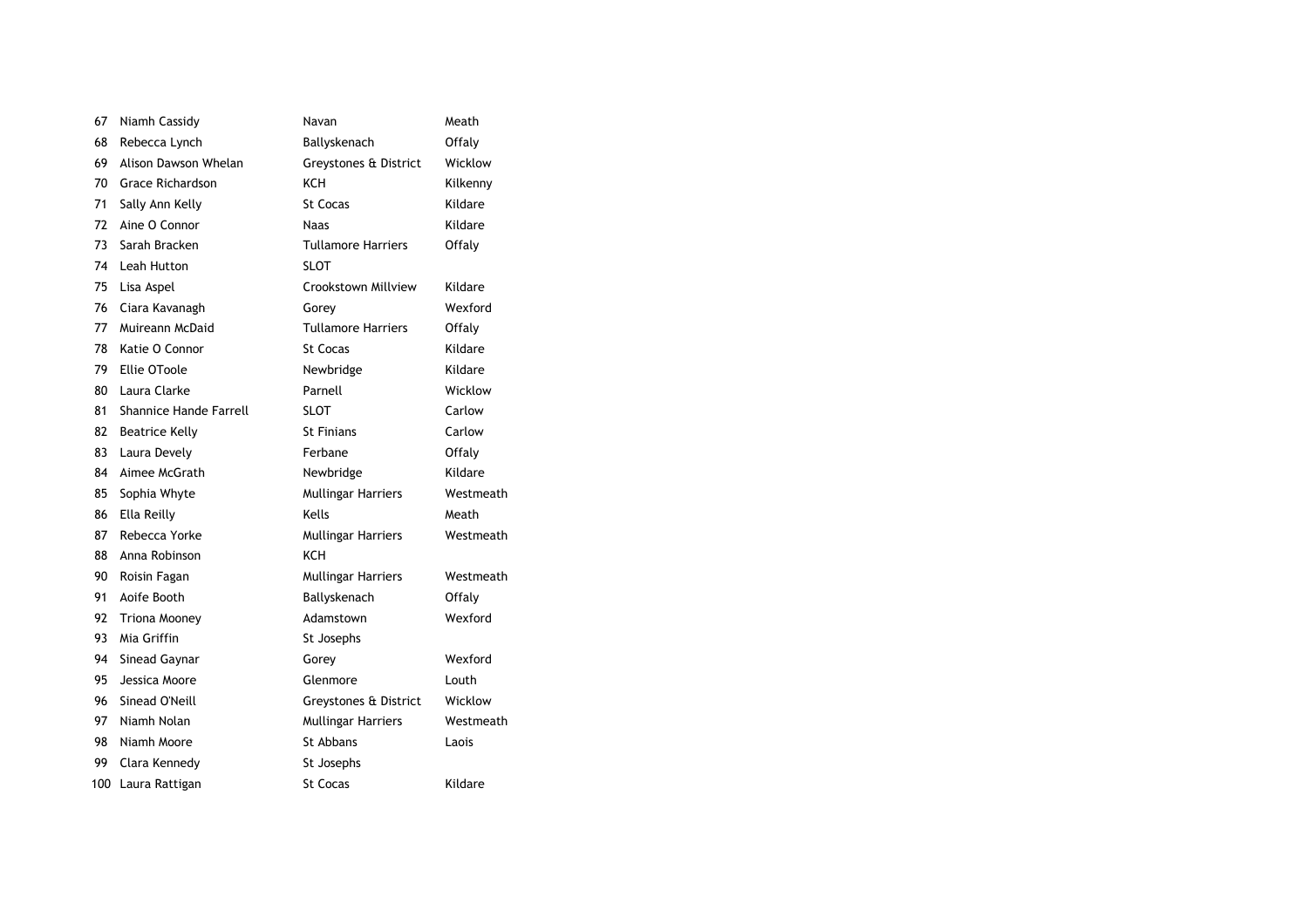| 101 | Julia Hillard         | Newbridge                 | Kildare |
|-----|-----------------------|---------------------------|---------|
|     | 102 Megan Fitzpatrick | <b>SLOT</b>               | Carlow  |
|     | 103 Aine Smyth        | Gowran                    |         |
|     | 104 Sara Earley       | Ballyskenach              | Offaly  |
| 105 | Sinead McEvoy         | <b>St Senans</b>          |         |
| 106 | Ciara Phelan          | North Laois               | Laois   |
|     | 107 Kate Doheny       | Tinryland                 | Carlow  |
| 108 | Ann Marie Maloney     | <b>St Senans</b>          |         |
| 109 | Sinead Fitzpatrick    | Thomastown                |         |
|     | 110 Caoibheadh Gowan  | <b>St Peters</b>          | Louth   |
| 111 | Niamh Whittaker       | St Cocas                  | Kildare |
|     | 112 Elaine Wilson     | Celbridge                 | Kildare |
|     | 113 Amy Halfahan      | Glenmore                  | Louth   |
|     | 114 Lisa Dallaghan    | Greystones & District     | Wicklow |
| 115 | Rebecca Murphy        | Greystones & District     | Wicklow |
| 116 | Alanah Rowan          | <b>SLOT</b>               | Carlow  |
|     | 117 Dearbhla Shirt    | Celbridge                 | Kildare |
|     | 118 Fina Hayes        | Le Cheile                 | Kildare |
| 119 | Aoife O Reilly        | Navan                     |         |
|     | 120 Emma Cassidy      | Navan                     |         |
| 121 | Claire Mallon         | Navan                     | Meath   |
| 122 | Siobhan Doolan        | St Killians               | Wexford |
|     | 123 Roisin Keating    | Tinryland                 |         |
|     | 124 Amy Monaghan      | Tinryland                 | Carlow  |
|     | 125 Katy Kidd         | <b>Tullamore Harriers</b> | Offaly  |
| 126 | Liadain McDermott     | <b>Blackrock</b>          | Louth   |
| 127 | Katie O'Donnell       | <b>St Michaels</b>        | Laois   |
| 128 | Jennifer O Keeffe     | KCH                       |         |
|     | 129 Aoife Tynan       | Celbridge                 | Kildare |
|     | 130 Cloe Murphy       | <b>SLOT</b>               |         |
| 131 | Cliona Nil Shuibhne   | Le Cheile                 | Kildare |
|     | 132 Niamh Disney      | <b>St Cocas</b>           | Kildare |
| 133 | Orlaith McMahon       | <b>St Peters</b>          | Louth   |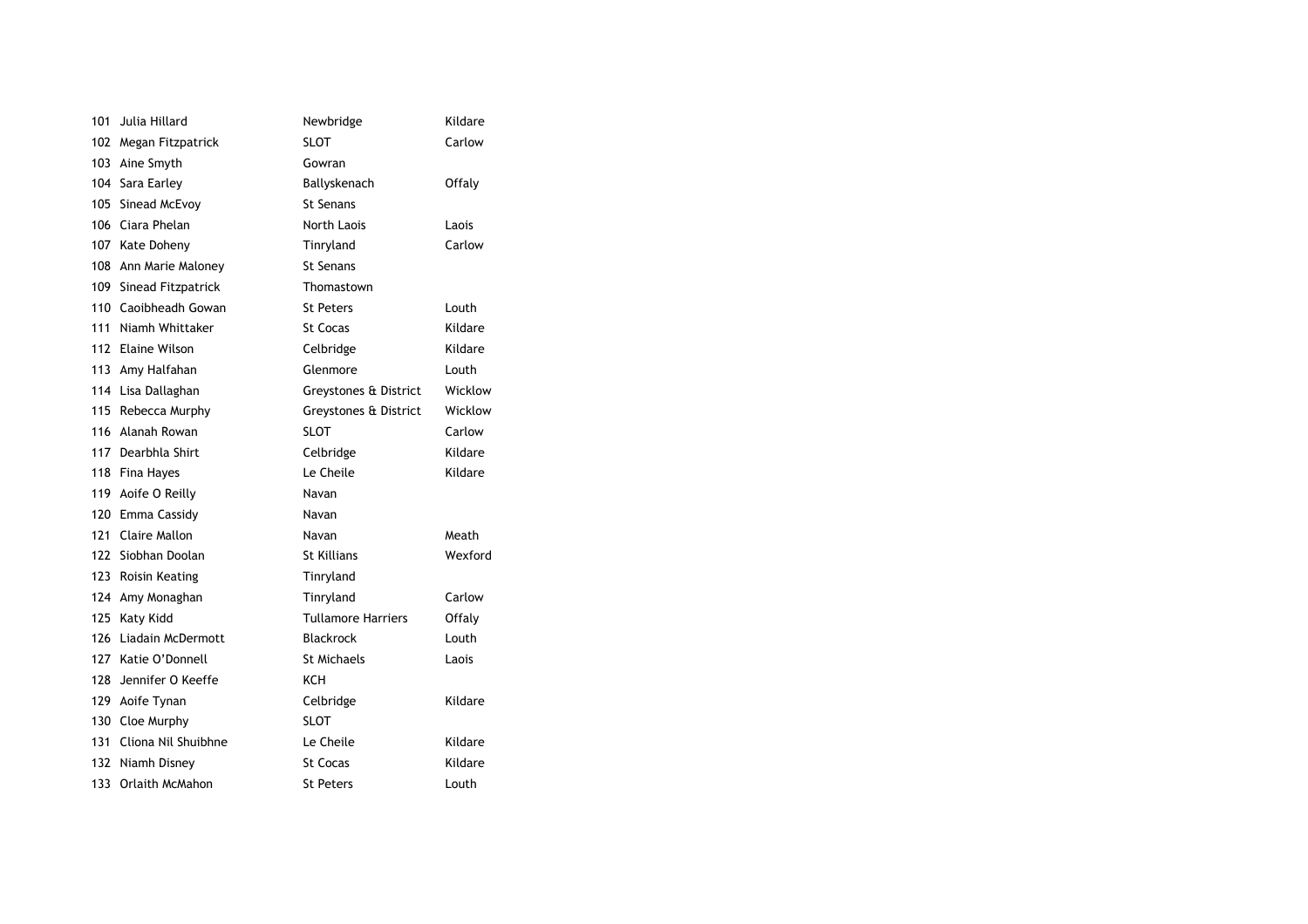| 134 | Nicole Kehoe Dowling    | <b>SLOT</b>               | Carlow   |
|-----|-------------------------|---------------------------|----------|
| 135 | Aoibhinn Gilmartin      | Tinryland                 |          |
| 136 | Katie Ryan              | Ballyskenach              | Offaly   |
| 137 | Laura Murphy            | Ballyskenach              | Offaly   |
| 138 | Orla Ainsworth          | Fr Murphys                |          |
| 139 | Meghan Hughes           | KCH                       |          |
| 140 | <b>Grace Ferrick</b>    | St Killians               | Wexford  |
| 141 | Lauren Finan            | Eire Óg                   | Kildare  |
| 142 | Rachel Sawyer           | Tinryland                 |          |
| 143 | Mikajla Kelly           | St Abbans                 | Laois    |
|     | 144 Clodagh Walshe      | Adamstown                 | Wexford  |
| 145 | Katie Dalton            | <b>Blackrock</b>          | Louth    |
| 146 | Ciara Brennan           | Le Cheile                 | Kildare  |
| 147 | Niamh Earley            | Eire Óg                   | Kildare  |
| 148 | Rachel Barron           | Thomastown                |          |
| 149 | Catlin Bracken          | <b>Tullamore Harriers</b> | Offaly   |
| 150 | Katie O'Neill           | Gowran                    | Kilkenny |
| 151 | Sophie Devereux         | <b>St Michaels</b>        | Laois    |
| 152 | Niamh Farrell           | Thomastown                |          |
| 153 | Aine O'Reilly           | <b>Blackrock</b>          | Louth    |
| 154 | Niamh Larkin            | Ballyskenach              | Offaly   |
| 155 | Allan Hillard           | Newbridge                 | Kildare  |
| 156 | Shannon Foley           | Tinryland                 |          |
| 157 | Aoife Lynn              | Glenmore                  | Louth    |
| 158 | Maeve Maher             | St Abbans                 | Laois    |
| 159 | Sinead Freeman          | Newbridge                 | Kildare  |
| 160 | Eimear Corri            | <b>North Laois</b>        | Laois    |
| 161 | Naomi Moylan            | Ballyskenach              | Offaly   |
| 162 | <b>Faith McDonnell</b>  | Newbridge                 | Kildare  |
| 163 | Tara Faulkner           | <b>Blackrock</b>          | Louth    |
|     | 164 Caoimhe Mullally    | Eire Óg                   | Kildare  |
| 165 | Emma McLoughlin Farrell | <b>SLOT</b>               |          |
| 166 | Emma Crook              | Fr Murphys                |          |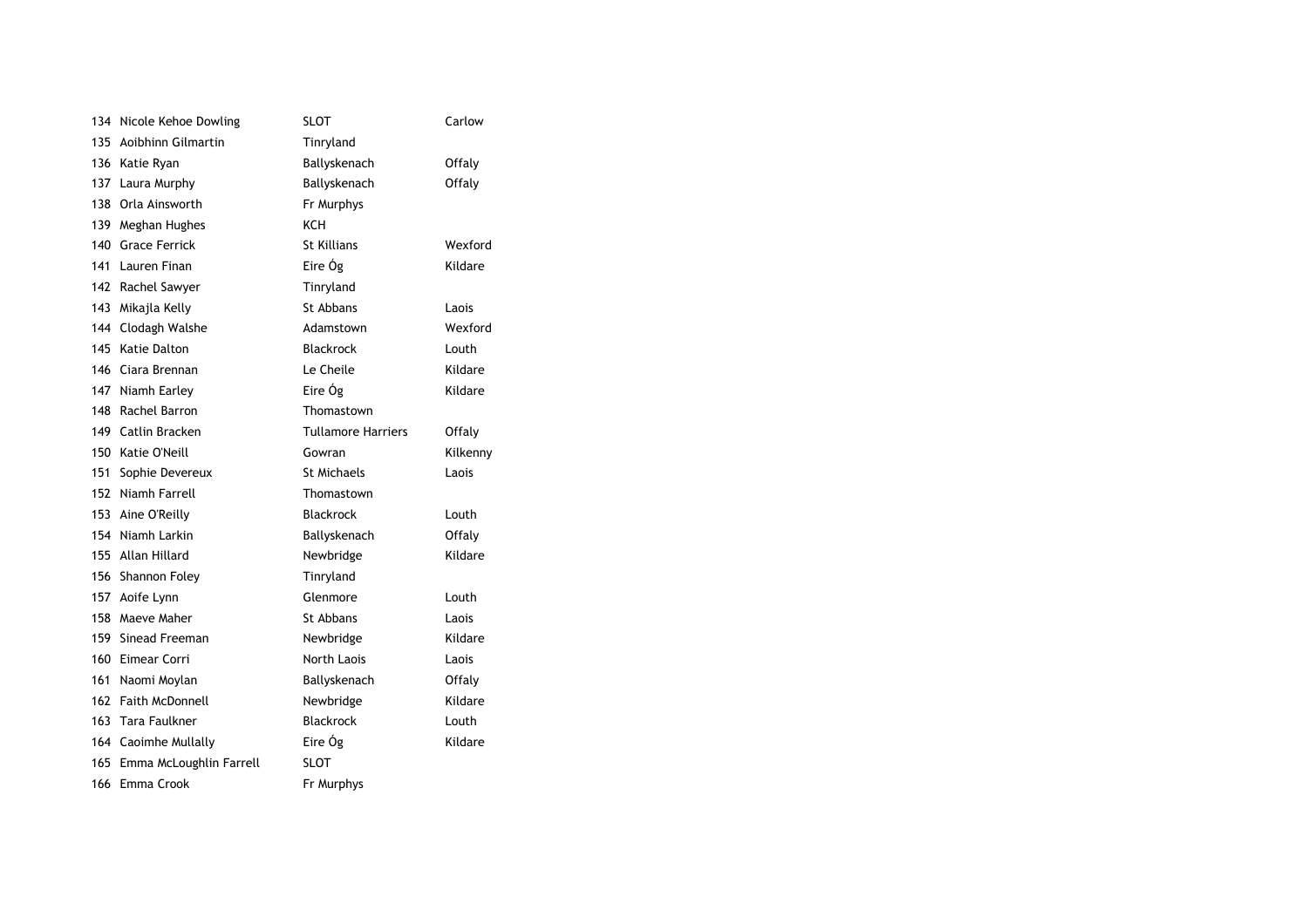| 167 Emily Jordan    | Ferbane    | Offaly  |
|---------------------|------------|---------|
| 168 Roisin McConnon | Celbridge  | Kildare |
| 169 An Other        | Adamstown  | Wexford |
| 170 Sophie Crook    | Fr Murphys |         |
| 171 Aisling Smyth   | Gowran     |         |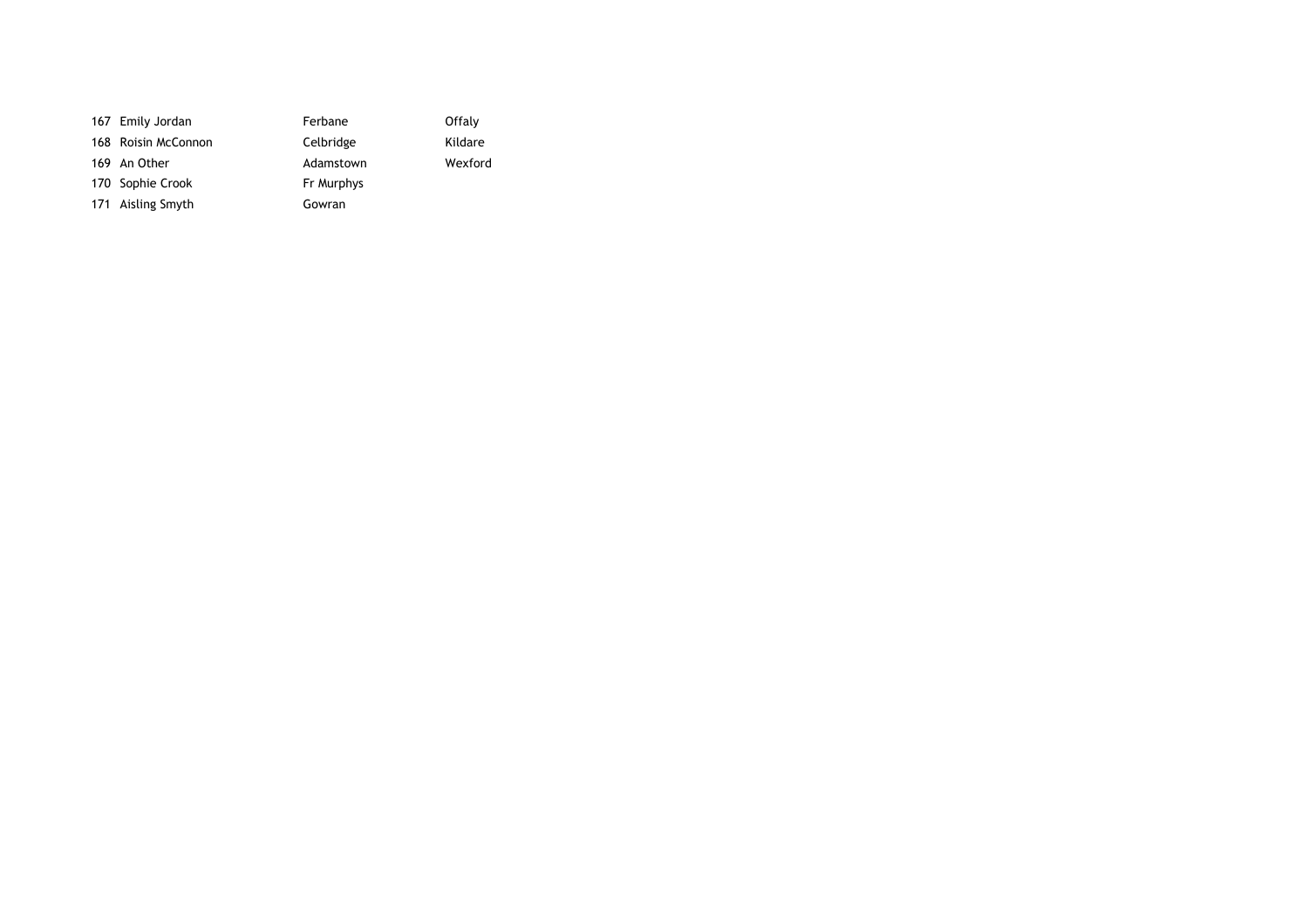|                | <b>POS NAME</b>        | <b>CLUB</b>               | <b>COUNTY</b> | U11 Boys |                           | <b>CLUB RESULT</b>   |                |             |                |       |     |               |
|----------------|------------------------|---------------------------|---------------|----------|---------------------------|----------------------|----------------|-------------|----------------|-------|-----|---------------|
| -1             | <b>Cormac Dalton</b>   | <b>Mullingar Harriers</b> | Westmeath     |          | <b>POS CLUB</b>           |                      |                |             |                |       |     | <b>POINTS</b> |
| $\overline{2}$ | <b>Patrick Shaw</b>    | <b>Mullingar Harriers</b> | Westmeath     | 1        | <b>Mullingar Harriers</b> | 1                    | 2              | 3           | 4              |       |     | 10            |
| 3              | <b>Kevin Giles</b>     | <b>Mullingar Harriers</b> | Westmeath     | 2        | Aghaviller                | $\overline{7}$       | 12             | 35          | 47             |       |     | 101           |
| 4              | Michael Moran          | <b>Mullingar Harriers</b> | Westmeath     | 3        | <b>SLOT</b>               | 9                    | 19             | 20          | 57             |       |     | 105           |
| 5              | <b>Brendan Lacey</b>   | Ardee & District          | Louth         | 4        | Greystones & District     | 11                   | 29             | 31          | 42             |       |     | 113           |
| 6              | <b>Shane Hughes</b>    | <b>Mullingar Harriers</b> | Westmeath     | 5        | St Cocas                  | 28                   | 30             | 32          | 39             |       |     | 129           |
|                | Luke Fitzpatrick       | Aghaviller                | Kilkenny      | 6        | Tara                      | 10                   | 22             | 33          | 74             |       |     | 139           |
| 8              | <b>Liam Stafford</b>   | Adamstown                 | Wexford       | 7        | <b>Tullamore Harriers</b> | 24                   | 25             | 56          | 81             |       |     | 186           |
| 9              | <b>Robert Crowley</b>  | <b>SLOT</b>               |               | 8        | Ardee & District          | 5                    | 17             | 67          | 101            |       |     | 190           |
| 10             | Eoin Smyth             | Tara                      | Meath         | 9        | Dunshaughlin              | 38                   | 41             | 66          | 108            |       |     | 253           |
| 11             | Jamie Fallon           | Greystones & District     | Wicklow       | 10       | Gowran                    | 36                   | 43             | 80          | 94             |       |     | 253           |
| $12 \,$        | Morgan Thomas          | Aghaviller                | Kilkenny      | 11       | Glenmore                  | 45                   | 65             | 95          | 96             |       |     | 301           |
| 13             | Luke Morris            | Newbridge                 | Kildare       | 12       | Newbridge                 | 13                   | 82             | 115         | 116            |       |     | 326           |
| 14             | <b>Cathal Lacey</b>    | Dunboyne                  | Meath         | 13       | Adamstown                 | 8                    | 59             | 133         | 137            |       |     | 337           |
| 15             | Aaron Mc Guigan        | <b>Blackrock</b>          | Louth         | 14       | Roundwood                 | 71                   | 87             | 92          | 102            |       |     | 352           |
| 16             | John Fitzsimons        | Kildare                   | Kildare       | 15       | St Josephs                | 68                   | 76             | 84          | 143            |       |     | 371           |
| 17             | Jason Mc Keown         | Ardee & District          | Louth         | 16       | Gorey                     | 86                   | 89             |             | 113 126        |       |     | 414           |
| 18             | Alan Monaghan          | Bohermeen                 | Meath         | 17       | Eire Óg                   | 99                   |                | 112 117 140 |                |       |     | 468           |
| 19             | Conor Brennan          | <b>SLOT</b>               | Carlow        |          |                           |                      |                |             |                |       |     |               |
| 20             | Ross Dunphy            | <b>SLOT</b>               |               |          |                           |                      |                |             |                |       |     |               |
| 21             | Mark Daly              | North West Kildare        | Kildare       |          |                           | <b>COUNTY RESULT</b> |                |             |                |       |     |               |
| 22             | James Finnerty         | Tara                      | Meath         |          | <b>POS COUNTY</b>         |                      |                |             |                |       |     | <b>POINTS</b> |
| 23             | Niall Durkan           | Trim                      | Meath         | 1        | Westmeath                 | $\mathbf{1}$         | $\overline{2}$ | 3           | $\overline{4}$ | 6     | 27  | 43            |
| 24             | Eoin Mulligan          | <b>Tullamore Harriers</b> | Offaly        | 2        | Meath                     | 10                   | 14             | 18          |                | 22 23 | 33  | 120           |
| 25             | <b>Gerard Godley</b>   | <b>Tullamore Harriers</b> | Offaly        | 3        | Kildare                   | 13                   | 16             | 21          |                | 26 28 | 30  | 134           |
| 26             | <b>Connall Hayes</b>   | Le Cheile                 | Kildare       | 4        | Kilkenny                  | 7                    | 12             | 35          |                | 36 43 | 47  | 180           |
| 27             | Joseph Moran           | <b>Mullingar Harriers</b> | Westmeath     | 5        | Wicklow                   | 11                   | 29             | 31          |                | 37 42 | 48  | 198           |
| 28             | Oisin O' Cuill         | <b>St Cocas</b>           | Kildare       | 6        | Louth                     | 5                    | 15             | 17          | 45             | 65    | 67  | 214           |
| 29             | Simon Power            | Greystones & District     | Wicklow       | 7        | Offaly                    | 24                   | 25             | 56          |                | 70 81 | 91  | 347           |
| 30             | <b>Shane McCormack</b> | <b>St Cocas</b>           | Kildare       | 8        | Wexford                   | 8                    | 59             | 79          |                | 86 89 | 113 | 434           |
| 31             | <b>Scott Howard</b>    | Greystones & District     | Wicklow       |          |                           |                      |                |             |                |       |     |               |
| 32             | Cormac Divilly         | <b>St Cocas</b>           | Kildare       |          |                           |                      |                |             |                |       |     |               |
| 33             | Jason Reddy            | Tara                      | Meath         |          |                           |                      |                |             |                |       |     |               |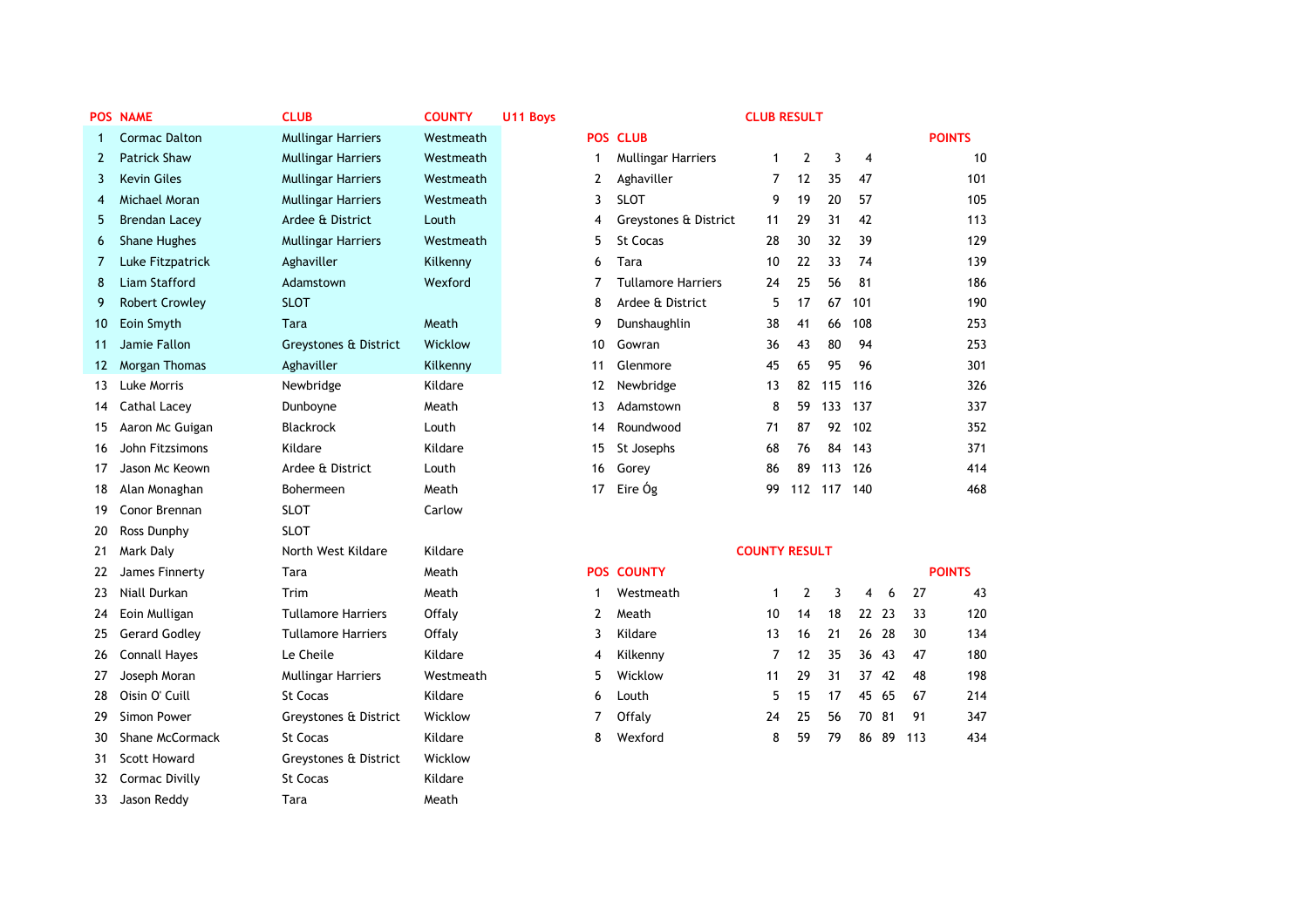| 34 | Aengus Clarke         | Na Fianna                 | Meath     |
|----|-----------------------|---------------------------|-----------|
| 35 | Darragh Keane         | Aghaviller                | Kilkenny  |
| 36 | Jack Kelly            | Gowran                    | Kilkenny  |
| 37 | Pierce Ryan           | <b>Bray Runners</b>       | Wicklow   |
| 38 | Paddy Maher           | Dunshaughlin              | Meath     |
| 39 | Brian McLoughlin      | St Cocas                  | Kildare   |
| 40 | Jack Fitzgerald       | Crookstown Millview       | Kildare   |
| 41 | Cian Gallogly         | Dunshaughlin              | Meath     |
| 42 | Luke Donoghue         | Greystones & District     | Wicklow   |
| 43 | <b>Ted Drea</b>       | Gowran                    | Kilkenny  |
| 44 | Keith Abbot           | Naas                      | Kildare   |
| 45 | <b>Brian Quinn</b>    | Glenmore                  | Louth     |
| 46 | Shane McGeary         | <b>KCH</b>                |           |
| 47 | <b>Brian Farrell</b>  | Aghaviller                | Kilkenny  |
| 48 | <b>Elliot Goode</b>   | Greystones & District     | Wicklow   |
| 49 | David Mimnagh         | <b>Mullingar Harriers</b> | Westmeath |
| 50 | Gavin Judge           | <b>St Cocas</b>           | Kildare   |
| 51 | Gareth Carr           | Mullingar Harriers        | Westmeath |
| 52 | Sean Talbot           | <b>Naas</b>               | Kildare   |
| 54 | Zak McGowan           | Bohermeen                 | Meath     |
| 55 | Liam Murphy           | Bagenalstown              | Carlow    |
| 56 | Ryan Crampton         | <b>Tullamore Harriers</b> | Offaly    |
| 57 | Seamus Demody         | <b>SLOT</b>               | Carlow    |
| 58 | David Judge           | <b>St Cocas</b>           | Kildare   |
| 59 | J.P. Furlong          | Adamstown                 | Wexford   |
| 60 | Matthew Malone        | Greystones & District     | Wicklow   |
| 61 | Graham Beirne         | <b>St Cocas</b>           | Kildare   |
| 62 | Patrick Flanagan      | Le Cheile                 | Kildare   |
| 63 | Tommy Mahon           | <b>SLOT</b>               |           |
| 64 | Ciaran Nolan          | <b>Mullingar Harriers</b> | Westmeath |
| 65 | <b>Michael Carron</b> | Glenmore                  | Louth     |
| 66 | Adam Kealy            | Dunshaughlin              | Meath     |
| 67 | Daniel Gillespie      | Ardee & District          | Louth     |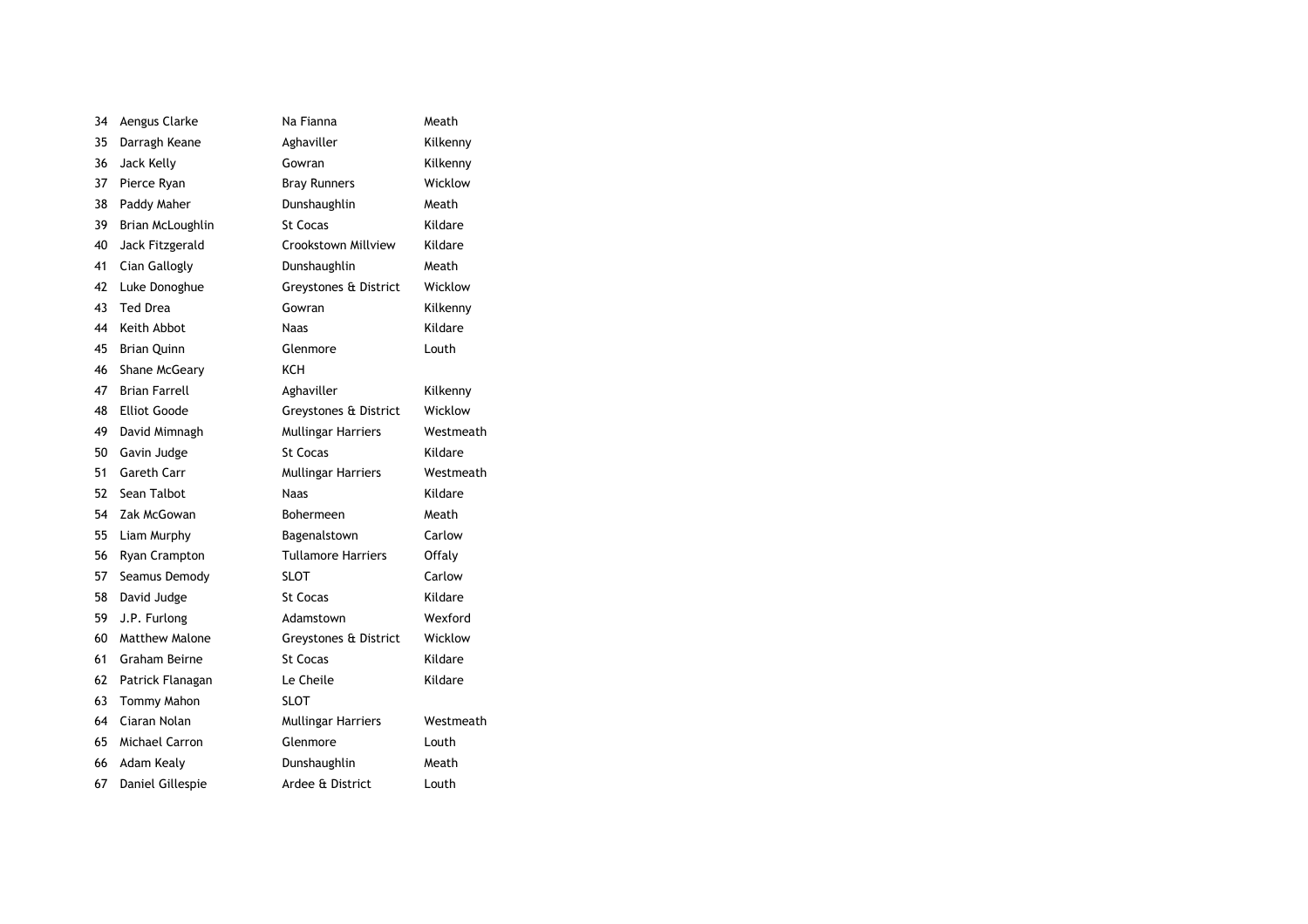| 68  | David O Connor        | St Josephs                | Kilkenny  |
|-----|-----------------------|---------------------------|-----------|
| 69  | <b>Brendan Haak</b>   | Dunleer                   | Louth     |
| 70  | Sam Quealy            | Ballyskenach              | Offaly    |
| 71  | <b>Jack Sally</b>     | Roundwood                 | Wicklow   |
| 72  | Josh Tyrrell          | Dunboyne                  |           |
| 73  | Conor Dempsey         | Greystones & District     | Wicklow   |
| 74  | Cormac O' Dowd        | Tara                      |           |
| 75  | Danny Doyle           | Bagenalstown              | Carlow    |
| 76  | John Forristall       | St Josephs                |           |
| 77  | Donihnall O Farrell   | North Laois               | Laois     |
| 78  | Ciaran O Connor       | Celbridge                 | Kildare   |
| 79  | Marco Fleck           | Menapians                 | Wexford   |
| 80  | Tyler Lennon          | Gowran                    |           |
| 81  | Douglas Boyd Crotty   | <b>Tullamore Harriers</b> | Offaly    |
| 82  | E. Whitty             | Newbridge                 | Kildare   |
| 83  | <b>Jack Manning</b>   | <b>KCH</b>                | Kilkenny  |
| 84  | <b>Shane Power</b>    | St Josephs                |           |
| 85  | Tom Molloy            | <b>Mullingar Harriers</b> | Westmeath |
| 86  | Charlie McGuckin      | Gorey                     | Wexford   |
| 87  | <b>Oscar Franey</b>   | Roundwood                 | Wicklow   |
| 88  | Sean Power            | Bohermeen                 | Meath     |
| 89  | Jamie Doyle           | Gorey                     | Wexford   |
| 90  | Luke Attride          | St Abbans                 | Laois     |
| 91  | Jack Devery           | <b>Tullamore Harriers</b> | Offaly    |
| 92  | Jack Brady            | Roundwood                 | Wicklow   |
| 93  | Adam Woods            | Parnell                   | Wicklow   |
| 94  | <b>Thomas Bric</b>    | Gowran                    | Kilkenny  |
| 95  | Martin J Mc Carragher | Glenmore                  | Louth     |
| 96  | Tadgh Leahy           | Glenmore                  | Louth     |
| 97  | Michael Mc Donald     | Glenmore                  | Louth     |
| 98  | Kyle Snoddy           | <b>SLOT</b>               | Carlow    |
| 99  | Andrew Sweeney        | Eire Óg                   | Kildare   |
| 100 | Callum Ashmore        | <b>Blessington Valley</b> | Wicklow   |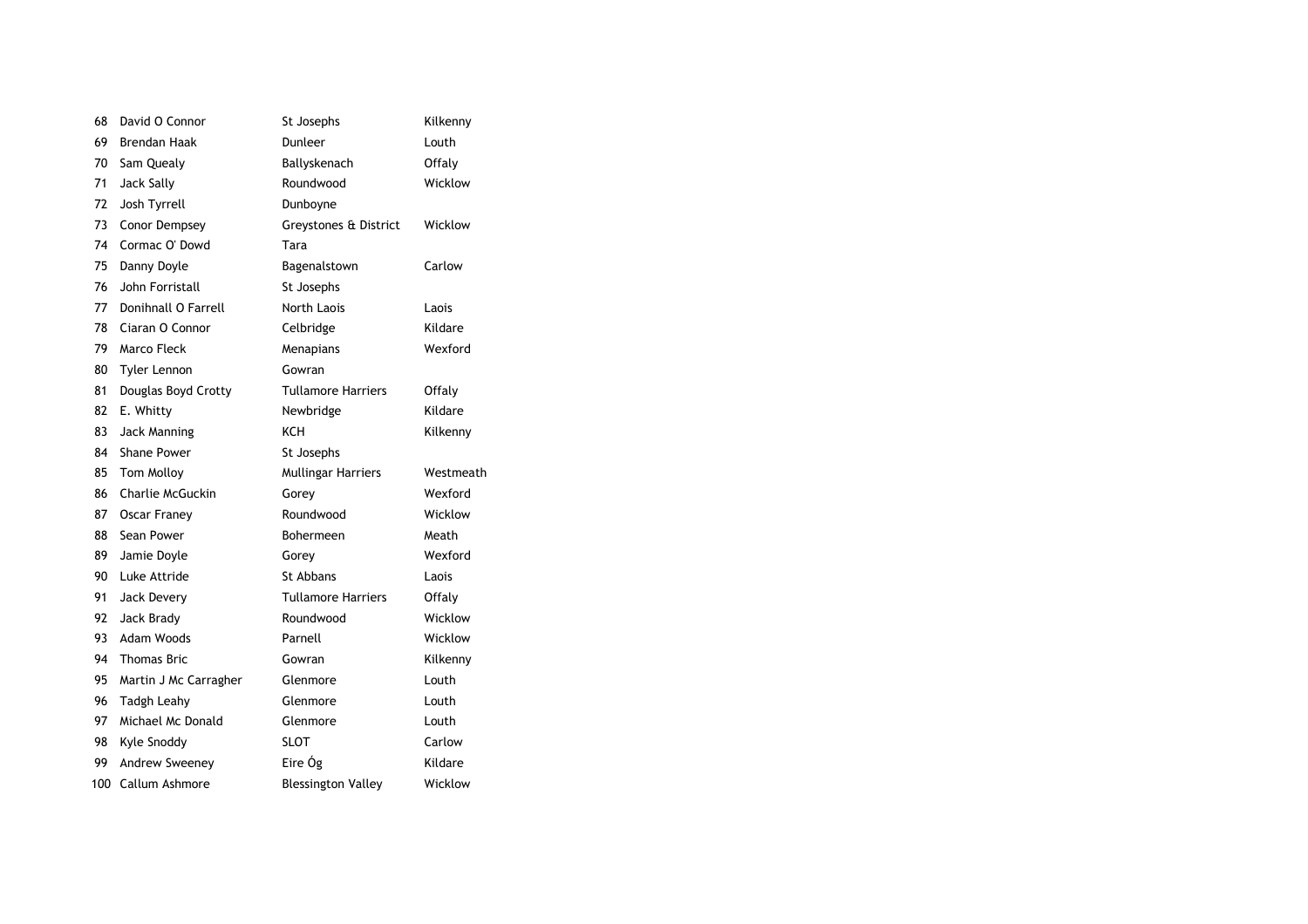| 101 | Paul Duff              | Ardee & District          | Louth    |
|-----|------------------------|---------------------------|----------|
| 102 | Harry Blair            | Roundwood                 | Wicklow  |
| 103 | Liam Noonan            | Greystones & District     | Wicklow  |
| 104 | James Carrigan         | Gowran                    |          |
|     | 105 Mark Crowley       | Roundwood                 | Wicklow  |
| 106 | Peter Sullivan         | Greystones & District     | Wicklow  |
| 107 | James Bergin           | Gowran                    | Kilkenny |
| 108 | Niall Swan             | Dunshaughlin              |          |
| 109 | Michael Carey          | Gowran                    | Kilkenny |
|     | 110 Ben Spenser        | Ballyskenach              | Offaly   |
| 111 | Cathal Kavanagh        | <b>Tullamore Harriers</b> | Offaly   |
|     | 112 Barry Connolly     | Eire Óg                   | Kildare  |
| 113 | Daniel Doyle           | Gorey                     | Wexford  |
|     | 114 Padraig Cunningham | <b>Blackrock</b>          | Louth    |
| 115 | <b>Garry Byrne</b>     | Newbridge                 | Kildare  |
|     | 116 Mark Glynn         | Newbridge                 | Kildare  |
| 117 | Adam Lloyd             | Eire Óg                   | Kildare  |
|     | 118 Nathan McDonald    | Newbridge                 | Kildare  |
|     | 119 Rory Meehan        | Dunleer                   | Louth    |
| 120 | Adam Kelly             | <b>Brow Rangers</b>       | Kilkenny |
| 121 | Darren Warren          | <b>St Michaels</b>        | Laois    |
| 122 | <b>Thomas Martin</b>   | North Laois               | Laois    |
| 123 | Colm Kelly             | Newbridge                 | Kildare  |
|     | 124 Robert Clarke      | Celbridge                 | Kildare  |
| 125 | Sam O' Neill           | Menapians                 | Wexford  |
|     | 126 Patrick Doyle      | Gorey                     | Wexford  |
| 127 | David MacDonald        | Menapians                 | Wexford  |
|     | 128 Mark McDonnell     | Trim                      | Meath    |
|     | 129 Conor Comiskey     | Celbridge                 | Kildare  |
|     | 130 Eoghan Twomey      | Gowran                    |          |
| 131 | Jamie Brophy           | Naas                      | Kildare  |
| 132 | <b>Tim Garland</b>     | Le Cheile                 | Kildare  |
| 133 | Conor O' Gorman        | Adamstown                 | Wexford  |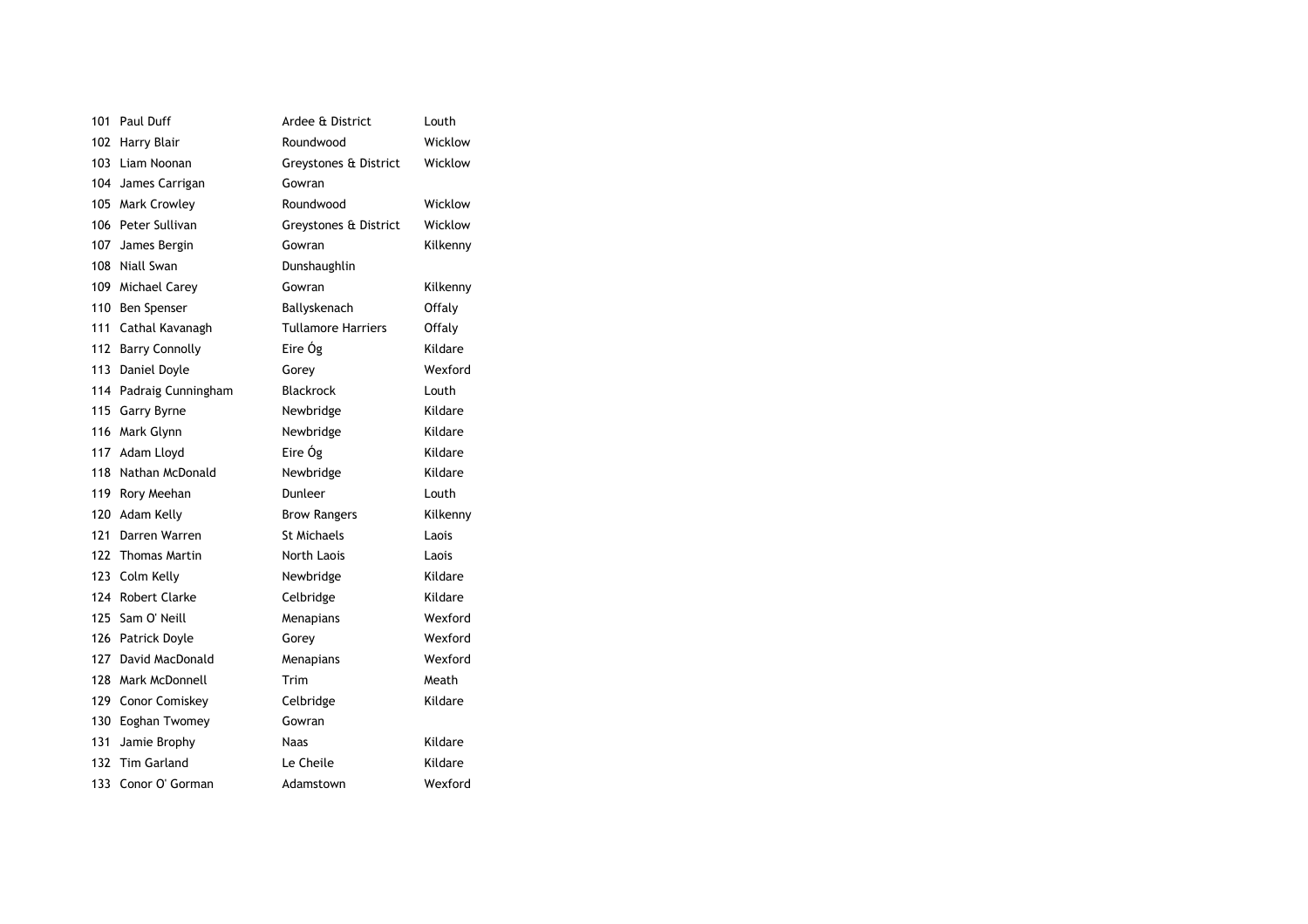| 134 Luke Lawlor        | <b>SLOT</b>        |         |
|------------------------|--------------------|---------|
| 135 Neil Byrne         | Dunshaughlin       |         |
| 136 Robert Bell King   | <b>Inbhear Dee</b> | Wicklow |
| 137 Joe Mooney         | Adamstown          | Wexford |
| 138 Ryan Carthy Walshe | Adamstown          | Wexford |
| 139 James O' Shea      | Adamstown          | Wexford |
| 140 Ronan Connolly     | Eire Óg            | Kildare |
| 141 Rory O' Brien      | St Cocas           | Kildare |
| 142 Ethan Delaney      | Adamstown          | Wexford |
| 143 Kevin Power        | St Josephs         |         |
| 144 Michael O' Connell | Eire Óg            | Kildare |
|                        |                    |         |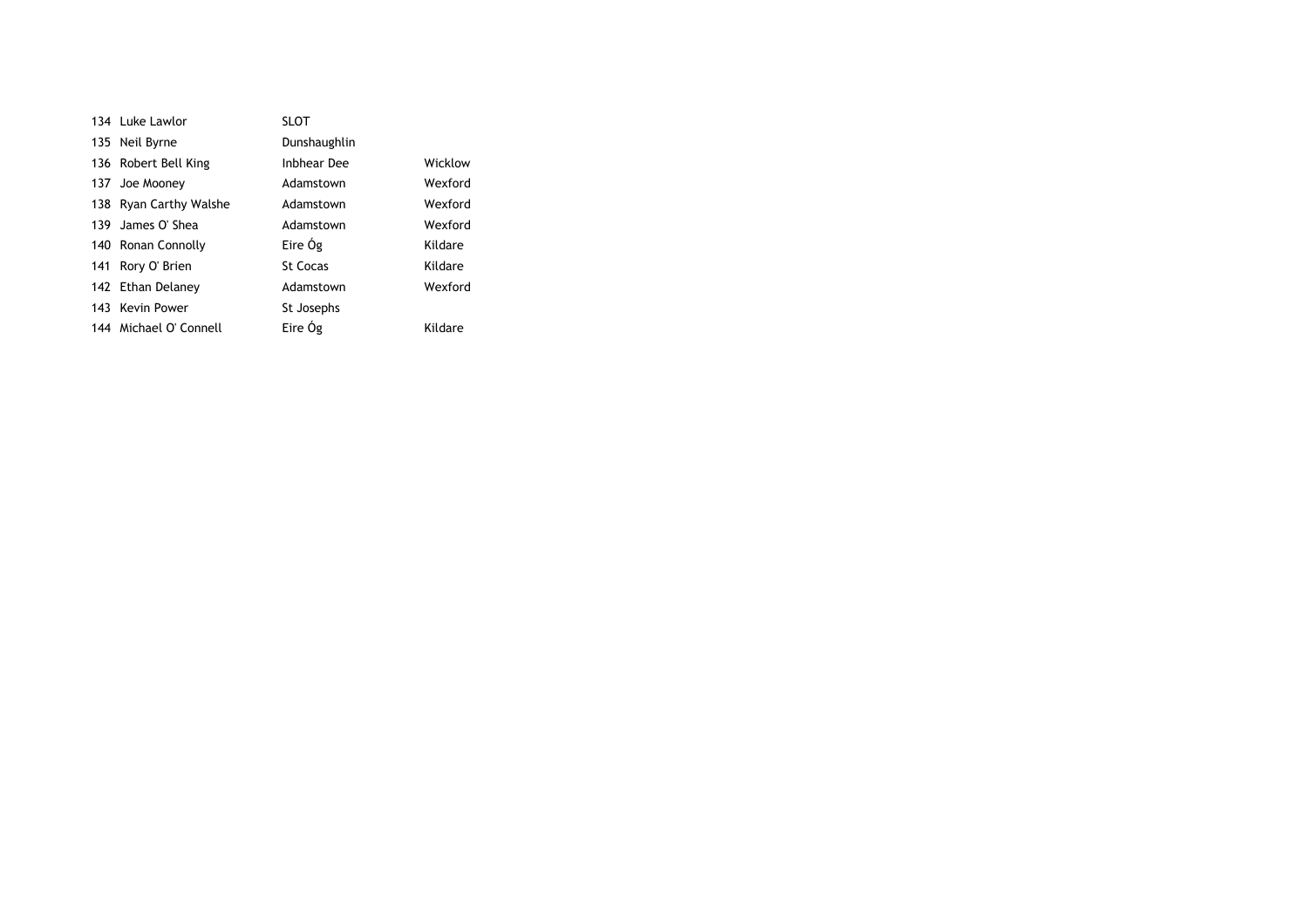|                | <b>POS NAME</b>         | <b>CLUB</b>               | <b>COUNTY</b> | U13 Girls      |                           | <b>CLUB RESULT</b>   |     |             |     |       |     |               |
|----------------|-------------------------|---------------------------|---------------|----------------|---------------------------|----------------------|-----|-------------|-----|-------|-----|---------------|
| $\mathbf{1}$   | Linda Conroy            | <b>Mullingar Harriers</b> | Westmeath     | <b>POS</b>     | <b>CLUB</b>               |                      |     |             |     |       |     | <b>POINTS</b> |
| $\overline{2}$ | Aoife Campion           | <b>North Laois</b>        | Laois         | 1              | <b>Mullingar Harriers</b> | -1                   | 4   | 5           | 15  |       |     | 25            |
| 3              | Muireann Ni Scanail     | <b>St Andrews</b>         | Meath         | 2              | North Laois               | $\overline{2}$       | 13  | 22          | 24  |       |     | 61            |
| 4              | <b>Lauren Casey</b>     | <b>Mullingar Harriers</b> | Westmeath     | 3              | Glenmore                  | 14                   | 18  | 28          | 37  |       |     | 97            |
| 5              | Caoimhe Shaw            | <b>Mullingar Harriers</b> | Westmeath     | 4              | <b>Blackrock</b>          | 9                    | 12  | 35          | 46  |       |     | 102           |
| 6              | Amy McTeggart           | Boyne                     | Louth         | 5              | <b>Tullamore Harriers</b> | 8                    | 16  | 34          | 56  |       |     | 114           |
| 7              | Jane Fagan              | <b>Inbhear Dee</b>        | Wicklow       | 6              | <b>Naas</b>               | 19                   | 30  | 36          | 41  |       |     | 126           |
| 8              | <b>Nicole Cuskelly</b>  | <b>Tullamore Harriers</b> | Offaly        | 7              | <b>St Cocas</b>           | 10                   | 52  | 53          | 57  |       |     | 172           |
| 9              | <b>Annabelle Morris</b> | <b>Blackrock</b>          | Louth         | 8              | <b>KCH</b>                | 17                   | 33  | 63          | 84  |       |     | 197           |
| 10             | Caoimhe Whittaker       | <b>St Cocas</b>           | Kildare       | 9              | <b>SLOT</b>               | 32                   | 40  | 61          | 67  |       |     | 200           |
| 11             | Rebecca Kennedy         | Gowran                    | Kilkenny      | 10             | Thomastown                | 38                   | 39  | 73          | 79  |       |     | 229           |
| 12             | Rebecca Carr            | <b>Blackrock</b>          | Louth         | 11             | St Senans                 | 50                   | 54  | 103         | 107 |       |     | 314           |
| 13             | Niamh Quinn             | North Laois               | Laois         | 12             | Celbridge                 | 58                   | 72  | 94          | 126 |       |     | 350           |
| 14             | Kim Murphy              | Glenmore                  | Louth         | 13             | Gowran                    | 11                   | 102 | 130         | 136 |       |     | 379           |
| 15             | Ann Marie Kennedy       | <b>Mullingar Harriers</b> | Westmeath     | 14             | St Abbans                 | 60                   | 85  | 122 132     |     |       |     | 399           |
| 16             | Nading Donegan          | <b>Tullamore Harriers</b> | Offaly        | 15             | Greystones & District     | 89                   |     | 131 134 135 |     |       |     | 489           |
| 17             | Anna Sheehan            | <b>KCH</b>                | Kilkenny      |                |                           |                      |     |             |     |       |     |               |
| 18             | Aine Breen              | Glenmore                  | Louth         |                |                           |                      |     |             |     |       |     |               |
| 19             | Ciara Gallagher         | <b>Naas</b>               | Kildare       |                |                           | <b>COUNTY RESULT</b> |     |             |     |       |     |               |
| 20             | <b>Edel Glennon</b>     | <b>Mullingar Harriers</b> | Westmeath     |                | <b>POS COUNTY</b>         |                      |     |             |     |       |     | <b>POINTS</b> |
| 21             | Katie Berney            | Newbridge                 | Kildare       | 1              | Westmeath                 | -1                   | 4   | 5           |     | 15 20 | 25  | 70            |
| 22             | Anna Healy              | North Laois               | Laois         | $\overline{2}$ | Louth                     | 6                    | 9   | 12          | 14  | 18    | 28  | 87            |
| 23             | Kathlyn McDonald        | Newbridge                 | Kildare       | 3              | Kildare                   | 10                   | 19  | 21          | 23  | 30    | 36  | 139           |
| 24             | Roisin Dunne            | North Laois               | Laois         | 4              | Kilkenny                  | 11                   | 17  | 33          | 38  | 39    | 50  | 188           |
| 25             | Lorna Moody             | <b>Mullingar Harriers</b> | Westmeath     | 5              | Offaly                    | 8                    | 16  | 29          | 34  | 45    | 56  | 188           |
| 26             | Aishling Bracken        | <b>Mullingar Harriers</b> | Westmeath     | 6              | Laois                     | 2                    | 13  | 22          | 24  | -60   | 85  | 206           |
| 27             | Geraldine Doolan        | <b>St Killians</b>        | Wexford       | 7              | Meath                     | 3                    | 44  | 47          | 49  | 64    | 70  | 277           |
| 28             | Nicola Fearon           | Glenmore                  | Louth         | 8              | Carlow                    | 32                   | 40  | 61          | 67  | 68    | 69  | 337           |
| 29             | Eileen Rafter           | Edenderry                 | Offaly        | 9              | Wicklow                   | 7                    | 43  | 66          | 88  | -89   | 105 | 398           |
| 30             | Siobhan McArdle         | <b>Naas</b>               | Kildare       | 10             | Wexford                   | 27                   | 51  | 71          |     | 75 90 | 98  | 412           |
| 31             | Caitlin Rogan           | Ardee & District          | Louth         |                |                           |                      |     |             |     |       |     |               |
| 32             | Vera Nekrassova         | <b>SLOT</b>               | Carlow        |                |                           |                      |     |             |     |       |     |               |
| 33             | <b>Kate Crotty</b>      | KCH                       | Kilkenny      |                |                           |                      |     |             |     |       |     |               |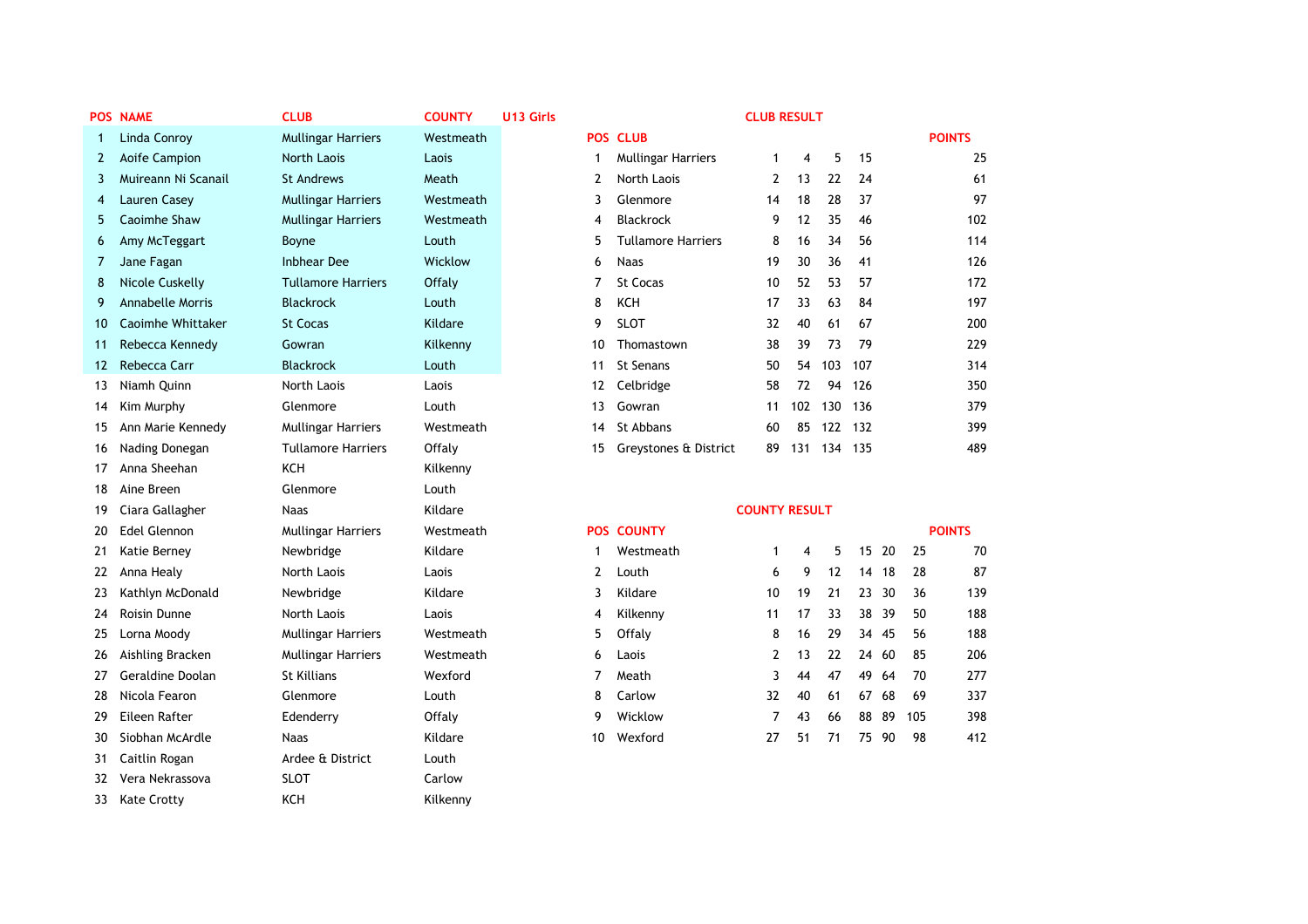| 34 | Noelle Cocaman     | <b>Tullamore Harriers</b> | Offaly    |
|----|--------------------|---------------------------|-----------|
| 35 | Amy Dalton         | <b>Blackrock</b>          | Louth     |
| 36 | Niamh Oconnor      | <b>Naas</b>               | Kildare   |
| 37 | Naoimh Murray      | Glenmore                  | Louth     |
| 38 | Sinead Whelan      | Thomastown                | Kilkenny  |
| 39 | Niamh O Shea       | Thomastown                | Kilkenny  |
| 40 | Sarah Dermody      | <b>SLOT</b>               | Carlow    |
| 41 | Aoife Fenlon       | <b>Naas</b>               | Kildare   |
| 42 | Aisling Moody      | Mullingar Harriers        | Westmeath |
| 43 | Ruth O Toole       | Kilcoole                  | Wicklow   |
| 44 | Katie Oliver       | <b>Bohermeen</b>          | Meath     |
| 45 | Shauna Stringer    | Ballyskenach              | Offaly    |
| 46 | Amy Smith          | <b>Blackrock</b>          | Louth     |
| 47 | Hannah O Brien     | Dunshaughlin              | Meath     |
| 48 | Mary O Hare        | Ardee & District          | Louth     |
| 49 | Laura Farrell      | Fr Murphys                | Meath     |
| 50 | Aihish Conneely    | <b>St Senans</b>          | Kilkenny  |
| 51 | Emily McGrath      | Gorey                     | Wexford   |
| 52 | Katie Milner       | St Cocas                  | Kildare   |
| 53 | Karen Bourke       | <b>St Cocas</b>           | Kildare   |
| 54 | <b>Tara Lacey</b>  | <b>St Senans</b>          | Kilkenny  |
| 55 | Eimear O Connor    | Glenmore                  | Louth     |
| 56 | Michelle Keegan    | <b>Tullamore Harriers</b> | Offaly    |
| 57 | Niamh Burke        | <b>St Cocas</b>           | Kildare   |
| 58 | Shauna Minnock     | Celbridge                 | Kildare   |
| 59 | Sinead Burke       | St Cocas                  | Kildare   |
| 60 | Kelsey Warburton   | St Abbans                 | Laois     |
| 61 | Zainab Mohammed    | <b>SLOT</b>               | Carlow    |
| 62 | Siobhan Delaney    | <b>Naas</b>               | Kildare   |
| 63 | Sarah Kate Lacey   | KCH                       | Kilkenny  |
| 64 | Sarah Campion      | <b>St Andrews</b>         | Meath     |
| 65 | Kirsty McDonnell   | Dunleer                   | Louth     |
| 66 | <b>Katy Conroy</b> | Parnell                   | Wicklow   |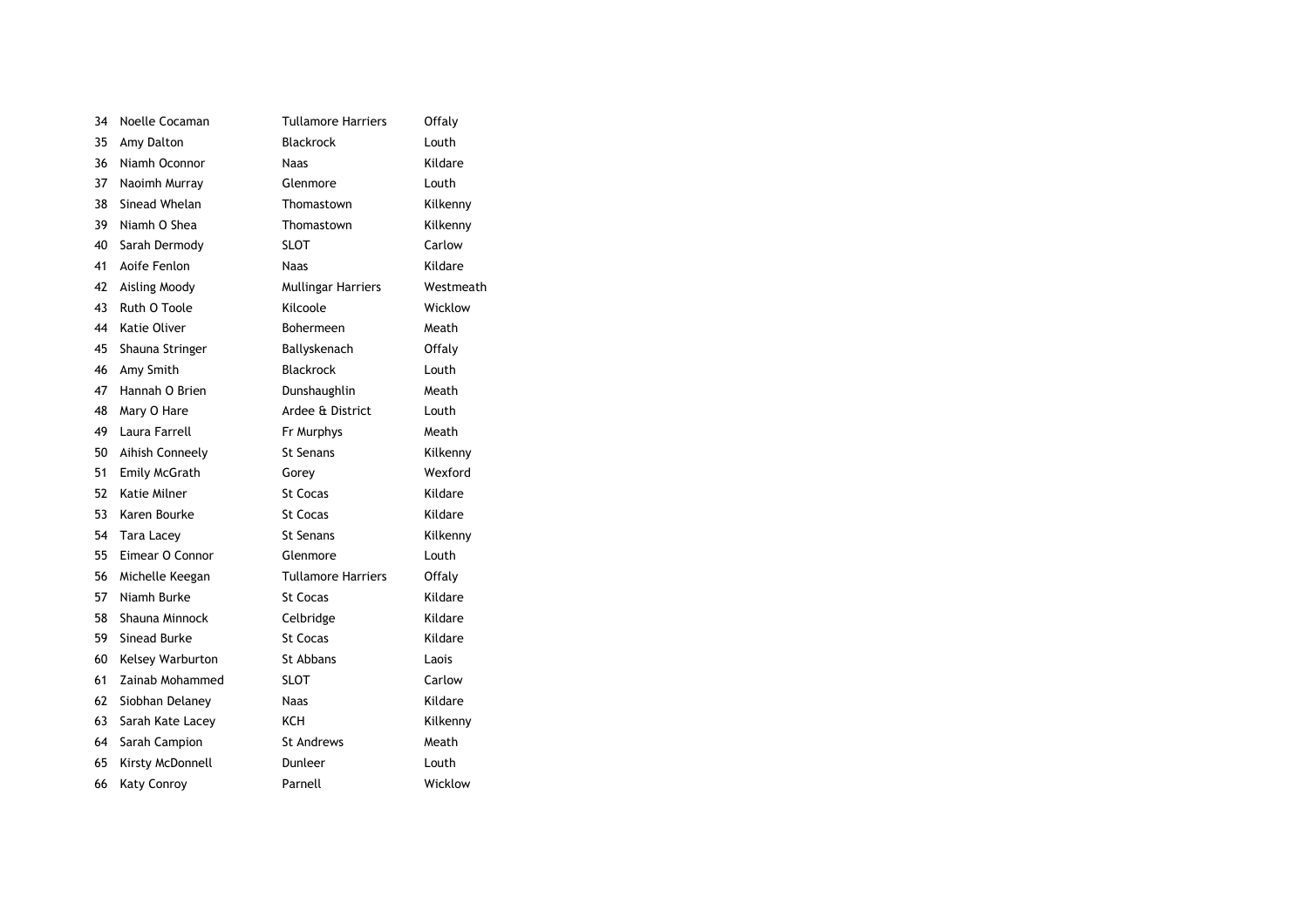| 67 | Leah Purcell             | <b>SLOT</b>               | Carlow    |
|----|--------------------------|---------------------------|-----------|
| 68 | Nuala O Sullivan         | Tinryland                 | Carlow    |
| 69 | Ciara Curran             | Tinryland                 | Carlow    |
| 70 | Megan O Brien            | Tara                      | Meath     |
| 71 | Patrice O Gorman         | Adamstown                 | Wexford   |
| 72 | <b>Christine Campion</b> | Celbridge                 | Kildare   |
| 73 | Eimear Fitzpatrick       | Thomastown                | Kilkenny  |
| 74 | Emma Shields             | Glenmore                  | Louth     |
| 75 | Kate Sheridan            | Gorey                     | Wexford   |
| 76 | <b>Fave Walshe</b>       | Mullingar Harriers        | Westmeath |
| 77 | Eleanor Waldron          | Mullingar Harriers        | Westmeath |
| 78 | Niamh Gallogly           | Dunshaughlin              |           |
| 79 | Aoife Farrell            | Thomastown                |           |
| 80 | Ciara Lupton             | Ballyskenach              | Offaly    |
| 81 | Nicola Murphy            | Ballyskenach              | Offaly    |
| 82 | Meaghan Kenny            | Fr Murphys                |           |
| 83 | <b>Kate Conry</b>        | <b>SLOT</b>               |           |
| 84 | Emer O Donoghue          | KCH                       |           |
| 85 | Sharon Kelly             | St Abbans                 | Laois     |
| 86 | <b>Marion Gildea</b>     | <b>St Cocas</b>           | Kildare   |
| 87 | Aoibhe Richardson        | KCH                       | Kilkenny  |
| 88 | Tara Casey               | <b>Bray Runners</b>       | Wicklow   |
| 89 | Eavan Noonan             | Greystones & District     | Wicklow   |
| 90 | Saoirse Burke            | Kilmore                   | Wexford   |
| 91 | Tara Egan                | Ferbane                   | Offaly    |
| 92 | <b>Stacey Darby</b>      | <b>Mullingar Harriers</b> | Westmeath |
| 93 | Elizabeth Clarke         | Na Fianna                 | Meath     |
| 94 | Sinead O'Connor          | Celbridge                 | Kildare   |
| 95 | Meghan Hoey              | <b>Blackrock</b>          | Louth     |
| 96 | Cliona Quirke            | <b>Brow Rangers</b>       | Kilkenny  |
| 97 | Siofra McNamara          | <b>Tullamore Harriers</b> | Offaly    |
| 98 | <b>Rachel Pierce</b>     | Gorey                     | Wexford   |
| 99 | Dervla McCabe            | <b>Bree</b>               | Wexford   |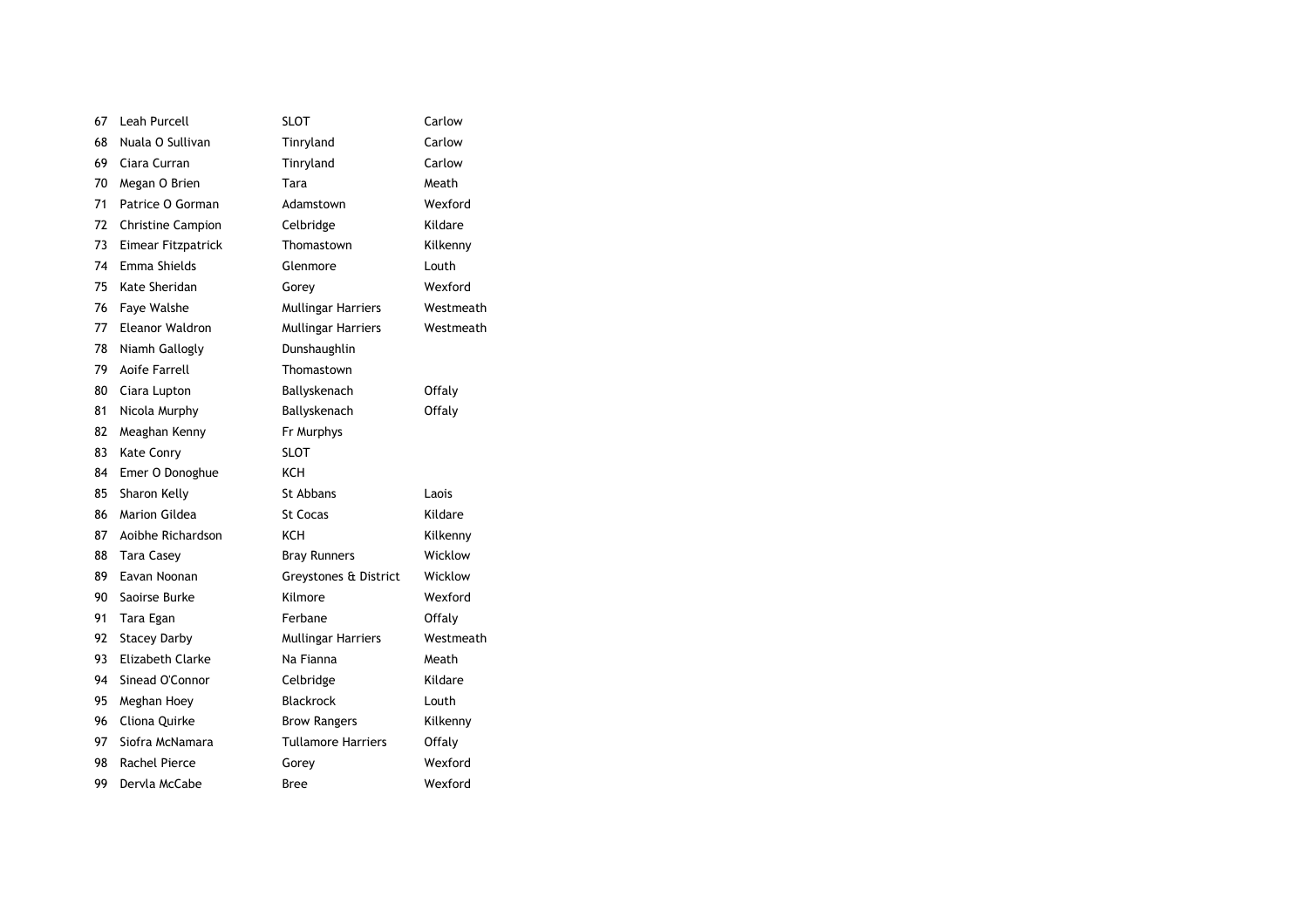|     | 100 Aishling Traynor      | Dunshaughlin              | Meath     |
|-----|---------------------------|---------------------------|-----------|
| 101 | Aine McElarney            | <b>Blackrock</b>          | Louth     |
|     | 102 Orla Brie             | Gowran                    | Kilkenny  |
|     | 103 Aoife Halley          | <b>St Senans</b>          | Kilkenny  |
|     | 104 Kate Ryan             | Glenmore                  | Louth     |
| 105 | Niamh Sutton              | <b>Bray Runners</b>       | Wicklow   |
| 106 | Jessica McCormack         | <b>Mullingar Harriers</b> | Westmeath |
|     | 107 Claire McEvoy         | St Senans                 |           |
|     | 108 Clare Stephenson      | Adamstown                 | Wexford   |
|     | 109 Megan McGuigan        | <b>Blackrock</b>          | Louth     |
|     | 110 Joanne McGinn         | Glenmore                  | Louth     |
|     | 111 Cathy McKeown         | Glenmore                  | Louth     |
|     | 112 Aoife Cunningham      | <b>Blackrock</b>          | Louth     |
|     | 113 Thea Kinsella         | <b>Inbhear Dee</b>        | Wicklow   |
|     | 114 Ali Spillane          | North Laois               | Laois     |
| 115 | Sally O'Donnell           | St Michaels               | Laois     |
| 116 | Hannah Lacey              | KCH                       |           |
|     | 117 Rachel Butler         | St Senans                 |           |
| 118 | Nuala Murphy              | <b>SLOT</b>               | Carlow    |
| 119 | Nicki Lennon              | Edenderry                 | Offaly    |
| 120 | <b>Tara Buggy</b>         | North Laois               | Laois     |
| 121 | Michelle McDonald         | <b>St Senans</b>          |           |
| 122 | Megan Walsh               | St Abbans                 | Laois     |
| 123 | Rachel Reidy              | <b>St Cocas</b>           | Kildare   |
|     | 124 Roisin Doolan         | St Killians               | Wexford   |
| 125 | Anna McKenna              | Glenmore                  | Louth     |
| 126 | Amanda Flynn              | Celbridge                 | Kildare   |
| 127 | Shauna O Hare             | Glenmore                  | Louth     |
| 128 | <b>Brittany Winduogel</b> | Ardee & District          | Louth     |
| 129 | Rebecca Devlin            | <b>Naas</b>               | Kildare   |
| 130 | <b>Bonnie Comerford</b>   | Gowran                    |           |
| 131 | Aisling Moore             | Greystones & District     | Wicklow   |
| 132 | Jane Kelly                | St Abbans                 | Laois     |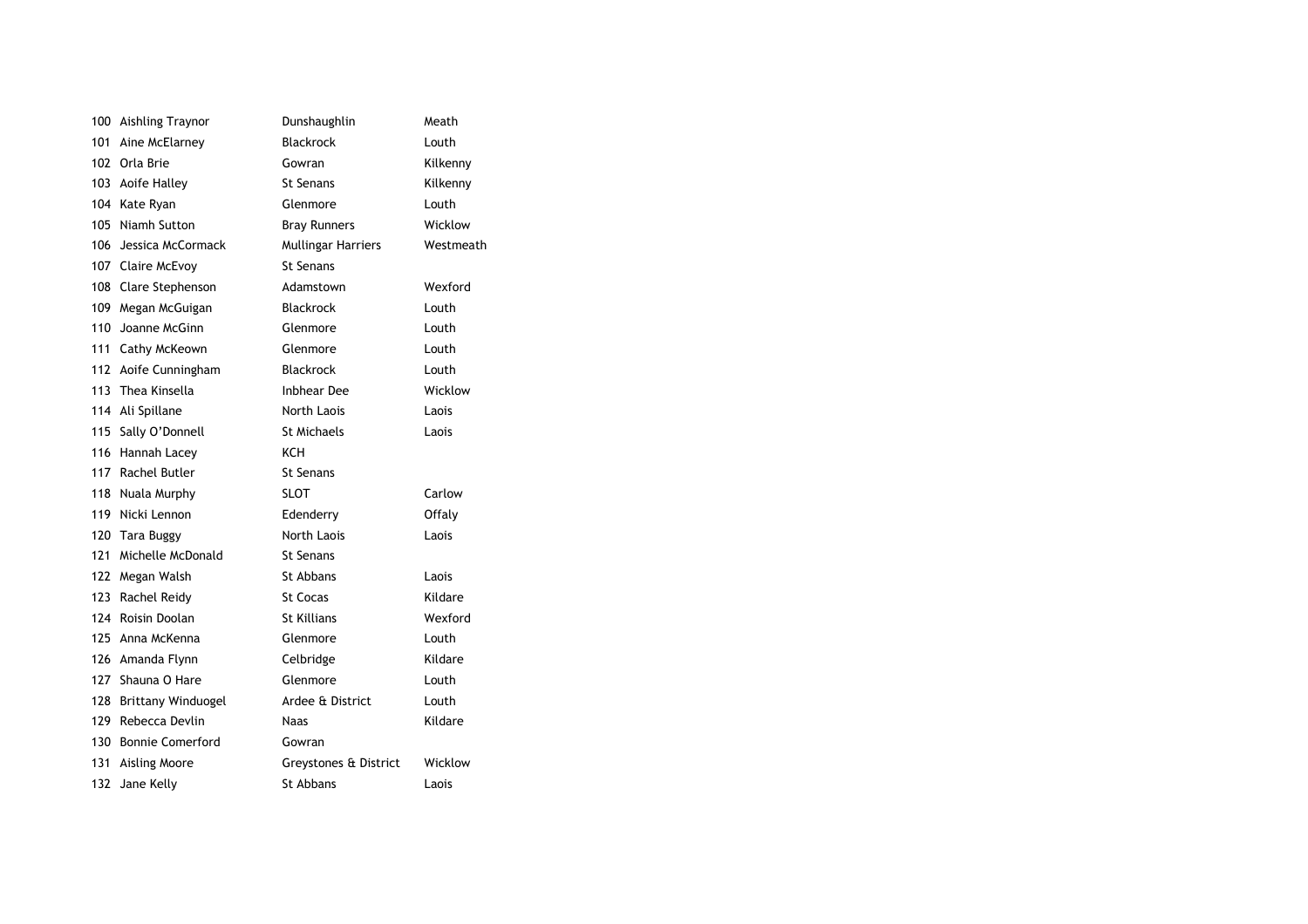| 133 Claire Kennedy | Celbridge             | Kildare |
|--------------------|-----------------------|---------|
| 134 Sophie Howard  | Greystones & District | Wicklow |
| 135 Aoife Phelan   | Greystones & District | Wicklow |
| 136 Sharon Quinlan | Gowran                |         |
| 137 Clodagh Byrne  | <b>St Michaels</b>    | Laois   |
| 138 Emma O Boyle   | <b>SLOT</b>           | Carlow  |
| 139 Katie Donalhy  | Celbridge             | Kildare |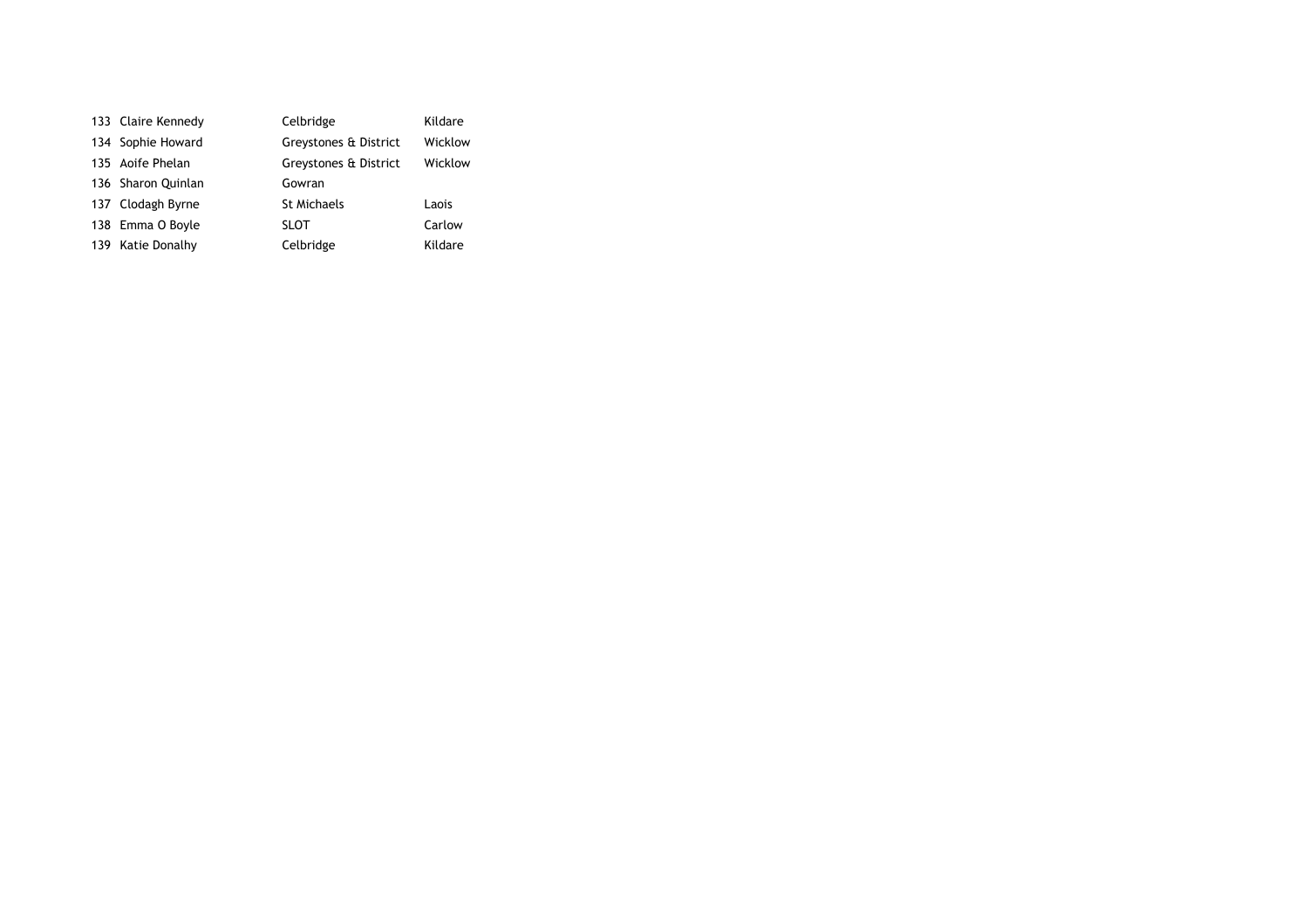|    | POS NAME               | <b>CLUB</b>               | <b>COUNTY</b> | U13 Boys |    | <b>CLUB RESULT</b>        |                      |                |    |    |          |      |               |
|----|------------------------|---------------------------|---------------|----------|----|---------------------------|----------------------|----------------|----|----|----------|------|---------------|
| 1  | Padraig Moran          | <b>Mullingar Harriers</b> | Westmeath     |          |    | <b>POS CLUB</b>           |                      |                |    |    |          |      | <b>POINTS</b> |
| 2  | <b>Niall Delahunt</b>  | <b>Naas</b>               | Kildare       |          | 1  | <b>Mullingar Harriers</b> | 1                    | 4              | 10 | 11 |          |      | 26            |
| 3  | Hugh Morgan            | <b>St Senans</b>          | Kilkenny      |          | 2  | Thomastown                | 5                    | 8              | 20 | 26 |          |      | 59            |
| 4  | Liam O Reilly          | <b>Mullingar Harriers</b> | Westmeath     |          | 3  | Bohermeen                 | 9                    | 18             | 27 | 32 |          |      | 86            |
| 5  | Ronan Corcoran         | Thomastown                | Kilkenny      |          | 4  | <b>St Senans</b>          | 3                    | 38             | 57 | 58 |          |      | 156           |
| 6  | James Moore            | St Abbans                 | Laois         |          | 5  | <b>KCH</b>                | 21                   | 33             | 44 | 67 |          |      | 165           |
| 7  | <b>Mark Rogers</b>     | <b>St Peters</b>          | Louth         |          | 6  | <b>Tullamore Harriers</b> |                      | 23 43          | 46 | 54 |          |      | 166           |
| 8  | Sean Power             | Thomastown                | Kilkenny      |          | 7  | <b>SLOT</b>               | 28                   | 50             | 55 | 72 |          |      | 205           |
| 9  | <b>Connor Rennicks</b> | <b>Bohermeen</b>          | Meath         |          | 8  | Dunboyne                  | 40                   | 59             | 62 | 63 |          |      | 224           |
| 10 | <b>Glen Gaffney</b>    | <b>Mullingar Harriers</b> | Westmeath     |          | 9  | Le Cheile                 |                      | 22 61          | 79 | 86 |          |      | 248           |
| 11 | Oisin Quinn            | <b>Mullingar Harriers</b> | Westmeath     |          | 10 | <b>DMP</b>                | 41                   | 69             | 71 | 76 |          |      | 257           |
| 12 | James Tyrell           | <b>West Wicklow</b>       | Wicklow       |          |    |                           |                      |                |    |    |          |      |               |
| 13 | Fionn Reilly           | Kells                     | Meath         |          |    |                           |                      |                |    |    |          |      |               |
| 14 | Paul Manning           | St Josephs                | Kilkenny      |          |    |                           |                      |                |    |    |          |      |               |
| 15 | Donagh O Connor        | St Josephs                | Kilkenny      |          |    |                           |                      |                |    |    |          |      |               |
| 16 | Shaun Lloyd            | Eire Óg                   | Kildare       |          |    |                           |                      |                |    |    |          |      |               |
| 17 | Shane Keane            | North Laois               | Laois         |          |    |                           |                      |                |    |    |          |      |               |
| 18 | Jack McGowan           | Bohermeen                 | Meath         |          |    |                           | <b>COUNTY RESULT</b> |                |    |    |          |      |               |
| 19 | Gavin Maher            | Dunshaughlin              | Meath         |          |    | <b>POS COUNTY</b>         |                      |                |    |    |          |      | <b>POINTS</b> |
| 20 | James Power            | Thomastown                | Kilkenny      |          | 1  | Kilkenny                  | 3                    | 5              | 8  |    | 14 15 20 |      | 65            |
| 21 | <b>Richard Leahy</b>   | KCH                       | Kilkenny      |          | 2  | Westmeath                 | 1                    | $\overline{4}$ | 10 | 11 | 24 45    |      | 95            |
| 22 | Sean Flanagan          | Le Cheile                 | Kildare       |          | 3  | Meath                     | 9.                   | 13             | 18 |    | 19 27 32 |      | 118           |
| 23 | <b>Barry Mooney</b>    | <b>Tullamore Harriers</b> | Offaly        |          | 4  | Kildare                   | $2^{\circ}$          | 16             | 22 |    | 25 29    | - 30 | 124           |
| 24 | Brendan Keaveny        | Mullingar Harriers        | Westmeath     |          | 5  | Carlow                    | 28                   | 50             | 55 |    | 68 72 74 |      | 347           |
| 25 | Donal Delahunt         | <b>Naas</b>               | Kildare       |          | 6  | Wexford                   | 41                   | 48             | 64 |    | 69 71 76 |      | 369           |
| 26 | <b>Brian Kirwan</b>    | Thomastown                |               |          |    |                           |                      |                |    |    |          |      |               |
| 27 | Seán Power             | Bohermeen                 | Meath         |          |    |                           |                      |                |    |    |          |      |               |
| 28 | Nathan Walshe          | <b>SLOT</b>               | Carlow        |          |    |                           |                      |                |    |    |          |      |               |
| 29 | Oisin Fitzgibbon       | St Cocas                  | Kildare       |          |    |                           |                      |                |    |    |          |      |               |
| 30 | <b>Tadhg Carroll</b>   | Kildare                   | Kildare       |          |    |                           |                      |                |    |    |          |      |               |
| 31 | Jason Earlay           | Eire Óg                   | Kildare       |          |    |                           |                      |                |    |    |          |      |               |
| 32 | Shane Fox              | Bohermeen                 | Meath         |          |    |                           |                      |                |    |    |          |      |               |
| 33 | Pat Maher              | <b>KCH</b>                | Kilkenny      |          |    |                           |                      |                |    |    |          |      |               |

| COUNTY    | U13 Boys | <b>CLUB RESULT</b>        |       |     |    |    |               |
|-----------|----------|---------------------------|-------|-----|----|----|---------------|
| Westmeath |          | <b>POS CLUB</b>           |       |     |    |    | <b>POINTS</b> |
| Kildare   | 1        | <b>Mullingar Harriers</b> | 1     | 4   | 10 | 11 | 26            |
| Kilkenny  | 2        | Thomastown                | 5     | 8   | 20 | 26 | 59            |
| Westmeath | 3        | <b>Bohermeen</b>          | 9     | 18  | 27 | 32 | 86            |
| Kilkenny  | 4        | <b>St Senans</b>          | 3.    | 38  | 57 | 58 | 156           |
| Laois     | 5        | <b>KCH</b>                | 21    | 33  | 44 | 67 | 165           |
| Louth     | 6        | <b>Tullamore Harriers</b> | 23    | 43  | 46 | 54 | 166           |
| Kilkenny  | 7        | <b>SLOT</b>               | 28    | 50  | 55 | 72 | 205           |
| Meath     | 8        | Dunboyne                  | 40    | -59 | 62 | 63 | 224           |
| Westmeath | 9        | Le Cheile                 | 22 61 |     | 79 | 86 | 248           |
| Westmeath | 10       | <b>DMP</b>                | 41    | 69  | 71 | 76 | 257           |
|           |          |                           |       |     |    |    |               |

## 18 Jack McGowan **COUNTY RESULT**

| 1. | Kilkenny  |   |
|----|-----------|---|
| 2  | Westmeath |   |
| 3  | Meath     |   |
| 4  | Kildare   |   |
| 5. | Carlow    | 2 |
| 6  | Wexford   | 4 |
|    |           |   |

|    |    |                  |  | <b>POINTS</b> |
|----|----|------------------|--|---------------|
|    |    | 3 5 8 14 15 20   |  | 65            |
|    |    | 4 10 11 24 45    |  | 95            |
|    |    | 9 13 18 19 27 32 |  | 118           |
|    |    | 2 16 22 25 29 30 |  | 124           |
| 28 |    | 50 55 68 72 74   |  | 347           |
| 41 | 48 | 64 69 71 76      |  | 369           |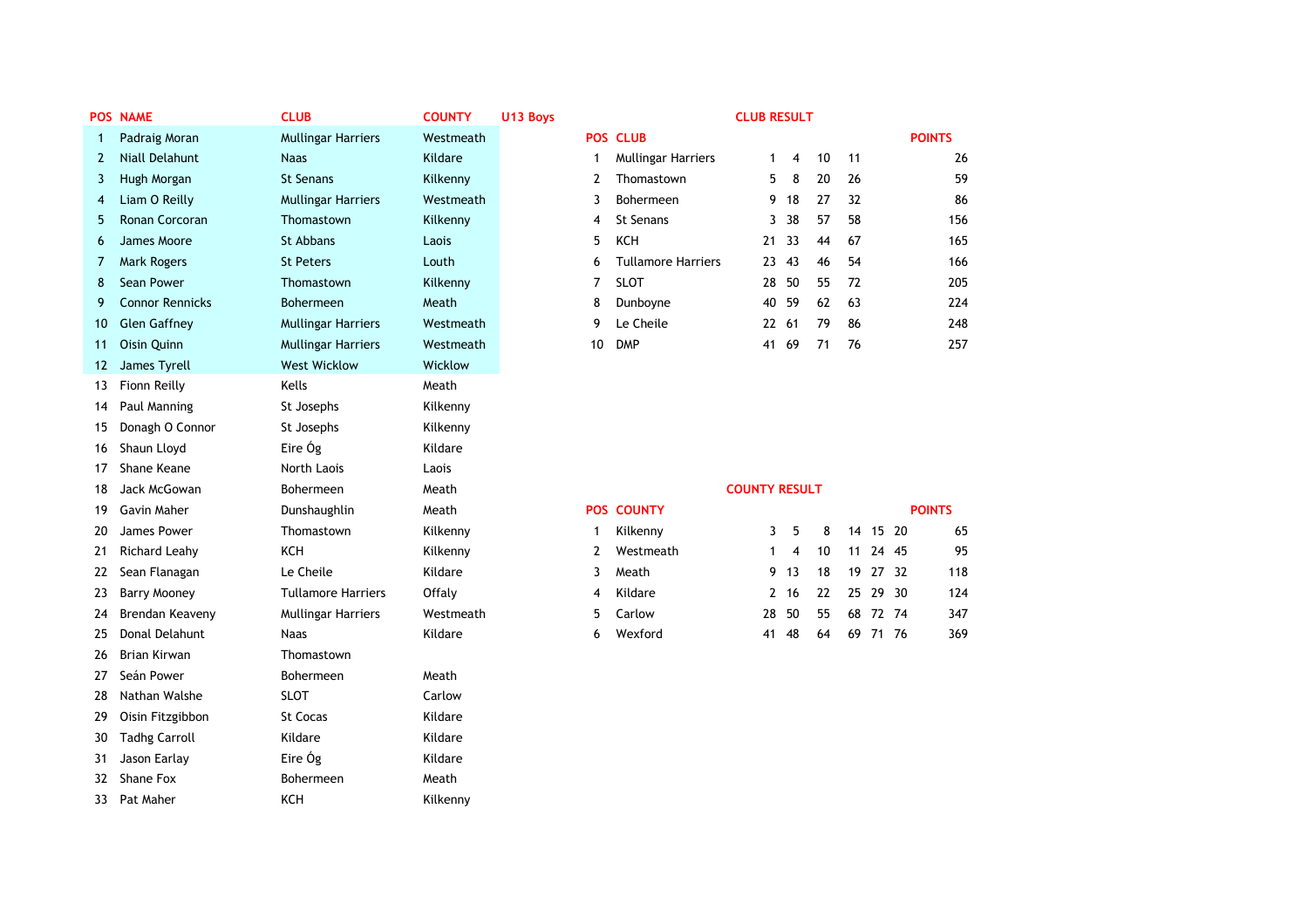| 34 | Aaron Fenlon            | St Josephs                | Kilkenny  |
|----|-------------------------|---------------------------|-----------|
| 35 | Robin Mooney            | <b>Inbhear Dee</b>        | Wicklow   |
| 36 | Aonghus Meehan          | Dunleer                   | Louth     |
| 37 | Martin Monaghan         | Fr Murphys                | Meath     |
| 38 | Stephen Greene          | St Senans                 |           |
| 39 | Conor Mooney            | Dunshaughlin              | Meath     |
| 40 | John Finnerty           | Dunboyne                  | Meath     |
| 41 | Kevin Mahoney           | <b>DMP</b>                | Wexford   |
| 42 | Jack Lynch              | Thomastown                |           |
| 43 | <b>Ben Dunne</b>        | <b>Tullamore Harriers</b> | Offaly    |
| 44 | Tom Allen               | KCH                       | Kilkenny  |
| 45 | James O Leannachain     | Mullingar Harriers        | Westmeath |
| 46 | Conor Mulligan          | <b>Tullamore Harriers</b> | Offaly    |
| 47 | <b>Jack Stuart</b>      | <b>Mullingar Harriers</b> | Westmeath |
| 48 | Ryan Hadley             | Enniscorthy               | Wexford   |
| 49 | Daire Mc Connon         | Ardee & District          | Louth     |
| 50 | Jack Phelan             | <b>SLOT</b>               | Carlow    |
| 51 | Larlaith Daly           | Mullingar Harriers        | Westmeath |
| 52 | <b>Tiernan Crosby</b>   | <b>Blackrock</b>          | Louth     |
| 53 | Eoghan Moore            | <b>Mullingar Harriers</b> | Westmeath |
| 54 | Glen Cunningham         | <b>Tullamore Harriers</b> | Offaly    |
| 55 | <b>Diarmuid Farrell</b> | <b>SLOT</b>               | Carlow    |
| 56 | John Fitzpatrick        | Aghaviller                | Kilkenny  |
| 57 | <b>Gerard Wallis</b>    | <b>St Senans</b>          |           |
| 58 | Eoghan Wallis           | St Senans                 |           |
| 59 | Evan Phelan             | Dunboyne                  | Meath     |
| 60 | Danny Monks             | Thomastown                |           |
| 61 | Louis Hartnett          | Le Cheile                 | Kildare   |
| 62 | Niall Cornyn            | Dunboyne                  | Meath     |
| 63 | Paul Doherty            | Dunboyne                  |           |
| 64 | Conor Gaffney           | <b>St Killians</b>        | Wexford   |
| 65 | David Irish             | <b>St Senans</b>          |           |
| 66 | <b>Bill O Neill</b>     | Thomastown                |           |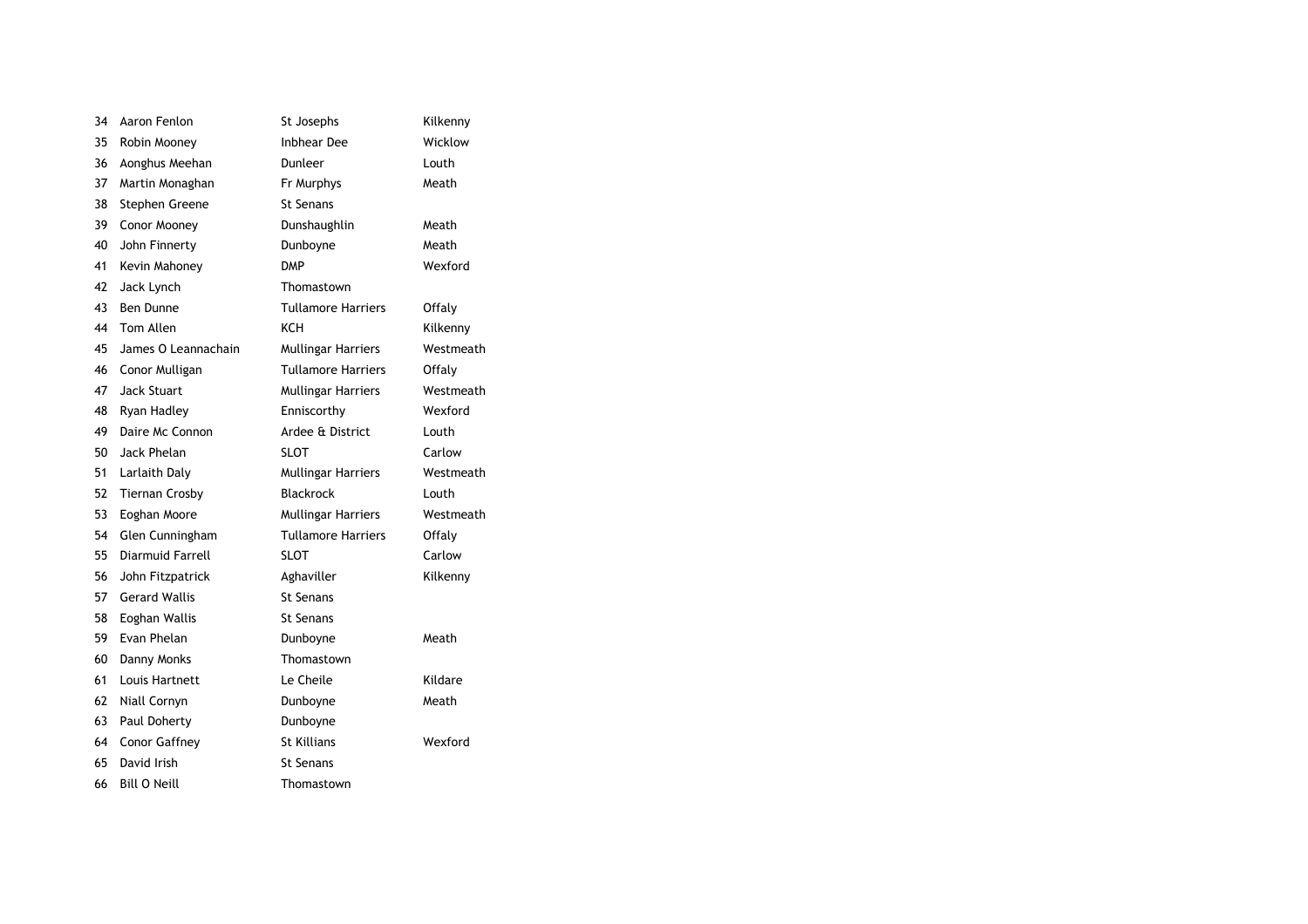| 67 | Craig Byrne          | KCH                 |         |
|----|----------------------|---------------------|---------|
| 68 | James Kelly          | <b>St Finians</b>   | Carlow  |
| 69 | Dylan Mc Donald      | <b>DMP</b>          | Wexford |
| 70 | Mark Coyle           | Dunboyne            |         |
| 71 | Kevin Doyle          | <b>DMP</b>          | Wexford |
| 72 | Conor Fennel         | SLOT                | Carlow  |
| 73 | Andrew Sutton        | <b>Bray Runners</b> | Wicklow |
| 74 | John Murphy          | Tinryland           | Carlow  |
| 75 | Shane Connolly       | Dunshaughlin        | Meath   |
| 76 | Paul Brazzil         | <b>DMP</b>          | Wexford |
| 77 | Jamie Lawlor         | <b>SLOT</b>         | Carlow  |
| 78 | <b>Tony Cassidy</b>  | <b>SLOT</b>         | Carlow  |
| 79 | Fianchra MacSiubhane | Le Cheile           | Kildare |
| 80 | Michael Nash         | St Abbans           | Laois   |
| 81 | David Lawlor         | <b>SLOT</b>         | Carlow  |
| 82 | <b>Matthew Dwyer</b> | Celbridge           | Kildare |
| 83 | Killian Byrne        | Ardee & District    | Louth   |
| 84 | Adam Murphy          | Tinryland           | Carlow  |
| 85 | Darel Byrne          | Newbridge           | Kildare |
| 86 | Darragh Nolan        | Le Cheile           | Kildare |
| 87 | Connor Kiely         | Le Cheile           | Kildare |
| 88 | Patrick Doheny       | Tinryland           |         |
| 89 | Phsan Rabat          | Gowran              |         |
| 90 | Niall Heffernan      | Tullamore Harriers  | Offaly  |
| 91 | Cian Mullally        | Eire Óg             | Kildare |
| 92 | Alex Howell          | Le Cheile           | Kildare |
| 93 | Luke Comiskey        | Celbridge           | Kildare |
| 94 | Aaron Barry          | St Abbans           | Laois   |
| 95 | <b>Ben Clarke</b>    | Na Fianna           | Meath   |
| 96 | Christian Keok       | Celbridge           | Kildare |
| 97 | Shane Freeman        | Newbridge           | Kildare |
| 98 | Darragh Bergin       | <b>St Cocas</b>     | Kildare |
| 99 | Anthony Foley        | Gowran              |         |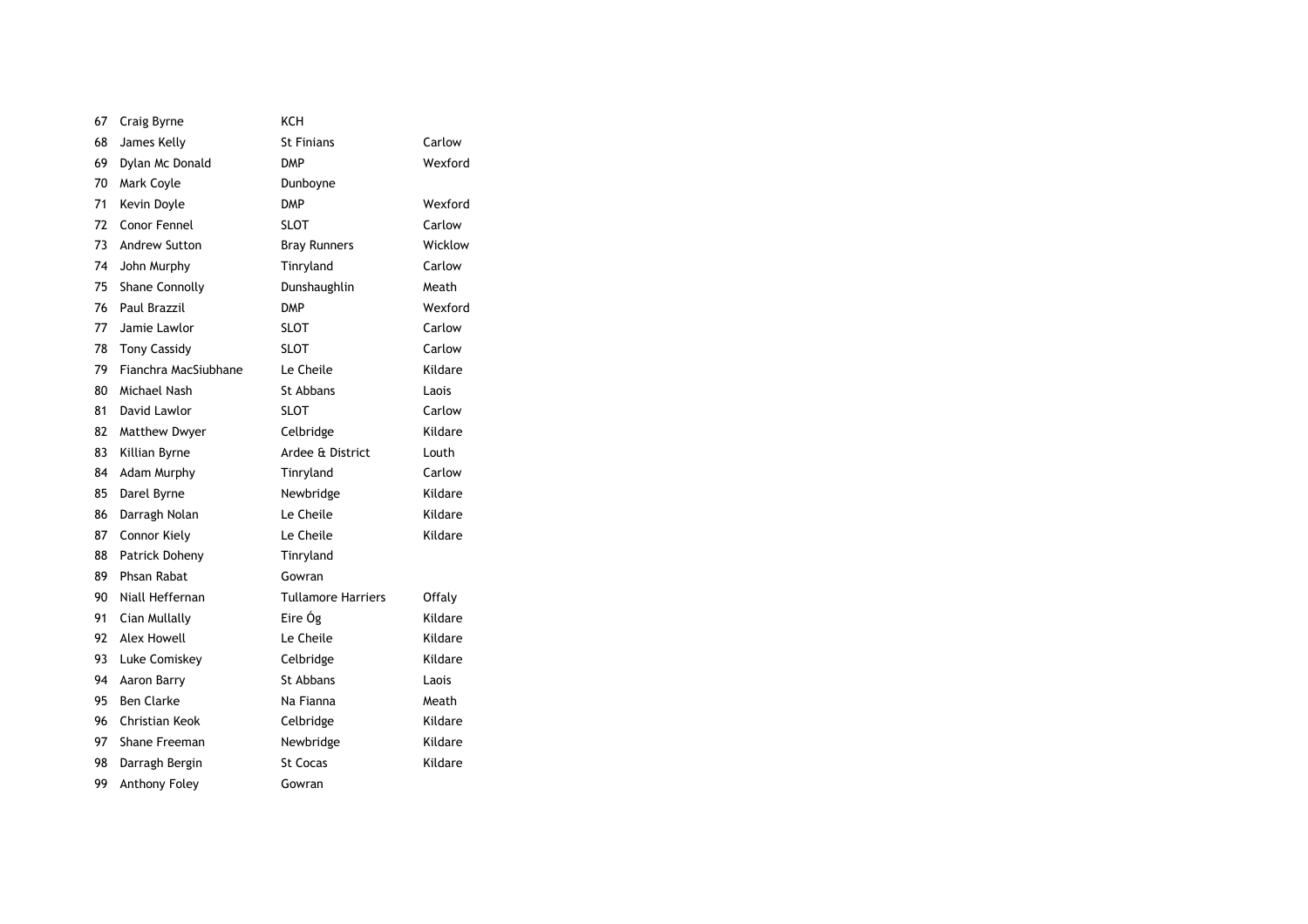100 Connor Garry **Le Cheile** Kildare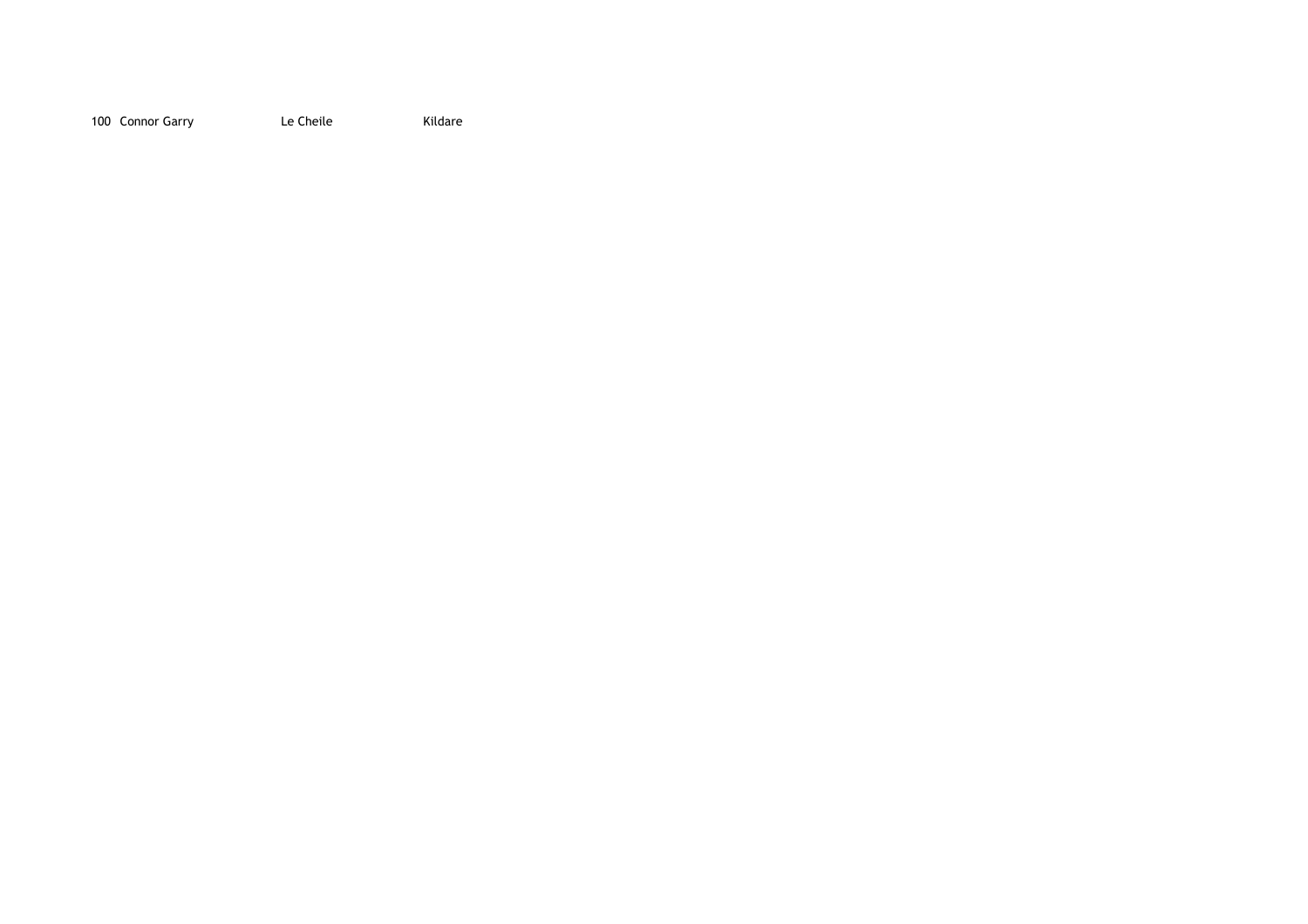|                | <b>POS NAME</b>        | <b>CLUB</b>               | <b>COUNTY</b> | U15 Girls |                |                           | <b>CLUB RESULT</b>   |              |                |    |                 |          |     |               |
|----------------|------------------------|---------------------------|---------------|-----------|----------------|---------------------------|----------------------|--------------|----------------|----|-----------------|----------|-----|---------------|
| $\mathbf{1}$   | Ciara Hewson           | <b>Mullingar Harriers</b> | Kildare       |           |                | <b>POS CLUB</b>           |                      |              |                |    |                 |          |     | <b>POINTS</b> |
| $\overline{2}$ | <b>Elizabeth Carr</b>  | <b>Mullingar Harriers</b> | Westmeath     |           | $\mathbf{1}$   | <b>Mullingar Harriers</b> |                      | $\mathbf{1}$ | $\overline{2}$ | 5  | 11              |          |     | 19            |
| 3              | <b>Bronagh Kearns</b>  | <b>St Senans</b>          | Kilkenny      |           | 2              | Ardee & District          |                      | 9<br>14      |                | 42 | 46              |          |     | 111           |
| $\overline{4}$ | <b>Sinead McDonald</b> | Glenmore                  | Louth         |           | 3              | <b>Tullamore Harriers</b> |                      | 12 13        |                | 19 | 67              |          |     | 111           |
| 5              | Lorraine Daly          | <b>Mullingar Harriers</b> | Westmeath     |           | 4              | St Cocas                  |                      | 16 34        |                | 37 | 40              |          |     | 127           |
| 6              | <b>Alison Daly</b>     | North West Kildare        | Kildare       |           | 5              | KCH                       |                      | 25 30        |                | 31 | 61              |          |     | 147           |
| 7              | <b>Megan Morrissey</b> | Thomastown                | Kilkenny      |           | 6              | <b>SLOT</b>               |                      | 22 33        |                | 38 | 58              |          |     | 151           |
| 8              | Mary Ellen Doyle       | Gowran                    | Kilkenny      |           | 7              | Glenmore                  |                      | 29<br>4      |                | 78 | 79              |          |     | 190           |
| 9              | Emma Fay               | Ardee & District          | Louth         |           | 8              | <b>Inbhear Dee</b>        | 35                   | 52           |                | 55 | 75              |          |     | 217           |
| 10             | <b>Katie Caraher</b>   | <b>Bray Runners</b>       | Wicklow       |           | 9              | Gorey                     |                      | 44 59        |                | 64 | 68              |          |     | 235           |
| 11             | Donna Kiernan          | <b>Mullingar Harriers</b> | Westmeath     |           | 10             | St Abbans                 |                      | 56 57        |                | 85 | 87              |          |     | 285           |
| 12             | <b>Sinead Rigney</b>   | <b>Tullamore Harriers</b> |               |           |                |                           |                      |              |                |    |                 |          |     |               |
| 13             | Debby Flynn            | <b>Tullamore Harriers</b> |               |           |                |                           |                      |              |                |    |                 |          |     |               |
| 14             | Aoife Donnelly         | Ardee & District          | Louth         |           |                |                           |                      |              |                |    |                 |          |     |               |
| 15             | <b>Claire Fox</b>      | <b>Bray Runners</b>       | Wicklow       |           |                |                           |                      |              |                |    |                 |          |     |               |
| 16             | <b>Emily Milner</b>    | St Cocas                  | Kildare       |           |                |                           |                      |              |                |    |                 |          |     |               |
| 17             | Rose Kennedy           | Gowran                    | Kilkenny      |           |                |                           | <b>COUNTY RESULT</b> |              |                |    |                 |          |     |               |
| 18             | Amy Howard             | Greystones & District     | Wicklow       |           |                | <b>POS COUNTY</b>         |                      |              |                |    |                 |          |     | <b>POINTS</b> |
| 19             | Anna Redmond           | <b>Tullamore Harriers</b> |               |           | $\mathbf{1}$   | Kilkenny                  |                      | 3            | 7              | 8  | 17              | 21 25    |     | 81            |
| 20             | Sarah Haak             | Dunleer                   | Louth         |           | 2              | Kildare                   |                      | $\mathbf{1}$ | 6              | 16 |                 | 24 34 37 |     | 118           |
| 21             | Niamh Donnelly         | Thomastown                | Kilkenny      |           | 3              | Louth                     |                      | 4            | 9              | 14 |                 | 20 29 42 |     | 118           |
| 22             | Niamh Buggy            | <b>SLOT</b>               | Carlow        |           | 4              | Wicklow                   | 10                   | 15           |                | 18 | 35 <sub>5</sub> | 36       | -41 | 155           |
| 23             | Ciara Rooney           | Navan                     | Meath         |           | 5              | Wexford                   |                      | 32 44        |                | 59 | 60              | 64 66    |     | 325           |
| 24             | Chole Abbot            | <b>Naas</b>               | Kildare       |           | 6              | Meath                     |                      | 23 43        |                | 48 |                 | 65 74 77 |     | 330           |
| 25             | Megan O'Keeffe         | KCH                       | Kilkenny      |           | $\overline{7}$ | Laois                     |                      | 28 56        |                | 57 |                 | 71 72 85 |     | 369           |
| 26             | Kay Drea               | Gowran                    | Kilkenny      |           |                |                           |                      |              |                |    |                 |          |     |               |
| 27             | Maeve O'Connor         | Thomastown                | Kilkenny      |           |                |                           |                      |              |                |    |                 |          |     |               |
| 28             | Kate McDonald          | North Laois               | Laois         |           |                |                           |                      |              |                |    |                 |          |     |               |
| 29             | Shauna Grey            | Glenmore                  | Louth         |           |                |                           |                      |              |                |    |                 |          |     |               |
| 30             | Cliodhna Manning       | KCH                       | Kilkenny      |           |                |                           |                      |              |                |    |                 |          |     |               |
| 31             | Sinead McDonough       | KCH                       | Kilkenny      |           |                |                           |                      |              |                |    |                 |          |     |               |
| 32             | Shauna NicAogain       | <b>St Pauls</b>           | Wexford       |           |                |                           |                      |              |                |    |                 |          |     |               |
| 33             | Leah Lawlor            | <b>SLOT</b>               | Carlow        |           |                |                           |                      |              |                |    |                 |          |     |               |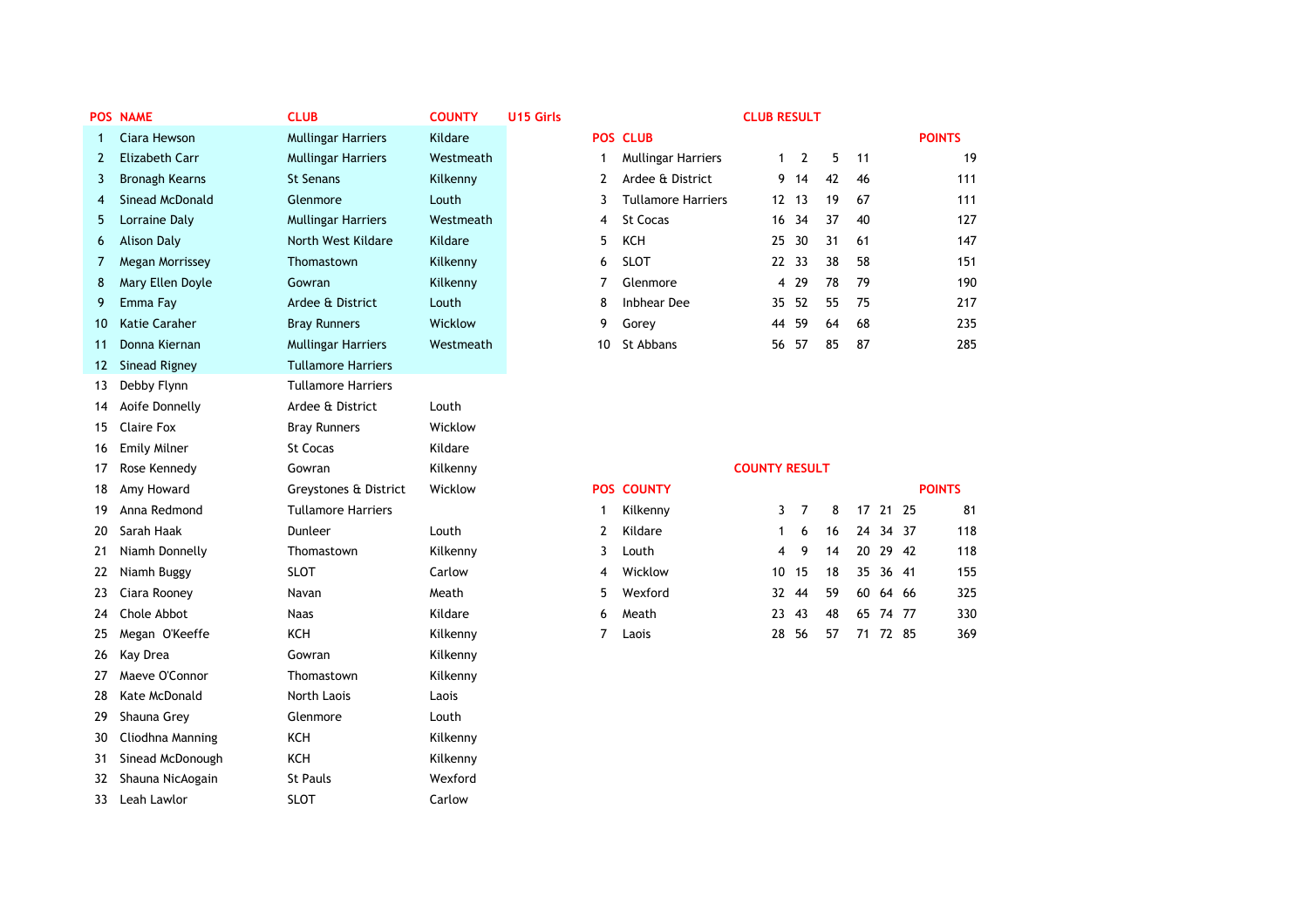| 34 | Sarah Bourke            | <b>St Cocas</b>     | Kildare  |
|----|-------------------------|---------------------|----------|
| 35 | Alison Geraghty         | <b>Inbhear Dee</b>  | Wicklow  |
| 36 | Laura Kavanagh          | Roundwood           | Wicklow  |
| 37 | Andrea Bennett          | <b>St Cocas</b>     | Kildare  |
| 38 | Shannon Lawlor          | <b>SLOT</b>         |          |
| 39 | Julie Boyle             | Le Cheile           | Kildare  |
| 40 | Sinead Kelly            | St Cocas            | Kildare  |
| 41 | Sarah Kavanagh          | Roundwood           | Wicklow  |
| 47 | Ciara Leacy             | Ardee & District    | Louth    |
| 43 | <b>Grainne Whelehan</b> | Fr Murphys          | Meath    |
| 44 | Ciara Roche             | Gorey               | Wexford  |
| 45 | <b>Isobel Oloens</b>    | <b>Bray Runners</b> | Wicklow  |
| 46 | <b>Hazel McGuiness</b>  | Ardee & District    | Louth    |
| 47 | Orla Butler             | St Senans           | Kilkenny |
| 48 | Shannnon Farrelly       | Fr Murphys          | Meath    |
| 49 | Aoife Conroy            | Parnell             | Wicklow  |
| 50 | Katie Doyle             | Tinryland           | Carlow   |
| 51 | Alice O Hare            | Ardee & District    | Louth    |
| 52 | Zoe Lematy              | <b>Inbhear Dee</b>  | Wicklow  |
| 53 | Vivian Fleischer        | Celbridge           | Kildare  |
| 54 | Claire Conlon           | North West Kildare  | Kildare  |
| 55 | Amee Mooney             | Inbhear Dee         | Wicklow  |
| 56 | Nessa Millet            | St Abbans           | Laois    |
| 57 | Siobhan Nash            | St Abbans           | Laois    |
| 58 | Clare Murphy            | <b>SLOT</b>         | Carlow   |
| 59 | Orla Furney             | Gorey               | Wexford  |
| 60 | Eimear Gaffney          | <b>St Killians</b>  | Wexford  |
| 61 | Niamh Tuohy             | KCH                 | Kilkenny |
| 62 | Mia Coyne               | Roundwood           | Wicklow  |
| 63 | Aoife Butler            | <b>St Senans</b>    | Kilkenny |
| 64 | Anna Whitty             | Gorey               | Wexford  |
| 65 | <b>Emily Sheridan</b>   | St Brigids          | Meath    |
| 66 | <b>Elaine Mccabe</b>    | <b>Bree</b>         | Wexford  |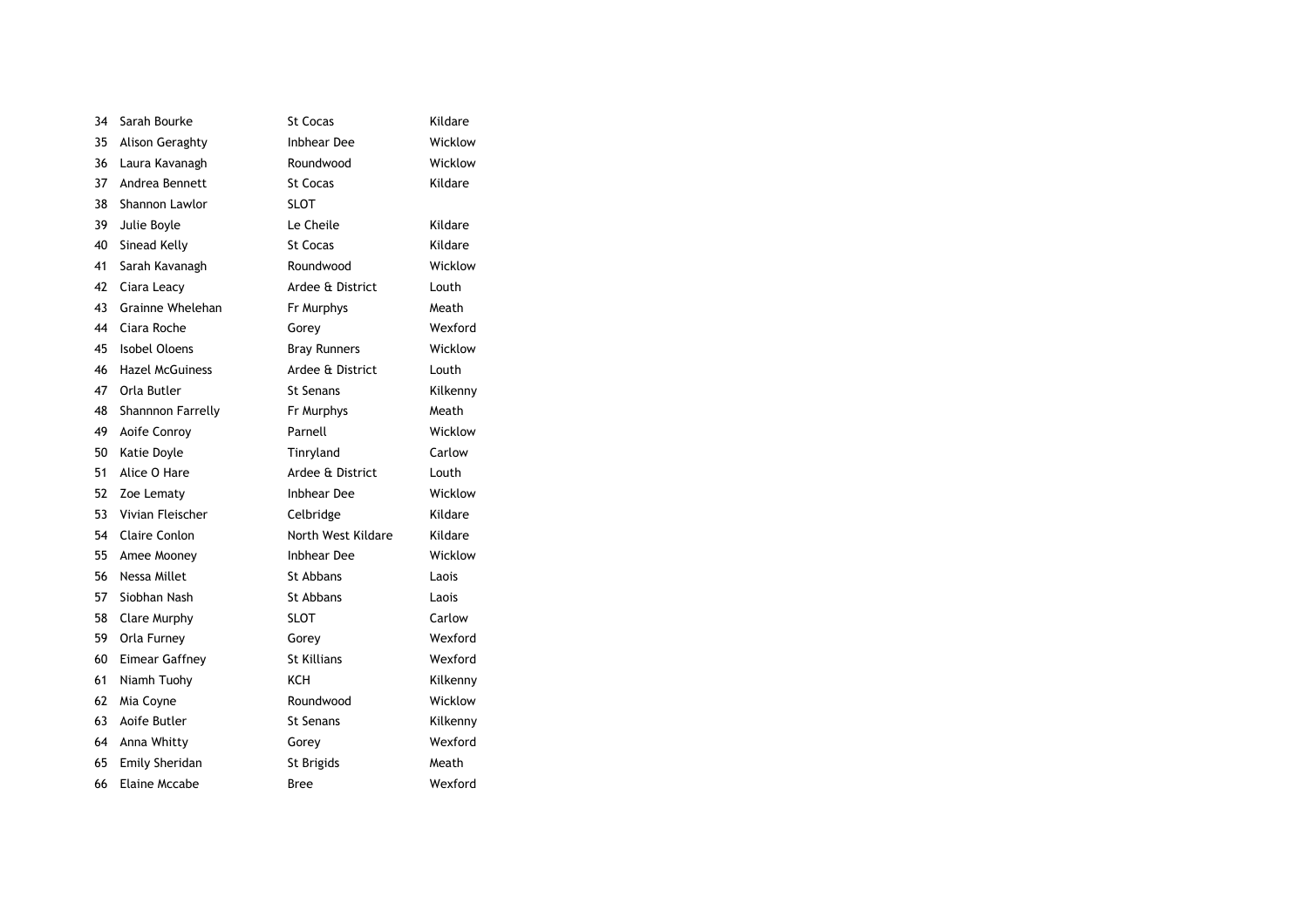| 67 | Rebecca McCormack | Tullamore Harriers    |           |
|----|-------------------|-----------------------|-----------|
| 68 | Jessica Crean     | Gorey                 | Wexford   |
| 69 | Ciara Cox         | <b>Naas</b>           | Kildare   |
| 70 | Jane Leydon       | Mullingar Harriers    | Westmeath |
| 71 | Joanne Parker     | North Laois           | Laois     |
| 72 | Nicloe Byrne      | <b>St Michaels</b>    | Laois     |
| 73 | Claire Forristal  | St Josephs            |           |
| 74 | Gillian Hawdon    | St Brigids            | Meath     |
| 75 | Lynda Earls       | Inbhear Dee           | Wicklow   |
| 76 | Niamh Fussey      | <b>St Peters</b>      | Louth     |
| 77 | Ciara Delaney     | St Brigids            | Meath     |
| 78 | Jenny McKeown     | Glenmore              | Louth     |
| 79 | Ciara Moore       | Glenmore              | Louth     |
| 80 | Ciara Grant       | Navan                 |           |
| 81 | Hayley Fallon     | Greystones & District | Wicklow   |
| 82 | Laura Daly        | <b>Inbhear Dee</b>    | Wicklow   |
| 83 | Savana Craib      | Greystones & District | Wicklow   |
| 84 | Aisling Kilduff   | <b>St Cocas</b>       | Kildare   |
| 85 | Catriona Baldwin  | St Abbans             | Laois     |
| 86 | Saoirse Conlon    | Dunshaughlin          | Meath     |
| 87 | Stephanie Fleming | St Abbans             | Laois     |
| 88 | Eadaoin Daly      | Mullingar Harriers    | Westmeath |
| 89 | Rachel Mernagh    | St Josephs            |           |
| 90 | Caroline Boland   | St Josephs            |           |
| 91 | Fiona Whelehan    | Fr Murphys            |           |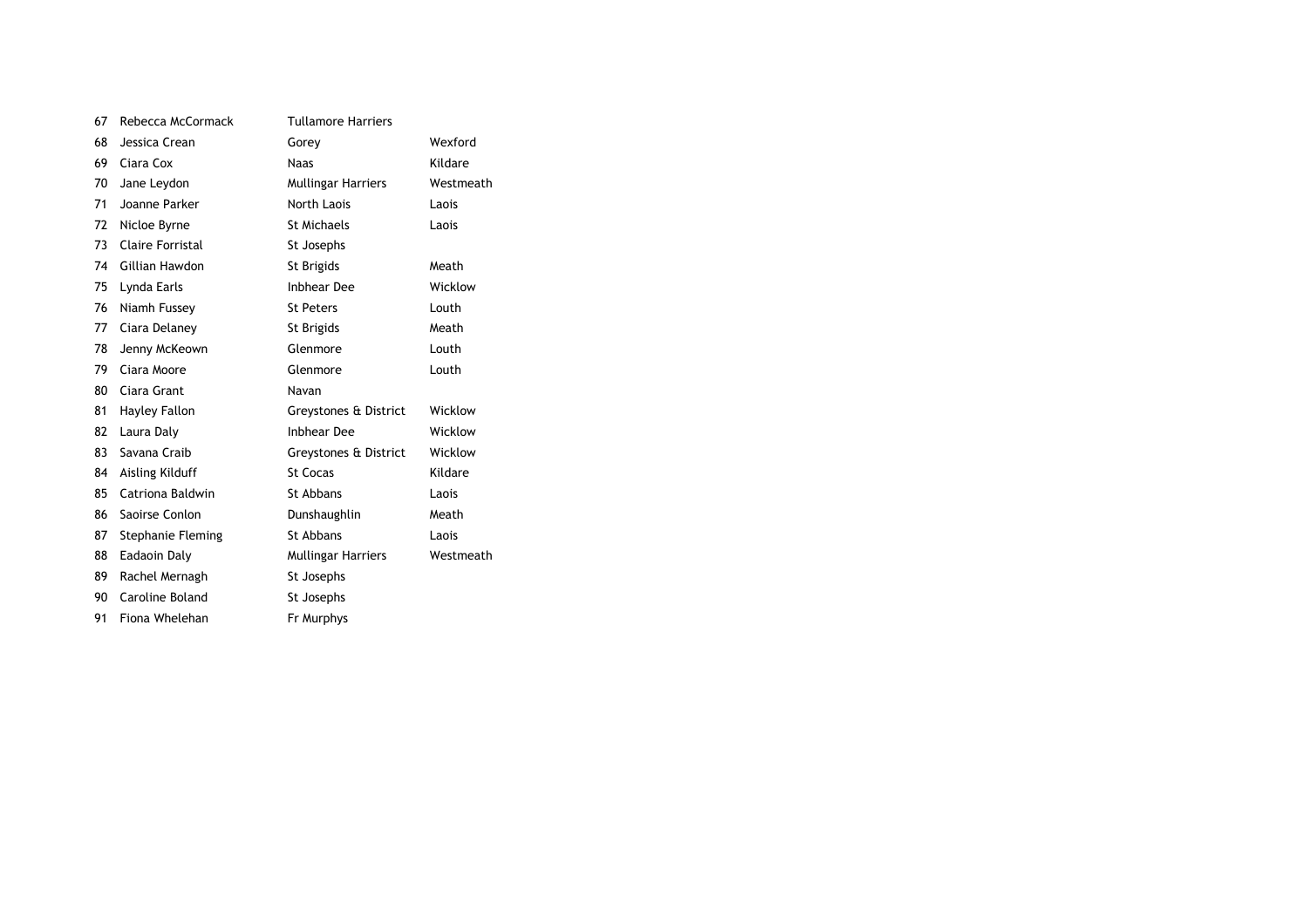|    | <b>POS NAME</b>         | <b>CLUB</b>               | <b>COUNTY</b> | U15 Boys |   |                           | <b>CLUB RESULT</b>   |              |      |            |                   |       |               |
|----|-------------------------|---------------------------|---------------|----------|---|---------------------------|----------------------|--------------|------|------------|-------------------|-------|---------------|
| 1  | <b>Shane Fitzsimons</b> | <b>Mullingar Harriers</b> | Westmeath     |          |   | <b>POS CLUB</b>           |                      |              |      |            |                   |       | <b>POINTS</b> |
| 2  | Thomas Lynn             | <b>Mullingar Harriers</b> | Westmeath     |          | 1 | <b>SLOT</b>               |                      | 5 10 12 16   |      |            |                   |       | 43            |
| 3  | Aaron Hanlon            | <b>Dunleer</b>            | Louth         |          | 2 | North Laois               | 8                    | 9            |      | 14 21      |                   |       | 52            |
| 4  | James Maher             | <b>KCH</b>                | Kilkenny      |          | 3 | <b>Mullingar Harriers</b> | 1                    | $\mathbf{2}$ | 23   | 27         |                   |       | 53            |
| 5  | <b>Graham Power</b>     | <b>SLOT</b>               | Carlow        |          | 4 | <b>Tullamore Harriers</b> |                      | 19 26        | - 29 | -38        |                   |       | 112           |
| 6  | Eoin Taggart            | <b>Blessington Valley</b> | Wicklow       |          | 5 | St Cocas                  |                      | 18 25        |      | 31 42      |                   |       | 116           |
| 7  | Thomas Mc Cann          | Glenmore                  | Louth         |          | 6 | Glenmore                  |                      | 7 40         |      | 45 67      |                   |       | 159           |
| 8  | <b>Christy Finn</b>     | <b>North Laois</b>        | Laois         |          | 7 | Enniscorthy               | 33                   | 35           |      | 43 57      |                   |       | 168           |
| 9  | Paddy Conroy            | <b>North Laois</b>        | Laois         |          | 8 | St Abbans                 |                      | 15 49        |      | 52 60      |                   |       | 176           |
| 10 | Danny Lawlor            | <b>SLOT</b>               | Carlow        |          |   |                           |                      |              |      |            |                   |       |               |
| 11 | <b>Tadhg Eivers</b>     | Trim                      | Meath         |          |   |                           |                      |              |      |            |                   |       |               |
| 12 | <b>Conor Fenlon</b>     | <b>SLOT</b>               | Carlow        |          |   |                           |                      |              |      |            |                   |       |               |
| 13 | Ben Murphy              | Gorey                     | Wexford       |          |   |                           | <b>COUNTY RESULT</b> |              |      |            |                   |       |               |
| 14 | Alan Buckley            | North Laois               | Laois         |          |   | <b>POS COUNTY</b>         |                      |              |      |            |                   |       | <b>POINTS</b> |
| 15 | Kevin Brennan           | St Abbans                 | Laois         |          | 1 | Carlow                    |                      |              |      | 5 10 12 16 | 30 36             |       | 109           |
| 16 | Donal Curran            | <b>SLOT</b>               | Carlow        |          | 2 | Laois                     | 8                    | 9            |      | 14 15      | 21 49             |       | 116           |
| 17 | <b>Ben Lahart</b>       | Gowran                    | Kilkenny      |          | 3 | Kildare                   | 18                   | 20           | 25   | 31         | 32 42             |       | 168           |
| 18 | Darragh Fitzgibbon      | <b>St Cocas</b>           | Kildare       |          | 4 | Wexford                   | 13                   | 28           | 33   | 35         | 43 48             |       | 200           |
| 19 | Harry Flynn             | <b>Tullamore Harriers</b> |               |          | 5 | Louth                     | 3                    | 7            | 34   | 40         |                   | 56 65 | 205           |
| 20 | Conor Murphy            | Le Cheile                 | Kildare       |          | 6 | Kilkenny                  | 4                    |              |      | 17 45 53   | 54 64             |       | 237           |
| 21 | David Mulhare           | North Laois               | Laois         |          | 7 | Meath                     |                      |              |      |            | 11 37 41 70 72 73 |       | 304           |
| 22 | <b>Brian Slattery</b>   | <b>St Benidicts</b>       | Wicklow       |          |   |                           |                      |              |      |            |                   |       |               |
| 23 | Aaron Glynn             | <b>Mullingar Harriers</b> | Westmeath     |          |   |                           |                      |              |      |            |                   |       |               |
| 24 | <b>Graeme Phillips</b>  | Roundwood                 | Wicklow       |          |   |                           |                      |              |      |            |                   |       |               |
| 25 | Samuel Allen            | <b>St Cocas</b>           | Kildare       |          |   |                           |                      |              |      |            |                   |       |               |
| 26 | Sean Colgan             | <b>Tullamore Harriers</b> |               |          |   |                           |                      |              |      |            |                   |       |               |
| 27 | Kaman Halford           | <b>Mullingar Harriers</b> | Westmeath     |          |   |                           |                      |              |      |            |                   |       |               |
| 28 | Stephen Gorman          | Adamstown                 | Wexford       |          |   |                           |                      |              |      |            |                   |       |               |
| 29 | Luke Dunne              | <b>Tullamore Harriers</b> |               |          |   |                           |                      |              |      |            |                   |       |               |
| 30 | Mark Furey              | <b>SLOT</b>               | Carlow        |          |   |                           |                      |              |      |            |                   |       |               |
| 31 | Kevin Kelly             | <b>St Cocas</b>           | Kildare       |          |   |                           |                      |              |      |            |                   |       |               |
| 32 | <b>Brian Hill</b>       | Newbridge                 | Kildare       |          |   |                           |                      |              |      |            |                   |       |               |
| 33 | James Kells             | Enniscorthy               | Wexford       |          |   |                           |                      |              |      |            |                   |       |               |

## **POST EXTENDS AND CLUB RESULT**

| Westmeath |   | <b>POS CLUB</b>           |              |             |         | <b>POINTS</b> |
|-----------|---|---------------------------|--------------|-------------|---------|---------------|
| Westmeath | 1 | <b>SLOT</b>               |              | 5 10 12 16  |         | 43            |
| Louth     | 2 | North Laois               | 8            |             | 9 14 21 | 52            |
| Kilkenny  | 3 | <b>Mullingar Harriers</b> | $\mathbf{1}$ |             | 2 23 27 | 53            |
| Carlow    |   | 4 Tullamore Harriers      |              | 19 26 29 38 |         | 112           |
| Wicklow   | 5 | St Cocas                  |              | 18 25 31 42 |         | 116           |
| Louth     | 6 | Glenmore                  |              | 7 40 45 67  |         | 159           |
| Laois     | 7 | Enniscorthy               |              | 33 35 43 57 |         | 168           |
| Laois     | 8 | St Abbans                 | 15           | -49         | 52 60   | 176           |

## **COUNTY RESULT**

| <b>S COUNTY</b> |                   |  |  | <b>POINTS</b> |
|-----------------|-------------------|--|--|---------------|
| Carlow          | 5 10 12 16 30 36  |  |  | 109           |
| Laois           | 8 9 14 15 21 49   |  |  | 116           |
| Kildare         | 18 20 25 31 32 42 |  |  | 168           |
| Wexford         | 13 28 33 35 43 48 |  |  | 200           |
| Louth           | 3 7 34 40 56 65   |  |  | 205           |
| Kilkenny        | 4 17 45 53 54 64  |  |  | 237           |
| Meath           | 11 37 41 70 72 73 |  |  | 304           |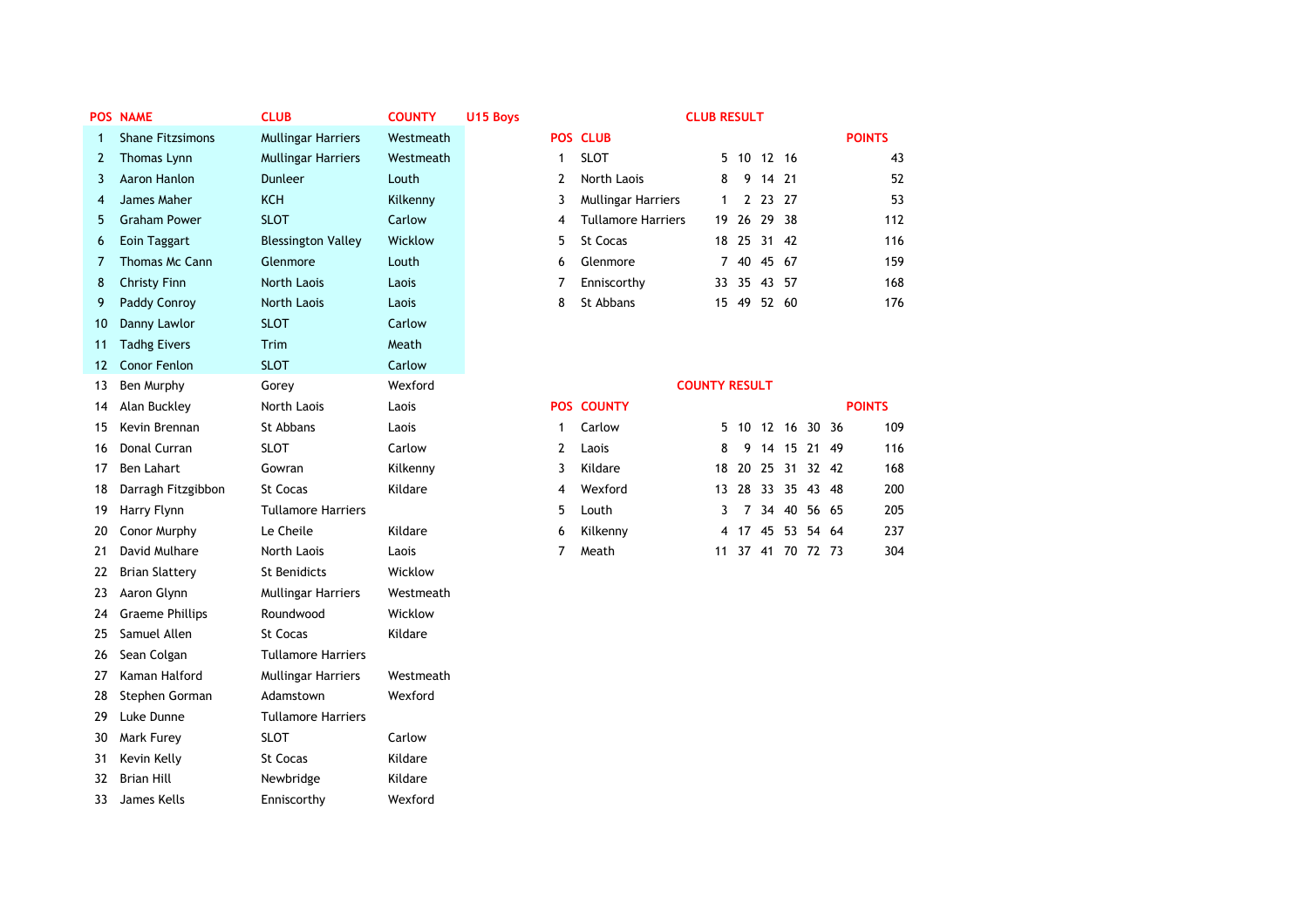| 34 | Paddy Duff          | Ardee & District          | Louth     |
|----|---------------------|---------------------------|-----------|
| 35 | Davin O' Connor     | Enniscorthy               | Wexford   |
| 36 | Craig Fennell       | <b>SLOT</b>               | Carlow    |
| 37 | Robert Tully        | Star of the Sea           | Meath     |
| 38 | Sean Donegan        | <b>Tullamore Harriers</b> |           |
| 39 | Odhram Daly         | <b>Mullingar Harriers</b> | Westmeath |
| 40 | Johnathan Lynn      | Glenmore                  | Louth     |
| 41 | Eoin Mc Namee       | St Brigids                | Meath     |
| 42 | Shane Ryan          | <b>St Cocas</b>           | Kildare   |
| 43 | Kalem Mahon         | Enniscorthy               | Wexford   |
| 44 | Mark Grennan        | <b>Tullamore Harriers</b> |           |
| 45 | David Manning       | St Josephs                | Kilkenny  |
| 46 | Diarmuid Hickey     | Gowran                    |           |
| 47 | Aaron O Leary Doyle | <b>Tullamore Harriers</b> |           |
| 48 | Jonathon Doyle      | Gorey                     | Wexford   |
| 49 | James Delaney       | St Abbans                 | Laois     |
| 50 | Andrew Doyle        | Roundwood                 | Wicklow   |
| 51 | Stephen Flynn       | <b>Tullamore Harriers</b> |           |
| 52 | Christopher Buggy   | St Abbans                 | Laois     |
| 53 | Liam O Shea         | Thomastown                | Kilkenny  |
| 54 | Tom Phelan          | Castlecomer               | Kilkenny  |
| 55 | Mark Ring           | Newbridge                 | Kildare   |
| 56 | Cormac Mc Ginn      | Glenmore                  | Louth     |
| 57 | Colin Nolan         | Enniscorthy               | Wexford   |
| 58 | Jason Knight        | <b>Tullamore Harriers</b> |           |
| 59 | Patrick Kinsella    | Parnell                   | Wicklow   |
| 60 | Conor Daly          | <b>St Abbans</b>          | Laois     |
| 61 | Keith Noctor        | SLOT                      | Carlow    |
| 62 | Padraig O'Driscoll  | Enniscorthy               | Wexford   |
| 63 | <b>Barry Walton</b> | Celbridge                 | Kildare   |
| 64 | Joe Irish           | <b>St Senans</b>          | Kilkenny  |
| 65 | Gary Johnson        | Dunleer                   | Louth     |
| 66 | James Shanahan      | <b>Tullamore Harriers</b> |           |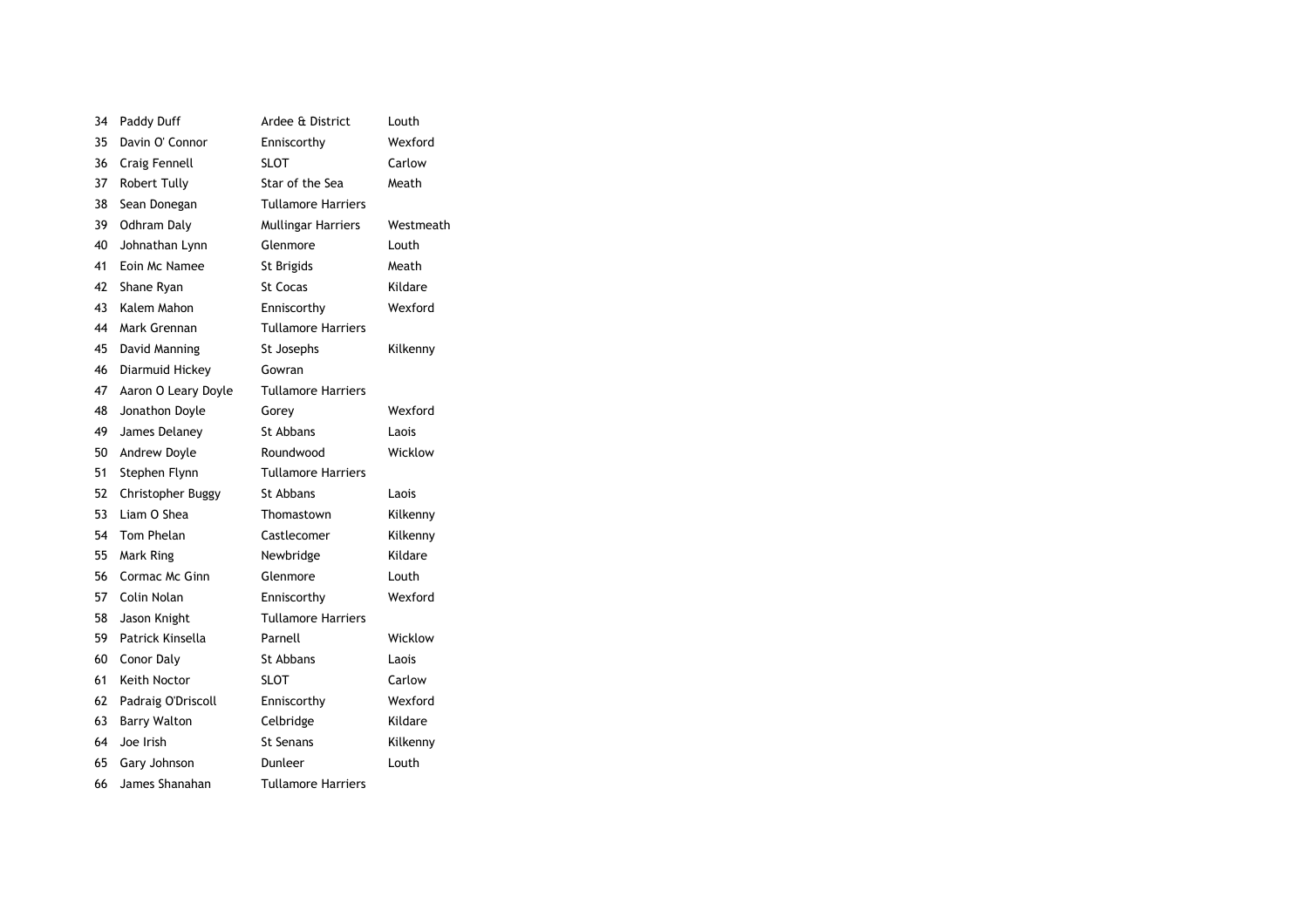| 67 | Ryan Malone          | Glenmore                  | Louth  |
|----|----------------------|---------------------------|--------|
| 68 | Shane Mc Ginn        | Glenmore                  | Louth  |
| 69 | Stephen Hanlon       | <b>SLOT</b>               | Carlow |
| 70 | <b>Colm Matthews</b> | St Brigids                | Meath  |
| 71 | Joseph Barry         | St Abbans                 | Laois  |
| 72 | Pascal Roche         | Na Fianna                 | Meath  |
| 73 | Aidan Higgins        | Na Fianna                 | Meath  |
| 74 | Michael Foley        | Gowran                    |        |
| 75 | Cormac O'Donovan     | <b>Tullamore Harriers</b> | Offaly |
| 76 | Luke Murray          | Dunleer                   | Louth  |
| 77 | Brian O Fearraigh    | <b>Bohermeen</b>          | Meath  |
| 78 | Gareth Greeves       | <b>Bohermeen</b>          | Meath  |
| 79 | Thomas Keenan        | Glenmore                  | Louth  |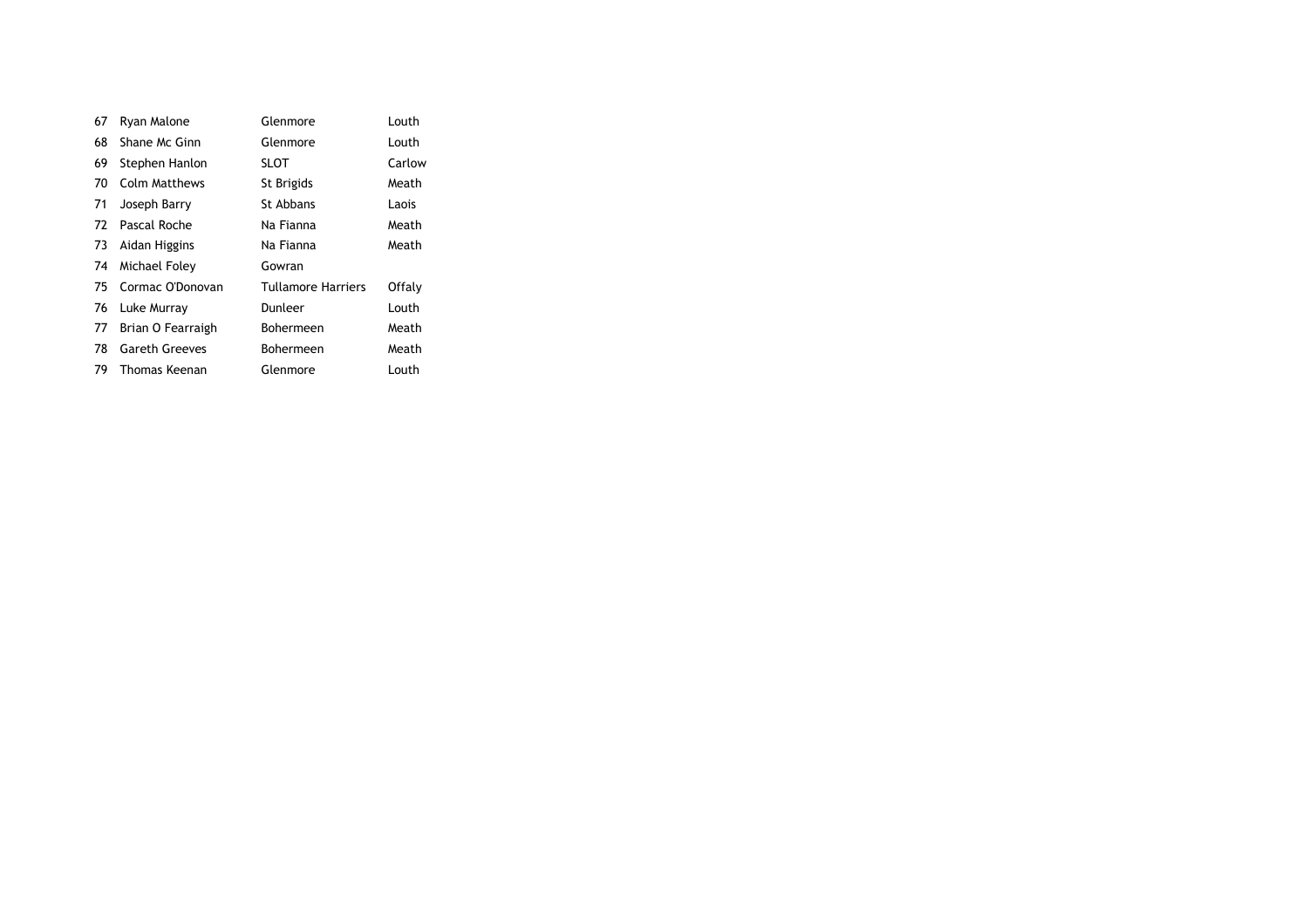|    | <b>POS NAME</b>       | <b>CLUB</b>               | <b>COUNTY</b> | U17 Girls      | <b>CLUB RESULT</b>        |    |   |            |                  |    |               |     |
|----|-----------------------|---------------------------|---------------|----------------|---------------------------|----|---|------------|------------------|----|---------------|-----|
| -1 | Mary Ann O Sullivan   | Tinryland                 |               |                | <b>POS CLUB</b>           |    |   |            |                  |    | <b>POINTS</b> |     |
| 2  | Mary Mulhare          | <b>North Laois</b>        | Laois         | 1              | Greystones & District     | 3  |   | 4 11 16    |                  |    |               | 34  |
| 3  | Niamh Kearney         | Greystones & District     | Wicklow       | $\overline{2}$ | North Laois               |    |   | 2 20 22 28 |                  |    |               | 72  |
| 4  | <b>Ellie Hartnett</b> | Greystones & District     | Wicklow       | 3              | <b>Mullingar Harriers</b> |    |   | 8 30 32 39 |                  |    |               | 109 |
| 5  | Shauna Moran          | Dunshaughlin              | Meath         |                |                           |    |   |            |                  |    |               |     |
| 6  | Shauna Moore          | Dunshaughlin              | Meath         |                |                           |    |   |            |                  |    |               |     |
| 7  | Noelle Djennadi       | North West Kildare        | Kildare       |                |                           |    |   |            |                  |    |               |     |
| 8  | <b>Amie Giles</b>     | <b>Mullingar Harriers</b> | Westmeath     |                |                           |    |   |            |                  |    |               |     |
| 9  | Naoimi Ni Chleirigh   | <b>KCH</b>                | Kilkenny      |                |                           |    |   |            |                  |    |               |     |
| 10 | <b>Rachel Neary</b>   | Na Fianna                 | Meath         |                |                           |    |   |            |                  |    |               |     |
| 11 | <b>Aisling Mcgee</b>  | Greystones & District     | Wicklow       |                |                           |    |   |            |                  |    |               |     |
| 12 | Niamh O Brien         | <b>St Cocas</b>           | Kildare       |                |                           |    |   |            |                  |    |               |     |
| 13 | Ailbhe McGuinness     | <b>St Peters</b>          | Louth         |                | <b>COUNTY RESULT</b>      |    |   |            |                  |    |               |     |
| 14 | Amy O'Keefe           | Bohermeen                 | Meath         |                | <b>POS COUNTY</b>         |    |   |            |                  |    | <b>POINTS</b> |     |
| 15 | Aoife O Connor        | Thomastown                | Kilkenny      | 1              | Wicklow                   | 3  |   |            | 4 11 16 27 34    |    |               | 95  |
| 16 | <b>Isabel Malley</b>  | Greystones & District     | Wicklow       | $\overline{2}$ | Meath                     | 5. | 6 |            | 10 14 23         | 40 |               | 98  |
| 17 | Erica Dixon           | Le Cheile                 | Kildare       | 3              | Kildare                   |    |   |            | 7 12 17 21 24 25 |    | 106           |     |
| 18 | Mairead Sheehan       | Gorey                     |               | 4              | Laois                     |    |   |            | 2 20 22 28 33 46 |    | 151           |     |
| 19 | Amy Sorohan           | <b>SLOT</b>               |               | 5              | Kilkenny                  |    |   |            | 9 15 26 41 43 48 |    |               | 182 |
| 20 | Breda McDonald        | North Laois               | Laois         |                |                           |    |   |            |                  |    |               |     |
| 21 | Ciara O Connor        | <b>Naas</b>               | Kildare       |                |                           |    |   |            |                  |    |               |     |
| 22 | Mary Campbell         | North Laois               | Laois         |                |                           |    |   |            |                  |    |               |     |
| 23 | Erika Harper          | Dunboyne                  | Meath         |                |                           |    |   |            |                  |    |               |     |
| 24 | Shannon Brogan        | Newbridge                 | Kildare       |                |                           |    |   |            |                  |    |               |     |
| 25 | Cliodhna Kelly        | Crookstown Millview       | Kildare       |                |                           |    |   |            |                  |    |               |     |
| 26 | Maeve Keane           | <b>KCH</b>                | Kilkenny      |                |                           |    |   |            |                  |    |               |     |
| 27 | Laura O Toole         | <b>Inbhear Dee</b>        | Wicklow       |                |                           |    |   |            |                  |    |               |     |
| 28 | Ailbhe Joyce          | North Laois               | Laois         |                |                           |    |   |            |                  |    |               |     |
| 29 | Aoife Sewell          | Dunleer                   | Louth         |                |                           |    |   |            |                  |    |               |     |
| 30 | Cloidhna Daly         | <b>Mullingar Harriers</b> | Westmeath     |                |                           |    |   |            |                  |    |               |     |
| 31 | Louise Hynes          | Dunleer                   | Louth         |                |                           |    |   |            |                  |    |               |     |
| 32 | Arlene Coughlan       | Mullingar Harriers        | Westmeath     |                |                           |    |   |            |                  |    |               |     |
| 33 | <b>Ruth Farrell</b>   | St Abbans                 | Laois         |                |                           |    |   |            |                  |    |               |     |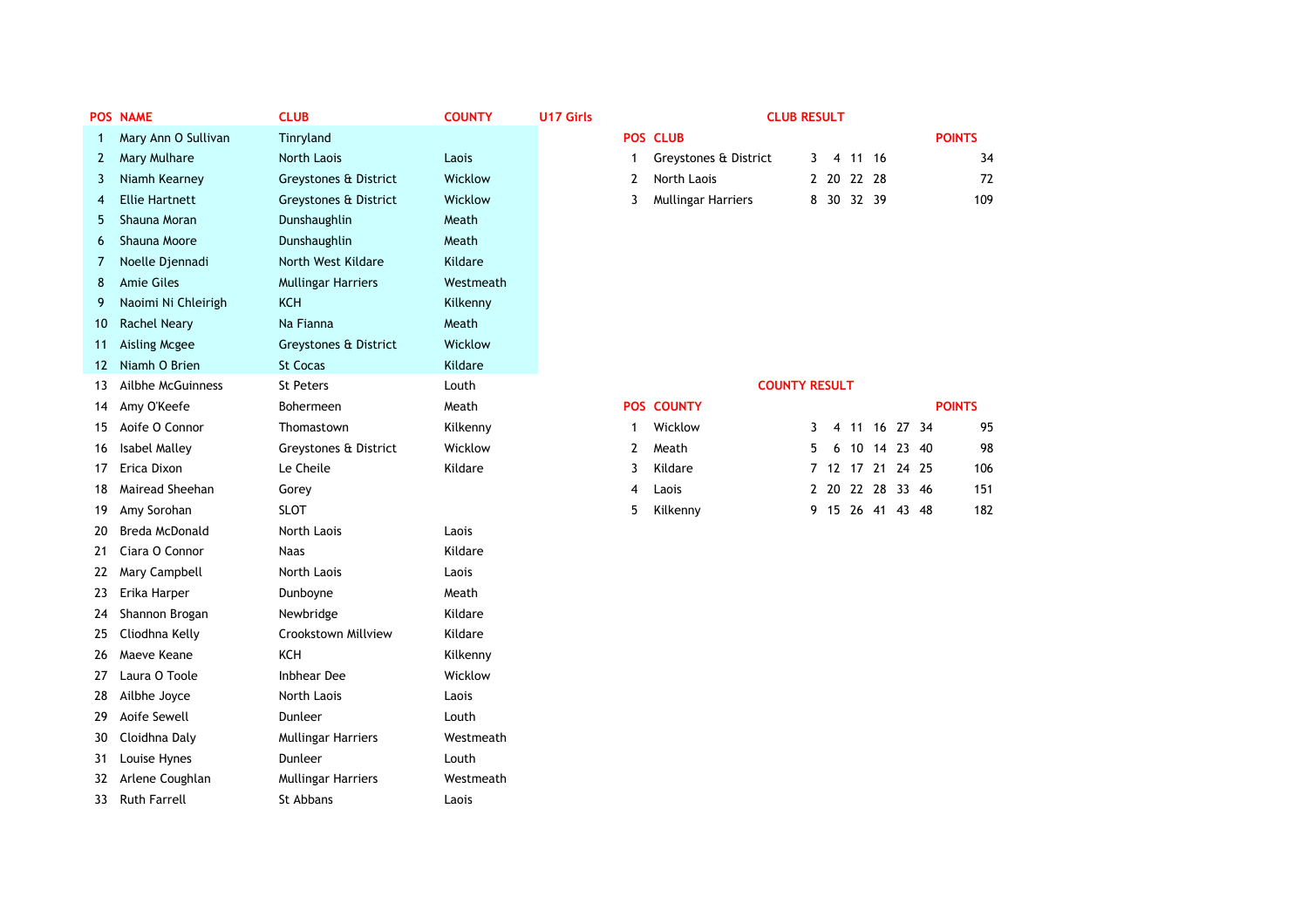| 34 | Clara Byrne       | Parnell                   | Wicklow   |
|----|-------------------|---------------------------|-----------|
| 35 | Aislinn Hurley    | St Cocas                  | Kildare   |
| 36 | Elizabeth Dermody | <b>SLOT</b>               |           |
| 37 | Claire Hill       | Greystones & District     | Wicklow   |
| 38 | Elaine Beirne     | <b>St Cocas</b>           | Kildare   |
| 39 | Rachel Yorke      | <b>Mullingar Harriers</b> | Westmeath |
| 40 | Grainne Sheridan  | St Brigids                | Meath     |
| 41 | Fiona Dennihy     | <b>St Senans</b>          | Kilkenny  |
| 42 | Lisa Darby        | <b>Mullingar Harriers</b> | Westmeath |
| 43 | Shauna Power      | St Josephs                | Kilkenny  |
| 44 | Niamh Bowdren     | Newbridge                 | Kildare   |
| 45 | Paula Grennan     | <b>Tullamore Harriers</b> |           |
| 46 | Aine O'Neill      | North Laois               | Laois     |
| 47 | Sonya Buggy       |                           |           |
| 48 | Emma Fenlon       | St Josephs                | Kilkenny  |
| 49 | Karen Phelan      | North Laois               | Laois     |
| 50 | Kate Clarke       | Na Fianna                 | Meath     |
| 51 | Sophie Gummerson  | Greystones & District     | Wicklow   |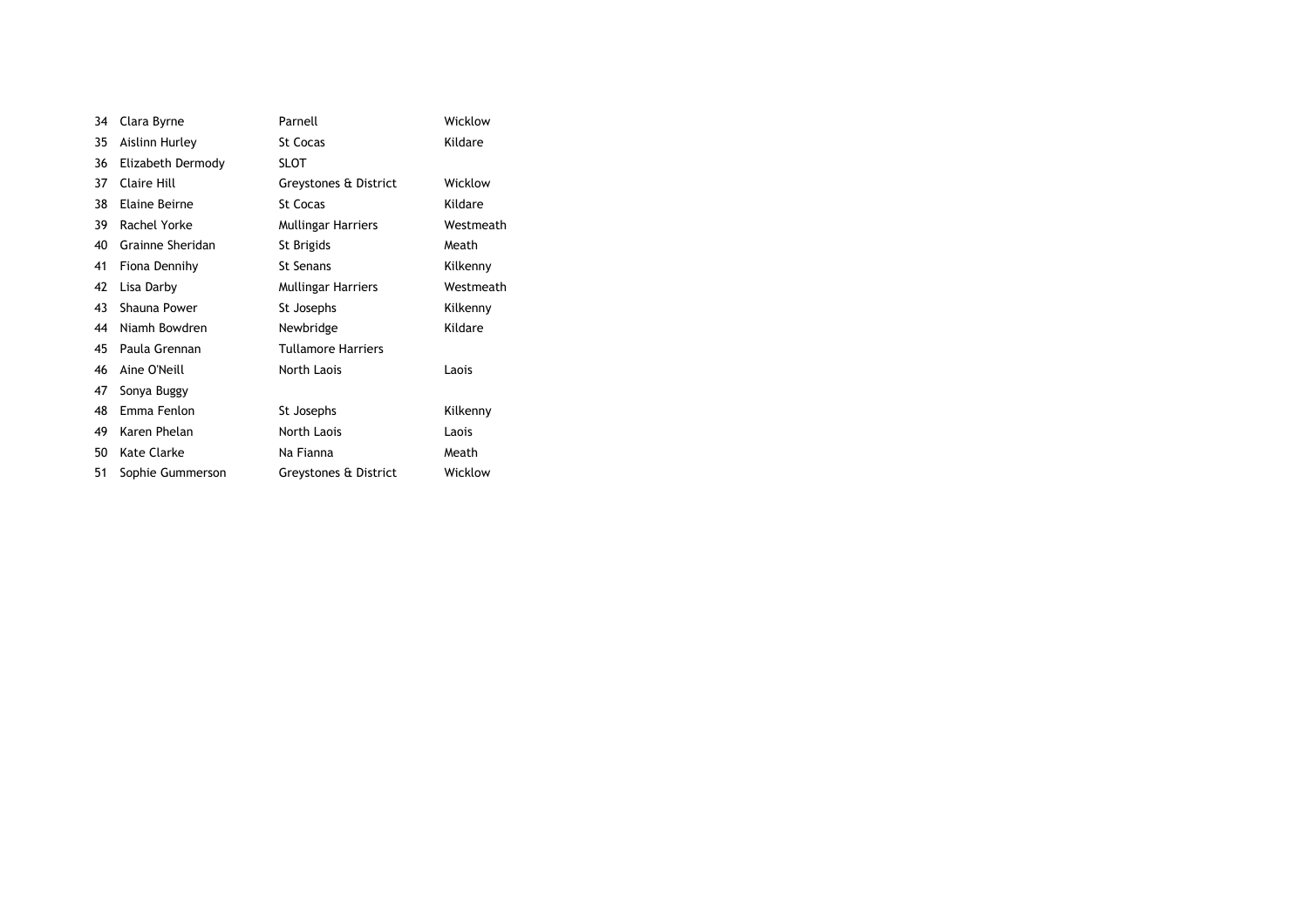| POS          | <b>NAME</b>           | <b>CLUB</b>               | <b>COUNTY</b> | U17 Boys     |                    | <b>CLUB RESULT</b>   |                |       |       |                  |               |
|--------------|-----------------------|---------------------------|---------------|--------------|--------------------|----------------------|----------------|-------|-------|------------------|---------------|
| $\mathbf{1}$ | Stephen Attride       | St Abbans                 | Laois         |              | <b>POS CLUB</b>    |                      |                |       |       |                  | <b>POINTS</b> |
| 2            | Jonathan Phillips     | Roundwood                 | Wicklow       | 1            | Dunleer            | 4                    | 8              | 9     | 19    |                  | 40            |
| 3            | <b>Conor Rochford</b> | <b>St Senans</b>          | Kilkenny      | 2            | Mullingar Harriers |                      | 5 12 27 35     |       |       |                  | 79            |
| 4            | Carl Dunne            | Dunleer                   | Louth         | 3            | Roundwood          | 2                    | 14             |       | 21 42 |                  | 79            |
| 5            | Vincent Connolly      | <b>Mullingar Harriers</b> | Westmeath     | 4            | Glenmore           | 6                    | 10             |       | 30 34 |                  | 80            |
| 6            | Aaron Hollywood       | Glenmore                  | Louth         | 5            | St Abbans          | 1                    | 15             | 23 53 |       |                  | 92            |
| 7            | <b>Cathal Daly</b>    | <b>Inbhear Dee</b>        | Wicklow       | 6            | Gowarn             |                      | 17 26          |       | 33 58 |                  | 134           |
| 8            | <b>Shane Farrell</b>  | <b>Dunleer</b>            | Louth         | 7            | Celbridge          |                      | 25 31 47 57    |       |       |                  | 160           |
| 9            | <b>Aaron Goring</b>   | <b>Dunleer</b>            | Louth         |              |                    |                      |                |       |       |                  |               |
| 10           | Kevin Murray          | Glenmore                  | Louth         |              |                    |                      |                |       |       |                  |               |
| 11           | James Griffin         | <b>SLOT</b>               |               |              |                    |                      |                |       |       |                  |               |
| 12           | <b>Thomas Fagan</b>   | <b>Mullingar Harriers</b> | Westmeath     |              |                    | <b>COUNTY RESULT</b> |                |       |       |                  |               |
| 13           | Tom Groome            | <b>St Cocas</b>           | Kildare       |              | <b>POS COUNTY</b>  |                      |                |       |       |                  | <b>POINTS</b> |
| 14           | Michael Kavanagh      | Roundwood                 | Wicklow       | $\mathbf{1}$ | Louth              | 4                    | 6              | 8     | 9     |                  | 10 19<br>56   |
| 15           | Stephen Lawlor        | St Abbans                 | Laois         | 2            | Wicklow            | 2                    | $\overline{7}$ |       | 14 21 | 42 49            | 135           |
| 16           | Kieron McCabe         | <b>Bree</b>               | Wexford       | 3            | Westmeath          | 5                    | 12             |       |       | 27 35 38 48      | 165           |
| 17           | Daragh Buggy          | Gowran                    | Kilkenny      | 4            | Kilkenny           | 3                    |                |       |       | 17 26 33 43 51   | 173           |
| 18           | Mark Durkan           | <b>St Cocas</b>           | Kildare       | 5            | Kildare            | 13                   |                |       |       | 18 25 31 46 47   | 180           |
| 19           | <b>Justin Ferris</b>  | Dunleer                   | Louth         | 6            | Laois              |                      |                |       |       | 1 15 23 50 53 54 | 196           |
| 20           | Stephen King          | Dunshaughlin              | Meath         |              |                    |                      |                |       |       |                  |               |
| 21           | Ronan Marah           | Roundwood                 | Wicklow       |              |                    |                      |                |       |       |                  |               |
| 22           | <b>Torlach Grant</b>  | Navan                     | Meath         |              |                    |                      |                |       |       |                  |               |
| 23           | Daniel Aylesbury      | St Abbans                 | Laois         |              |                    |                      |                |       |       |                  |               |
| 24           | Shane Walsh           | Dunleer                   | Louth         |              |                    |                      |                |       |       |                  |               |
| 25           | Conor Burke           | Celbridge                 | Kildare       |              |                    |                      |                |       |       |                  |               |
| 26           | John Murphy           | Gowran                    | Kilkenny      |              |                    |                      |                |       |       |                  |               |
| 27           | Warron Walsh          | Mullingar Harriers        | Westmeath     |              |                    |                      |                |       |       |                  |               |
| 28           | Thomas Moran          | Dunshaughlin              | Meath         |              |                    |                      |                |       |       |                  |               |
| 29           | Gareth Byrne          | Dunleer                   | Louth         |              |                    |                      |                |       |       |                  |               |
| 30           | <b>Steven Bradley</b> | Glenmore                  | Louth         |              |                    |                      |                |       |       |                  |               |
| 31           | Aiden Moloney         | Celbridge                 | Kildare       |              |                    |                      |                |       |       |                  |               |
| 32           | Norbert Feeney        | Dunleer                   | Louth         |              |                    |                      |                |       |       |                  |               |
| 33           | Shawn McCormack       | Gowran                    | Kilkenny      |              |                    |                      |                |       |       |                  |               |

## **POST ASSESSED ASSESSED AND RESULT**

|   | <b>POS CLUB</b>    |       |             | <b>POINTS</b> |
|---|--------------------|-------|-------------|---------------|
| 1 | Dunleer            | 4     | 8 9 19      | 40            |
| 2 | Mullingar Harriers |       | 5 12 27 35  | 79            |
| 3 | Roundwood          |       | 2 14 21 42  | 79            |
| 4 | Glenmore           |       | 6 10 30 34  | 80            |
|   | 5 St Abbans        |       | 1 15 23 53  | 92            |
| 6 | Gowarn             |       | 17 26 33 58 | 134           |
| 7 | Celbridge          | 25 31 | 47 57       | 160           |

|               |                   | <b>COUNTY RESULT</b> |                   |  |  |               |
|---------------|-------------------|----------------------|-------------------|--|--|---------------|
|               | <b>POS COUNTY</b> |                      |                   |  |  | <b>POINTS</b> |
| 1             | Louth             |                      | 4 6 8 9 10 19     |  |  |               |
| $\mathcal{L}$ | Wicklow           |                      | 2 7 14 21 42 49   |  |  | 1             |
| 3             | Westmeath         |                      | 5 12 27 35 38 48  |  |  | 1             |
| 4             | Kilkenny          |                      | 3 17 26 33 43 51  |  |  | 1             |
| 5.            | Kildare           |                      | 13 18 25 31 46 47 |  |  | 1             |
| 6             | Laois             |                      | 1 15 23 50 53 54  |  |  | 1             |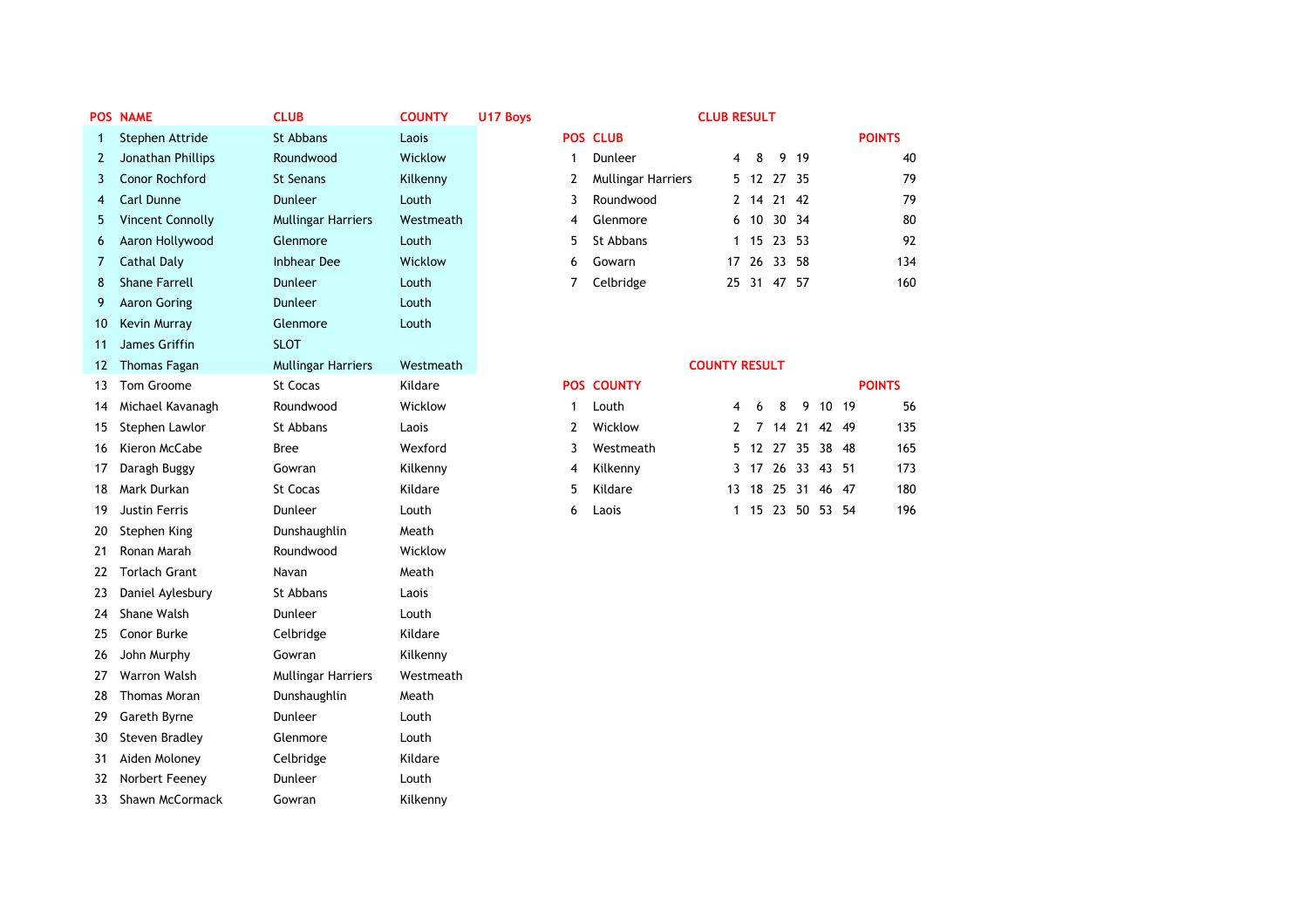| 34 | Colin Murphy             | Glenmore                  | Louth     |
|----|--------------------------|---------------------------|-----------|
| 35 | Shane Kelleher           | <b>Mullingar Harriers</b> | Westmeath |
| 36 | Jamie Byrne              | Dunleer                   | Louth     |
| 37 | Shane Maguire            | Ardee & District          | Louth     |
| 38 | Zack Halford             | Mullingar Harriers        | Westmeath |
| 39 | Conor Young              | <b>Dunleer</b>            | Louth     |
| 40 | Ian Huntler              | Ratoath                   | Meath     |
| 41 | James Eoghan             | Ardee & District          | Louth     |
| 42 | Alex Grey                | Roundwood                 | Wicklow   |
| 43 | <b>Bill Irish</b>        | <b>St Senans</b>          | Kilkenny  |
| 44 | Cathal Khan              | Dunleer                   | Louth     |
| 45 | Cillian Dyas             | Dunleer                   | Louth     |
| 46 | Marcus Duke              | St Cocas                  | Kildare   |
| 47 | Eoin Moore               | Celbridge                 | Kildare   |
| 48 | Adam Daly                | Mullingar Harriers        | Westmeath |
| 49 | Aongus O Briain          | Parnell                   | Wicklow   |
| 50 | David Lewis              | <b>North Laois</b>        | Laois     |
| 51 | <b>Richard Schoemman</b> | St Josephs                | Kilkenny  |
| 52 | Michael Kavanagh         | Parnell                   | Wicklow   |
| 53 | Robert Loughman          | St Abbans                 | Laois     |
| 54 | Michael Hyland           | North Laois               | Laois     |
| 55 | <b>Graham Connor</b>     | Na Fianna                 | Meath     |
| 56 | <b>Jack Saunders</b>     | St Josephs                |           |
| 57 | David Campbell           | Celbridge                 | Kildare   |
| 58 | Matthew Nolan            | Gowran                    | Kilkenny  |
| 59 | James Downey             | St Abbans                 | Laois     |
| 60 | Sean Kinsella            | Parnell                   | Wicklow   |
| 61 | Robert Yorke             | Mullingar Harriers        | Westmeath |
| 62 | Dylan Behan              | Celbridge                 | Kildare   |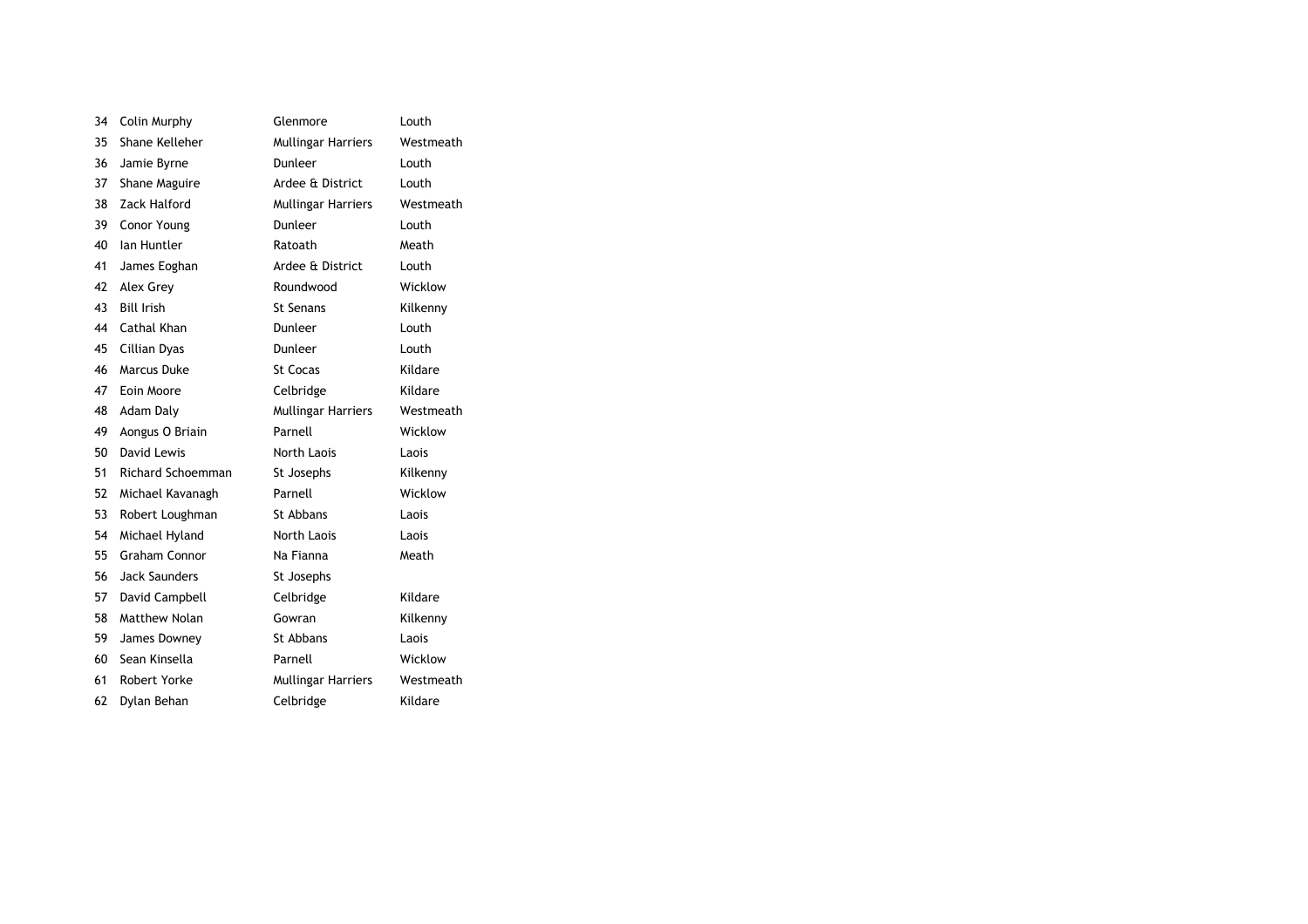|                  | <b>POS NAME</b>        | <b>CLUB</b>               | <b>COUNTY</b> | U19 Girls |            |               | <b>CLUB RESULT</b>   |               |
|------------------|------------------------|---------------------------|---------------|-----------|------------|---------------|----------------------|---------------|
|                  | Deirdre Doyle          | Tinryland                 |               |           |            | POS CLUB      |                      | <b>POINTS</b> |
| $\mathbf{2}$     | Una Britton            | Kilcoole                  |               |           |            |               |                      |               |
| 3                | Anne Hanton            | <b>Inbhear Dee</b>        |               |           |            |               |                      |               |
| 4                | Aine Cotter            | Dunleer                   |               |           |            |               |                      |               |
| 5.               | Ailish Brennan         | St Abbans                 |               |           |            |               |                      |               |
| 6                | Aine O Connor          | Le Cheile                 |               |           |            |               | <b>COUNTY RESULT</b> |               |
| 7                | Aoife Hogan            | <b>Mullingar Harriers</b> |               |           | <b>POS</b> | <b>COUNTY</b> |                      | <b>POINTS</b> |
| 8                | Sinead O Gorman        | St Abbans                 |               |           |            |               |                      |               |
| 9.               | Ciara Wilson           | <b>DMP</b>                |               |           |            |               |                      |               |
| 10               | <b>Sally Forristal</b> | St Josephs                |               |           |            |               |                      |               |
| 11               | Roseanne Kennedy       | <b>St Senans</b>          |               |           |            |               |                      |               |
| 12 <sup>12</sup> | Kelly O Reilly         | <b>Dunleer</b>            |               |           |            |               |                      |               |
| 13               | Fiona Purcell          | <b>Tullamore Harriers</b> |               |           |            |               |                      |               |
| 14               | Fiona Hill             | Newbridge                 |               |           |            |               |                      |               |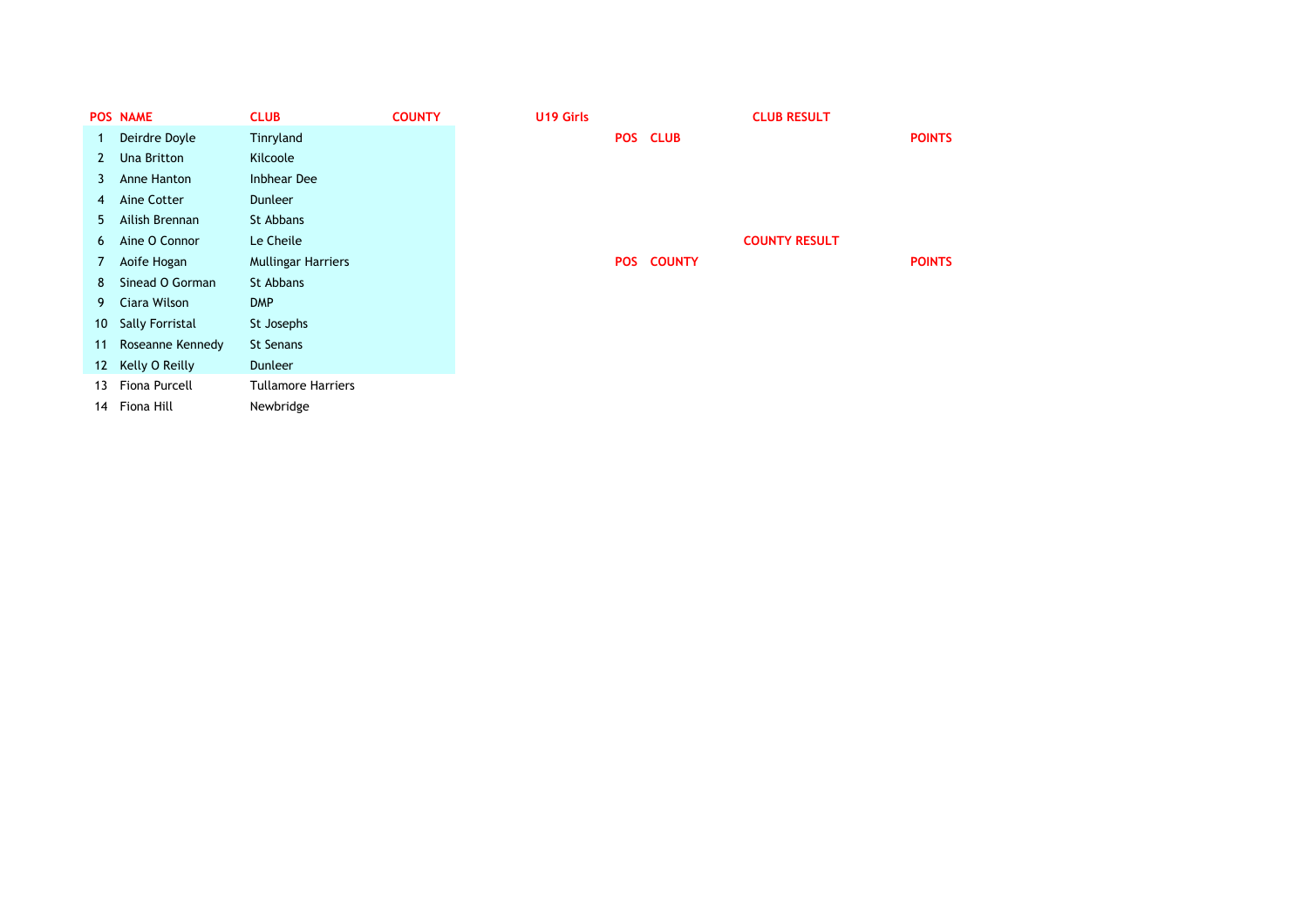|    | <b>POS NAME</b>        | <b>CLUB</b>               | <b>COUNTY</b> | U19 Boys |                   | <b>CLUB RESULT</b>   |  |  |            |  |               |
|----|------------------------|---------------------------|---------------|----------|-------------------|----------------------|--|--|------------|--|---------------|
|    | Shane Boggs            | <b>Mullingar Harriers</b> |               |          | <b>POS CLUB</b>   |                      |  |  |            |  | <b>POINTS</b> |
| 2  | Joe Breen              | <b>SBR</b>                |               |          | Dunleer           |                      |  |  | 9 10 19 20 |  | 58            |
| 3  | Ciaran McKenna         | Star of the Sea           | Meath         |          |                   |                      |  |  |            |  |               |
| 4  | Darragh Rennicks       | <b>Bohermeen</b>          | Meath         |          |                   |                      |  |  |            |  |               |
| 5  | <b>Michael Dowling</b> | <b>West Wicklow</b>       |               |          |                   |                      |  |  |            |  |               |
| 6  | <b>Richard Owens</b>   | <b>Bray Runners</b>       |               |          |                   |                      |  |  |            |  |               |
| 7  | Eric McCann            | <b>St Cocas</b>           |               |          |                   |                      |  |  |            |  |               |
| 8  | Loughlin Campion       | <b>St Andrews</b>         | Meath         |          |                   |                      |  |  |            |  |               |
| 9  | David Lambe            | <b>Dunleer</b>            | Louth         |          |                   |                      |  |  |            |  |               |
| 10 | John Bingham           | <b>Dunleer</b>            | Louth         |          |                   |                      |  |  |            |  |               |
| 11 | Ciaran Phelan          | Aghaviller                | Kilkenny      |          |                   |                      |  |  |            |  |               |
| 12 | David Larkin           | St Josephs                |               |          |                   | <b>COUNTY RESULT</b> |  |  |            |  |               |
| 13 | Colin Maher            | North Laois               |               |          | <b>POS COUNTY</b> |                      |  |  |            |  | <b>POINTS</b> |
| 14 | Niall Quinlan          | KCH                       |               |          |                   |                      |  |  |            |  |               |
| 15 | Darren Vahey           | Bohermeen                 | Meath         |          |                   |                      |  |  |            |  |               |
| 16 | Ronnie Murray          | Glenmore                  | Louth         |          |                   |                      |  |  |            |  |               |
| 17 | James Nolan            | St Abbans                 |               |          |                   |                      |  |  |            |  |               |
| 18 | Chris Murray           | <b>Mullingar Harriers</b> |               |          |                   |                      |  |  |            |  |               |
| 19 | <b>Fergal Barnes</b>   | Dunleer                   | Louth         |          |                   |                      |  |  |            |  |               |
| 20 | Harry Maloney          | Dunleer                   | Louth         |          |                   |                      |  |  |            |  |               |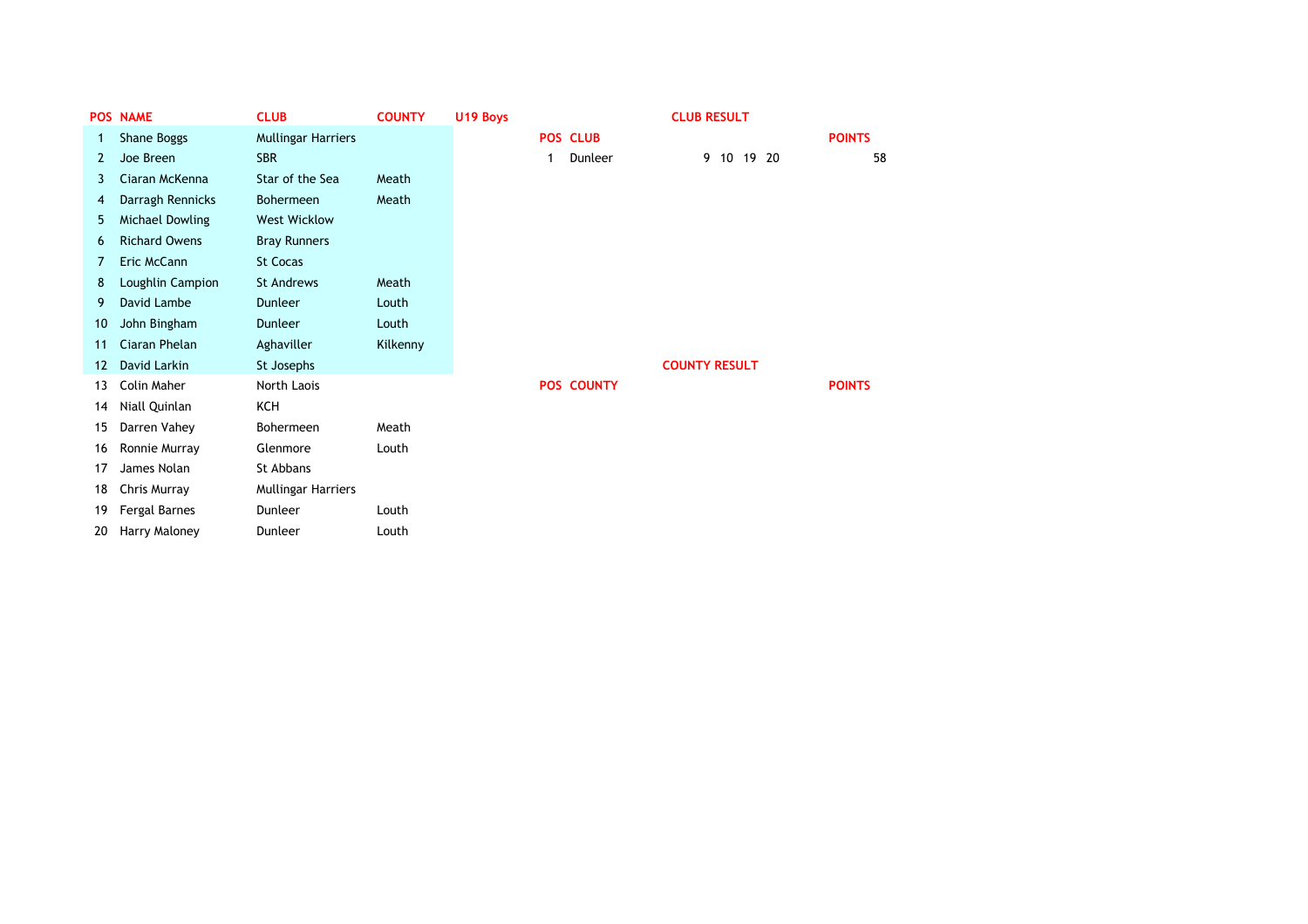|    | <b>POS NAME</b>          | <b>CLUB</b>               | <b>COUNTY</b> | <b>TIME Inter. W</b> |                | <b>CLUB RESULT</b>        |              |                |             |      |               |
|----|--------------------------|---------------------------|---------------|----------------------|----------------|---------------------------|--------------|----------------|-------------|------|---------------|
| -1 | Aoife Brady              | Sportsworld               | Meath         | 15.38                |                | <b>POS CLUB</b>           |              |                |             |      | <b>POINTS</b> |
| 2  | Liz Cuskelly             | <b>Tullamore Harriers</b> | Offaly        | 15.49                | $\mathbf{1}$   | Sportsworld               |              |                | 1 12 15 19  |      | 47            |
| 3  | Kate O'Neill             | Metro St Brigids          |               | 15.57                | 2              | <b>Tullamore Harriers</b> | $\mathbf{2}$ |                | 4 23 24     |      | 53            |
| 4  | Maire-Triona Keane       | <b>Tullamore Harriers</b> | Offaly        | 16.21                | 3              | <b>Mullingar Harriers</b> | 5            | $\overline{7}$ |             | 9 34 | 55            |
| 5  | <b>Mary Scully</b>       | <b>Mullingar Harriers</b> |               | 16.25                | 4              | <b>Donore Harriers</b>    |              |                | 11 13 14 21 |      | 59            |
| 6  | Orla Timmons             | Star of the Sea           | Meath         | 16.50                | 5              | <b>Liffey Valley</b>      |              |                | 18 32 41 44 |      | 135           |
| 7  | Riona Murtagh            | <b>Mullingar Harriers</b> |               | 17.03                | 6              | KCH                       |              |                | 16 31 50 51 |      | 148           |
| 8  | Maria Snell              | Newbridge                 |               | 17.04                | $\overline{7}$ | <b>SLOT</b>               |              |                | 30 40 42 47 |      | 159           |
| 9  | Eva Ross                 | <b>Mullingar Harriers</b> |               | 17.07                |                |                           |              |                |             |      |               |
| 10 | Suzanne Donovan          | Aghaviller                | Kilkenny      | 17.09                |                |                           |              |                |             |      |               |
| 11 | Niamh O Boyle            | <b>Donore Harriers</b>    | Dublin        | 17.10                |                | <b>COUNTY RESULT</b>      |              |                |             |      |               |
| 12 | Crona Brady              | Sportsworld               | Meath         | 17.13                |                | <b>POS COUNTY</b>         |              |                |             |      | <b>POINTS</b> |
| 13 | <b>Christine Sweeney</b> | <b>Donore Harriers</b>    |               | 17.20                | $\mathbf{1}$   | Meath                     | $\mathbf{1}$ |                | 6 12 20     |      | 39            |
| 14 | Louisa Nesbitt           | <b>Donore Harriers</b>    |               | 17.27                | 2              | Offaly                    | 2            |                | 4 23 24     |      | 53            |
| 15 | Stephney Bergen          | Sportsworld               |               | 17.32                | 3              | Kilkenny                  | 10           |                | 16 31 50    |      | 107           |
| 16 | Caoimhe Foley            | KCH                       | Kilkenny      | 17.35                | 4              | Carlow                    | 30           |                | 40 42 47    |      | 159           |
| 17 | Maria Slattery           | Sli Cualann               |               | 17.36                |                |                           |              |                |             |      |               |
| 18 | Lena Sinclair            | <b>Liffey Valley</b>      | Dublin        | 17.42                |                |                           |              |                |             |      |               |
| 19 | Lisa Dowling             | Sportsworld               |               | 17.48                |                |                           |              |                |             |      |               |
| 20 | Linda Fahy               | Dunshaughlin              | Meath         | 17.50                |                |                           |              |                |             |      |               |
| 21 | Cliodhna Carthy          | <b>Donore Harriers</b>    |               | 17.53                |                |                           |              |                |             |      |               |
| 22 | Maggie Higgins           | Na Fianna                 | Meath         | 17.57                |                |                           |              |                |             |      |               |
| 23 | Collette Boland          | <b>Tullamore Harriers</b> | Offaly        | 17.59                |                |                           |              |                |             |      |               |
| 24 | Mary Daly                | <b>Tullamore Harriers</b> | Offaly        | 18.01                |                |                           |              |                |             |      |               |
| 25 | Sheilagh Sullivan        | <b>Donore Harriers</b>    |               | 18.07                |                |                           |              |                |             |      |               |
| 26 | <b>Mary Watters</b>      | Navan                     | Meath         | 18.09                |                |                           |              |                |             |      |               |
| 27 | Eileen Cantwell          | <b>St Abbans</b>          | Laois         | 18.10                |                |                           |              |                |             |      |               |
| 28 | Orla Jordan              | Sportsworld               |               | 18.13                |                |                           |              |                |             |      |               |
| 29 | Sharon Leonard           | <b>Tullamore Harriers</b> | Offaly        | 18.17                |                |                           |              |                |             |      |               |
| 30 | Catherine Donoghue       | <b>SLOT</b>               | Carlow        | 18.22                |                |                           |              |                |             |      |               |
| 31 | <b>Sinead Foley</b>      | KCH                       | Kilkenny      | 18.26                |                |                           |              |                |             |      |               |
| 32 | <b>Christine Roche</b>   | <b>Liffey Valley</b>      |               | 18.40                |                |                           |              |                |             |      |               |
| 33 | Julia Hackett            | <b>Donore Harriers</b>    |               | 18.51                |                |                           |              |                |             |      |               |

| <b>OS COUNTY</b> |             |  | <b>POINTS</b> |
|------------------|-------------|--|---------------|
| 1 Meath          | 1 6 12 20   |  | 39            |
| 2 Offaly         | 2 4 23 24   |  | 53            |
| 3 Kilkenny       | 10 16 31 50 |  | 107           |
| 4 Carlow         | 30 40 42 47 |  | 159           |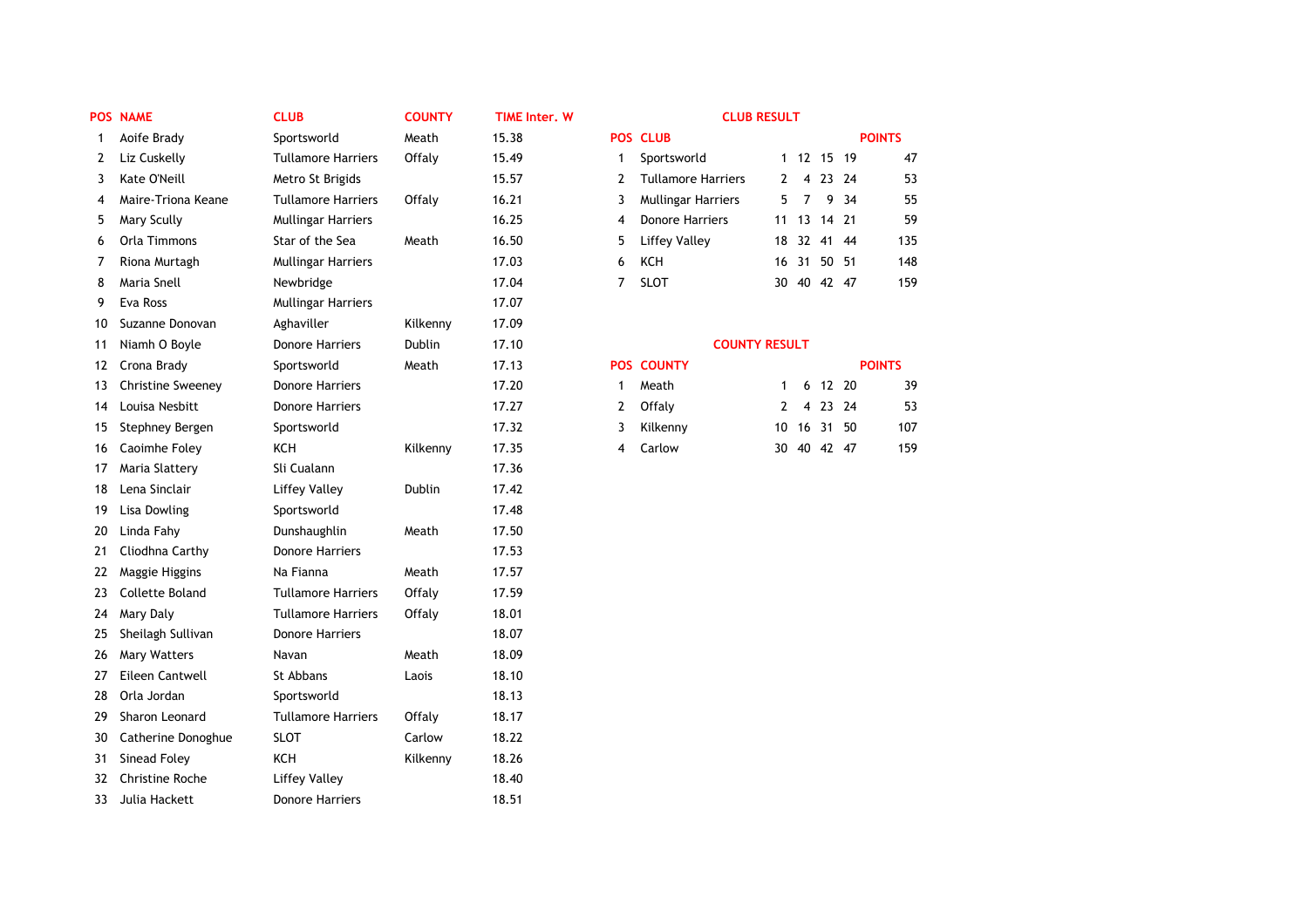| 34 | Sarah Mescall         | <b>Mullingar Harriers</b> |               | 18.51 |
|----|-----------------------|---------------------------|---------------|-------|
| 35 | Linda Gunning         | <b>Bohermeen</b>          | Meath         | 18.56 |
| 36 | Laura Moynihan        | Donore Harriers           |               | 18.59 |
| 37 | Louise Bruton         | Sportsworld               |               | 19.03 |
| 38 | Ciara Forster         | Sportsworld               | <b>Dublin</b> | 19.17 |
| 39 | Margaret Neary        | Na Fianna                 | Meath         | 19.36 |
| 40 | <b>Fiona Purcell</b>  | <b>SLOT</b>               | Carlow        | 19.37 |
| 41 | Mary Twomey           | Liffey Valley             |               | 19.38 |
| 42 | Pamela Donoghue       | <b>SLOT</b>               | Carlow        | 19.55 |
| 43 | Marie Reilly          | Navan                     | Meath         | 19.56 |
| 44 | <b>Sinead Sinnott</b> | Liffey Valley             |               | 20.03 |
| 45 | Hazel Scorer          | Navan                     | Meath         | 20.19 |
| 46 | Ann Delaney           | Sportsworld               |               | 20.38 |
| 47 | Kathy Kinsella        | <b>SLOT</b>               | Carlow        | 20.42 |
| 48 | Maria O Rourke        | <b>SLOT</b>               | Carlow        | 21.36 |
| 49 | Kim Masuda            | Sportsworld               |               | 21.48 |
| 50 | Kate O Connor         | <b>KCH</b>                | Kilkenny      | 22.09 |
| 51 | Joan Martin           | KCH                       | Kilkenny      | 22.35 |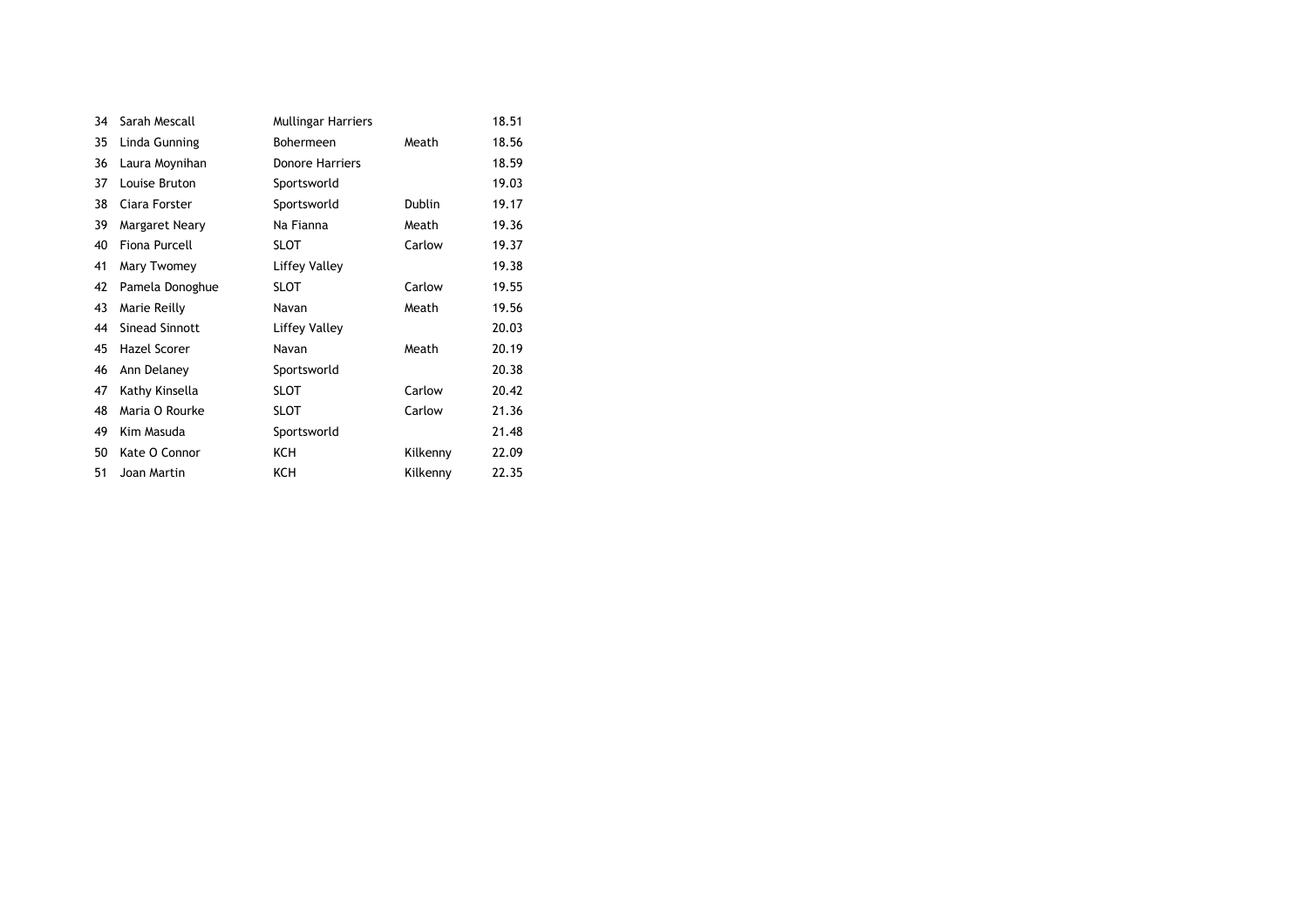|                   | <b>POS NAME</b>          | <b>CLUB</b>               | <b>COUNTY</b> | <b>TIME Inter, M</b> |                |                           | <b>CLUB RESULT</b>   |                |             |                   |      |               |
|-------------------|--------------------------|---------------------------|---------------|----------------------|----------------|---------------------------|----------------------|----------------|-------------|-------------------|------|---------------|
| 1                 | Sean Hehir               | Rathfarnham WSAF          |               | 33.12                |                | <b>POS CLUB</b>           |                      |                |             |                   |      | <b>POINTS</b> |
| 2                 | <b>Barry Minnock</b>     | Rathfarnham WSAF          | Offaly        | 34.48                | $\mathbf{1}$   | <b>Tullamore Harriers</b> | 6                    | $\overline{7}$ |             | 12 25             |      | 50            |
| 3                 | <b>Andrew Connick</b>    | Slaney Olympic            | Wexford       | 35.12                | $\overline{2}$ | Rathfarnham WSAF          | $\mathbf{1}$         | $\overline{2}$ |             | 8 45              |      | 56            |
| 4                 | <b>Robbie Mattews</b>    | Dunshaughlin              | Meath         | 35.57                | 3              | Tinryland                 |                      |                | 15 18 20 21 |                   |      | 74            |
|                   | James King (G)           | Letterkenny               |               | 36.17                | 4              | Sportsworld               |                      |                | 11 16 24 41 |                   |      | 92            |
| 5                 | <b>Ben Vaitkavichius</b> | <b>Mullingar Harriers</b> |               | 37.34                | 5              | <b>Liffey Valley</b>      |                      | 9 10           |             | 46 47             |      | 112           |
| 6                 | Declan Fahy              | <b>Tullamore Harriers</b> | Offaly        | 37.57                | 6              | Mullingar Harriers        |                      |                | 5 26 33 49  |                   |      | 113           |
| 7                 | <b>Adrian Curley</b>     | <b>Tullamore Harriers</b> | Offaly        | 38.05                | 7              | North Laois               |                      |                | 19 23 30 50 |                   |      | 122           |
| 8                 | lan Ingram               | Rathfarnham WSAF          |               | 38.19                | 8              | Sli Cualann               |                      |                | 28 29 38 39 |                   |      | 134           |
| 9                 | Paul Balfe               | Liffey Valley             |               | 38.22                |                |                           |                      |                |             |                   |      |               |
| 10                | Ciaran Reilly            | <b>Liffey Valley</b>      | Dublin        | 38.26                |                |                           |                      |                |             |                   |      |               |
| 11                | Ronan Merrick            | Sportsworld               |               | 38.29                |                |                           | <b>COUNTY RESULT</b> |                |             |                   |      |               |
| $12 \overline{ }$ | Catch Grennan            | <b>Tullamore Harriers</b> | Offaly        | 38.34                |                | <b>POS COUNTY</b>         |                      |                |             |                   |      | <b>POINTS</b> |
| 13                | Danny Crean              | <b>Donore Harriers</b>    |               | 38.35                | $\mathbf{1}$   | Offaly                    | $\mathbf{2}$         | 6              |             | 7 12 25 31        |      | 83            |
| 14                | Morgan McDonagh          | Dunboyne                  | Meath         | 38.40                | 2              | Laois                     |                      |                |             | 19 22 23 30 35    | - 50 | 179           |
| 15                | Dwayne Farrell           | Tinryland                 |               | 38.59                | 3              | Wicklow                   |                      |                |             | 28 29 38 39 57 58 |      | 249           |
| 16                | Ed McEntee               | Sportsworld               |               | 39.11                |                |                           |                      |                |             |                   |      |               |
| 17                | David Barron             | Slaney Olympic            | Wexford       | 39.15                |                |                           |                      |                |             |                   |      |               |
| 18                | Mick Kehoe               | Tinryland                 |               | 39.29                |                |                           |                      |                |             |                   |      |               |
| 19                | David Finn               | North Laois               | Laois         | 39.36                |                |                           |                      |                |             |                   |      |               |
| 20                | J J Murphy               | Tinryland                 |               | 39.46                |                |                           |                      |                |             |                   |      |               |
| 21                | Jerry O'Sullivan         | Tinryland                 |               | 39.43                |                |                           |                      |                |             |                   |      |               |
| 22                | <b>Colin Pollick</b>     | St Abbans                 | Laois         | 39.55                |                |                           |                      |                |             |                   |      |               |
| 23                | <b>Riobaird Miller</b>   | North Laois               | Laois         | 39.57                |                |                           |                      |                |             |                   |      |               |
| 24                | Michael Cunningham       | Sportsworld               |               | 40.04                |                |                           |                      |                |             |                   |      |               |
| 25                | Mike Murphy              | <b>Tullamore Harriers</b> | Offaly        | 40.17                |                |                           |                      |                |             |                   |      |               |
| 26                | Aidan Gorry              | <b>Mullingar Harriers</b> |               | 40.30                |                |                           |                      |                |             |                   |      |               |
| 27                | Ger Moloney              | <b>St Pauls</b>           |               | 40.42                |                |                           |                      |                |             |                   |      |               |
| 28                | <b>Tim Grummell</b>      | Sli Cualann               | Wicklow       | 40.43                |                |                           |                      |                |             |                   |      |               |
| 29                | Paddy Dunne              | Sli Cualann               | Wicklow       | 40.58                |                |                           |                      |                |             |                   |      |               |
| 30                | Stephan Bland            | North Laois               | Laois         | 41.03                |                |                           |                      |                |             |                   |      |               |
| 31                | John Donegan             | <b>Tullamore Harriers</b> | Offaly        | 41.14                |                |                           |                      |                |             |                   |      |               |
| 32 <sup>2</sup>   | P J Byrne                | Tinryland                 |               | 41.23                |                |                           |                      |                |             |                   |      |               |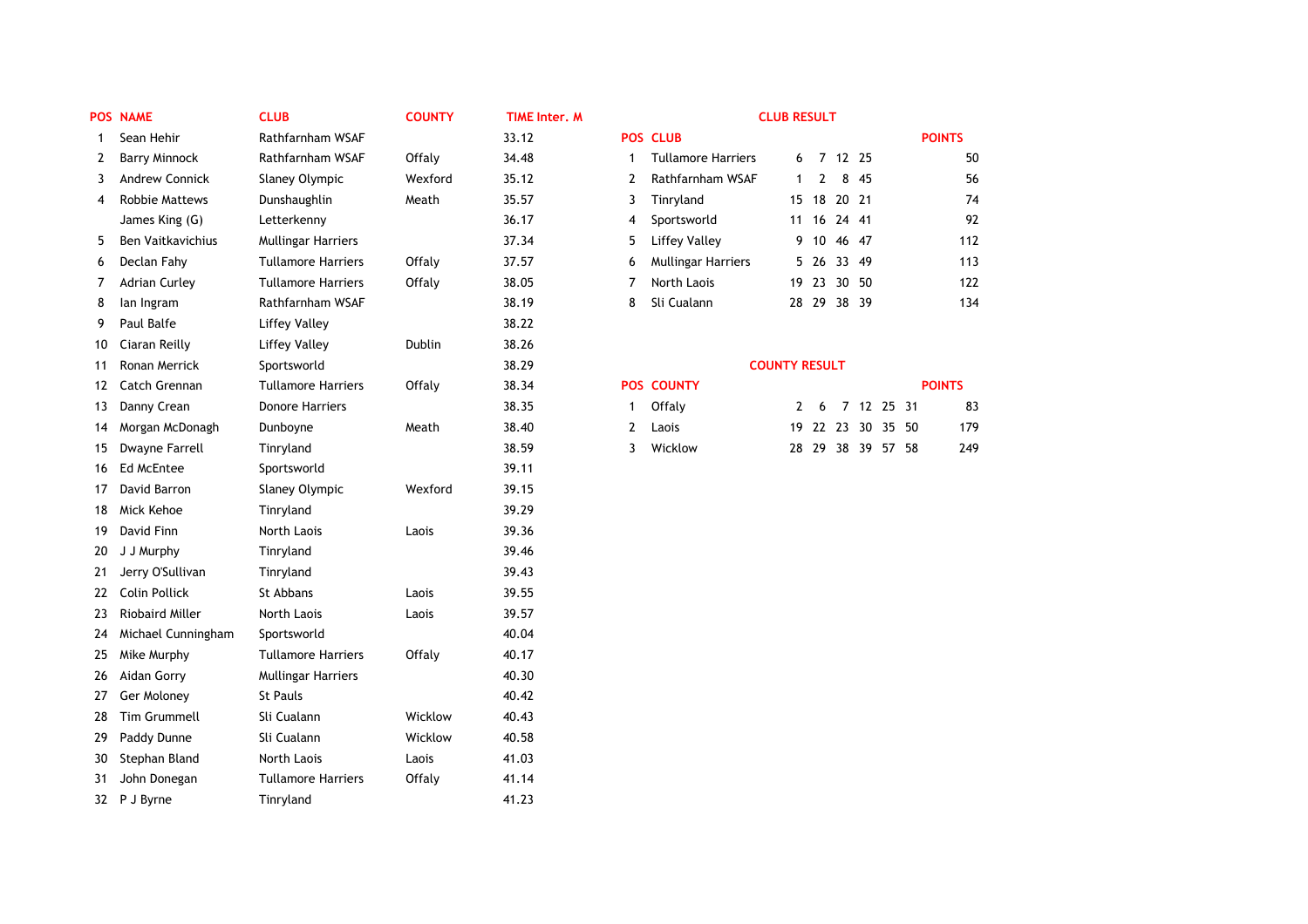| 33 | Liam Mc Glynn        | <b>Mullingar Harriers</b> |          | 41.33 |
|----|----------------------|---------------------------|----------|-------|
| 34 | Patrick Bookle       | St Josephs                | Kilkenny | 41.38 |
| 35 | Patrick Marshall     | St Abbans                 | Laois    | 41.48 |
| 36 | J Kinsella           |                           |          | 41.51 |
| 37 | <b>Barry Lambe</b>   | <b>Tullamore Harriers</b> | Offaly   | 41.57 |
| 38 | Ben Mooney           | Sli Cualann               | Wicklow  | 41.58 |
| 39 | <b>Colin Daly</b>    | Sli Cualann               | Wicklow  | 42.04 |
| 40 | Colin Butler         | <b>St Senans</b>          | Kilkenny | 42.04 |
| 41 | Paul Duffy           | Sportsworld               |          | 42.13 |
| 42 | Sean Kinane          | Dunboyne                  | Meath    | 42.38 |
| 43 | Dave Carroll         | Metro St Brigids          |          | 42.53 |
| 44 | Paul Mitchell        | Sportsworld               |          | 42.55 |
| 45 | Mark Scanlon         | Rathfarnham WSAF          |          | 42.56 |
| 46 | Richard Oakley       | Liffey Valley             |          | 42.59 |
| 47 | Gavin Lloyd          | Liffey Valley             |          | 43.04 |
| 48 | Jody O'Reily         | <b>Tullamore Harriers</b> | Offaly   | 43.24 |
| 49 | John O Reilly        | <b>Mullingar Harriers</b> |          | 43.27 |
| 50 | Ciaran Keenan        | North Laois               | Laois    | 43.30 |
| 51 | Paddy Farrell        | Na Fianna                 | Meath    | 43.35 |
| 52 | <b>Brendan Beere</b> | Liffey Valley             |          | 44.12 |
| 53 | Cian Cullinane       | Liffey Valley             |          | 44.34 |
| 54 | James Shanahan       | Sportsworld               |          | 44.42 |
| 55 | Donal O Mathuna      | Dunboyne                  | Meath    | 44.59 |
| 56 | Liban Mohammed       | Liffey Valley             |          | 45.31 |
| 57 | <b>Bill Tyrell</b>   | Sli Cualann               | Wicklow  | 45.33 |
| 58 | <b>Tony Gartland</b> | Sli Cualann               | Wicklow  | 45.41 |
| 59 | Liam Griffen         | Rathfarnham WSAF          |          | 45.43 |
| 60 | Shane Delaney        | North Laois               | Laois    | 46.31 |
| 61 | John Parker          | Liffey Valley             |          | 47.11 |
| 62 | <b>Joe Farrell</b>   | St Abbans                 | Laois    | 48.21 |
| 63 | PJ Doyle             | Sli Cualann               | Wicklow  | 49.13 |
| 64 | Martin Kennedy       | Celbridge                 |          | 51.10 |
| 65 | Eamonn Tynan         | Celbridge                 |          | 51.21 |